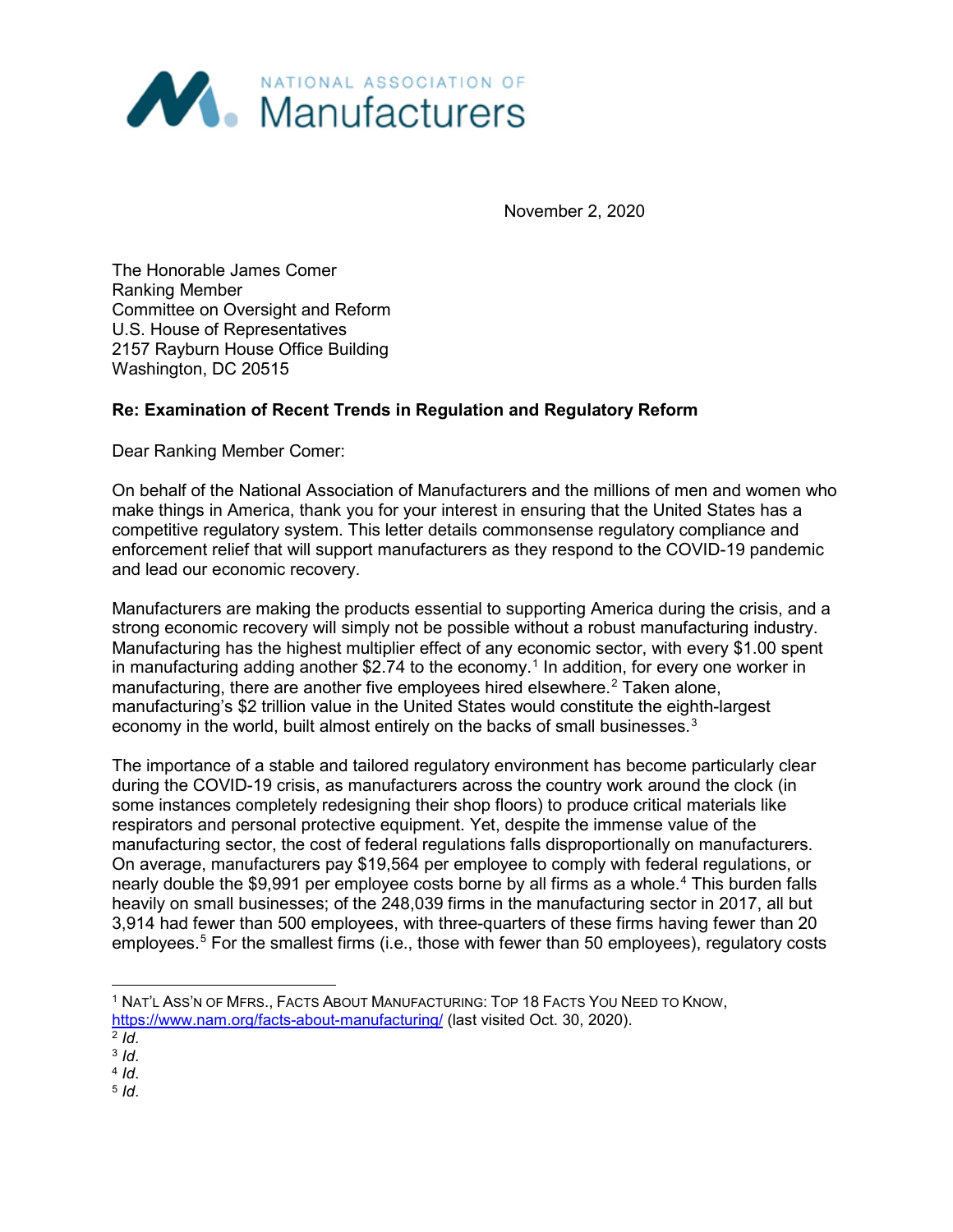equal \$34,[6](#page-1-0)71 per employee. This burden was last calculated in 2014.<sup>6</sup> It is highly likely that tax and regulatory relief enacted in the intervening years has reduced the impact on manufacturers. Notwithstanding, it is clear that reforms to provide a stable, predictable regulatory regime would allow businesses small and large to thrive.

Our unique perspective informs the NAM's American Renewal Action Plan, which helps policymakers chart a path forward through the response, recovery and renewal phases of this crisis.<sup>[7](#page-1-1)</sup> One critical piece of that action plan is the need for Congress to produce an annual, comprehensive report on the relative competitiveness of the U.S. tax and regulatory regime with expedited congressional consideration of recommended actions to ensure that America is the most attractive place in the world to start and grow a business.

To this end, we are grateful for your leadership to develop such a report. Manufacturers also appreciate your leadership in introducing key legislation—such as H.R. 7922, the Pandemic Regulatory Cost Relief Act of 2020, and H.R. 8038, the Pandemic Preparedness, Response, and Recovery Act of 2020—that would provide manufacturers needed regulatory certainty and ensure Congress takes swift action to identify and address critical shortcomings in our regulatory system.

The NAM has long been a leader in the fight to improve our regulatory system and ensure the system works for consumers, manufacturers and importers alike. As part of the NAM's advocacy, we submitted suggested improvements to the White House in 2017.<sup>[8](#page-1-2)</sup> Since then 93% (66 of 71) of the NAM's suggestions involving rulemaking have been implemented, and 89% (118 of 132) items overall have been addressed. And as those regulations have been improved, manufacturers across the country have also kept our promises to protect our environment and keep our workplaces safe.

We hope that this submission can help inform Congress as you work to ensure that the U.S. regulatory system is credible, accountable and effective—and supports employee and consumer safety and economic growth

Sincerely,

-immons President and CEO National Association of Manufacturers

<span id="page-1-0"></span> <sup>6</sup> Crain and Crain, *The Cost of Federal Regulation to the U.S. Economy, Manufacturing and Small Business* (Sept. 10, 2014), available at https://www.nam.org/wp-content/uploads/2019/05/Federal-Regulation-Full-Study.pdf.

<span id="page-1-1"></span><sup>&</sup>lt;sup>7</sup> See NAT'L Ass'N OF MFRS., AMERICAN RENEWAL ACTION PLAN (April 22, 2020), https://www.nam.org/wp-<br>content/uploads/2020/04/v9-NAM-American-Renewal-Action-Plan.pdf.

<span id="page-1-2"></span><sup>&</sup>lt;sup>8</sup> Comments of the Nat'l Ass'n of Manufacturers to the U.S. Dep't of Commerce re: Notice, Request for Information: Impact of Federal Regulations on Domestic Manufacturing (Docket No. 170302221–7221– 01) (March 31, 2017), https://documents.nam.org/tax/NAMRegulatoryDOCSubmissions03312017.pdf.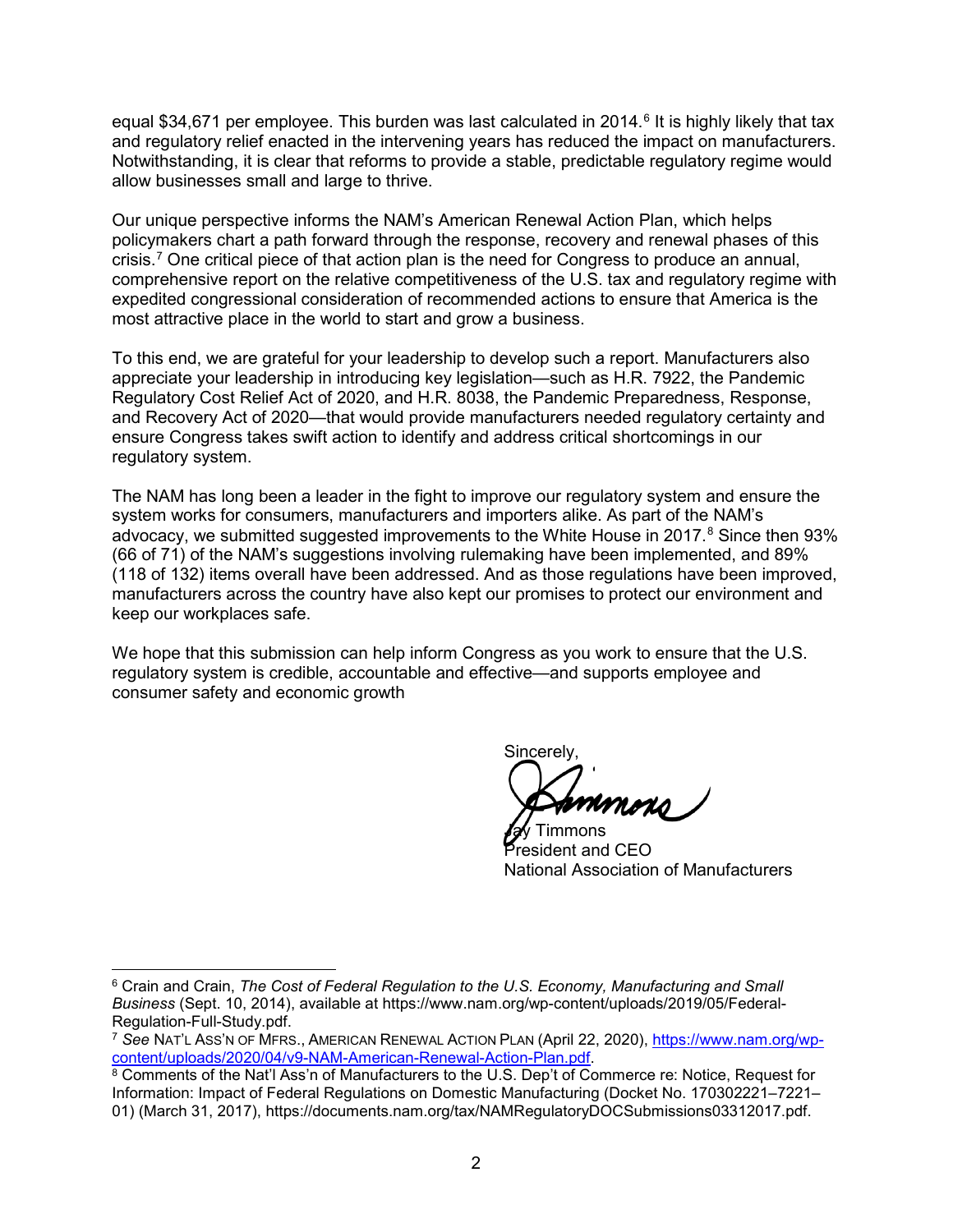### **1. Need to Modernize the Administrative Procedure Act**

#### **a. The Issue**

In 1933, the federal government began the process of building the administrative state, enacting several statutes that created new federal agencies as part of the New Deal. Congress initially, and rightfully, recognized that a strong base was required to build this administrative state without it growing out of control and toppling over. Thus, in 1946 Congress passed the Administrative Procedure Act (APA), which established the basic procedural and definitional framework governing federal agencies' that remains the basis of the administrative law today. $9$ 

Unanimously passed by Congress in 1946, the APA first statutorily defined a "rule" and set forth mandatory procedures that *all* agencies must follow when promulgating substantive rules and issuing adjudicatory orders." <sup>[10](#page-2-1)</sup> The APA, however, never defines "general statements of policy" or even mentions the term "guidance," and defined "rule" so broadly that courts have said it "obviously could be read literally to encompass virtually any utterance by an agency."[11](#page-2-2) Indeed, the APA does not even distinguish between rules and non-rules, but rather sets forth "the fundamental distinction in administrative law" between legislative rules, which must go through "notice and comment" rulemaking procedures and carry the force of law, and nonlegislative rules, which are exempt from rulemaking procedures but don't carry the force of law. The statute also provided an exemption from such procedures for "general statements of policy."

In the decades that followed, the federal government rapidly grew the administrative state built upon the APA framework, expanding both the number and power of federal agencies throughout the 1960s. In 1790, the federal government had just 1,000 nonmilitary workers. In 1962, there were 2,515,000 federal employees. As the administrative state grew, Congress neglected to periodically expand, modernize and fortify the structural framework upon which it was built. Instead, Congress addressed the procedural and jurisdictional cracks that appeared by simply piling procedural statutes on top of the APA's framework.

This failure to periodically reinforce and expand the administrative state's procedural base has resulted in a dizzying administrative law labyrinth of divergent, and often conflicting, procedural requirements and terminologies described by various courts as "fuzzy," "tenuous," "blurred," and "enshrouded in considerable smog."[12](#page-2-3) So confounding is the modern procedural framework governing federal agencies that the seemingly simple question of whether an agency action is a rule or not has been described as possibly "the single most frequently litigated and important issue of rulemaking procedure before the federal courts today."[13](#page-2-4) Indeed, then-Circuit Court judge Brett Kavanaugh lamented in 2014 that "all relevant parties should instantly be able to tell whether an agency action is a legislative rule, an interpretive rule, or a general statement of

<span id="page-2-1"></span><span id="page-2-0"></span> $95 \text{ U.S.C. }$ \$551 et seq.<br> $10 \text{ Id.}$ 

<span id="page-2-2"></span><sup>&</sup>lt;sup>11</sup> *Pacific Gas*, 506 F.2d 33, 37 (D.C. Cir. 1974). The APA defines a rule to mean "the whole or part of an agency statement *of general or particular applicability* and future effect designed to implement, interpret, or prescribe law or policy or describing the organization, procedure, or practice requirements of an agency…." 5 U.S.C. § 551(4).

<span id="page-2-3"></span><sup>12</sup> *Cmty. Nutrition Inst. v. Young*, 818 F.2d 943, 946 (D.C. Cir. 1987) (internal citations omitted); *see also* Ronald M. Levin, *Rulemaking and the Guidance Exemption*, 70 ADMIN. L. REV. 263, 266 (2018) [hereinafter Levin, *Guidance Exemption*].

<span id="page-2-4"></span><sup>13</sup> Levin, *Guidance Exemption* at 265.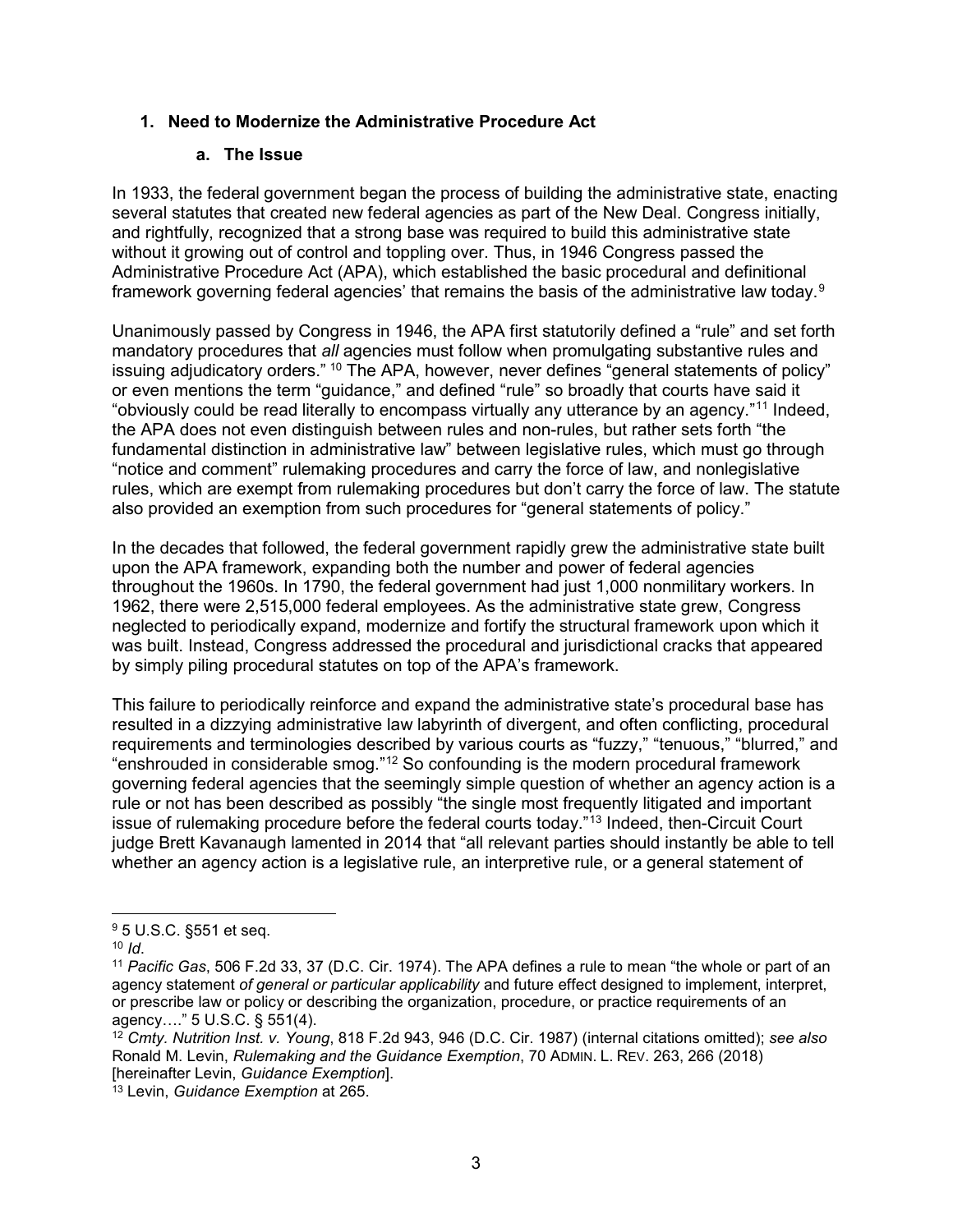policy," yet in practice "[t]hat inquiry turns out to be quite difficult and confused."<sup>[14](#page-3-0)</sup> If the current framework perplexes a Supreme Court Justice, what hope is there for your average American business?

To this end, Congress should heed the American Bar Association's (ABA)<sup>[15](#page-3-1)</sup> and the Department of Justice's (DOJ) recent calls to amend and modernize the APA.<sup>[16](#page-3-2)</sup> Specifically, on December 6, 2019, the Department of Justice hosted a summit entitled *Modernizing the Administrative Procedure Act*. The summit brought together leading practitioners, scholars, and policymakers to discuss how the APA—largely unchanged since 1946—should be reformed to better serve the modern regulatory state.

As DOJ's report states: "Put simply, the time has come to modernize the APA. Legislative reform of the APA is needed to meet the realities of today's economy and regulatory state. And, perhaps as importantly, it is needed to restore constitutional norms."[17](#page-3-3)

# **b. The Solution**

Amending the APA—and doing so with input from the regulated community, as well as other stakeholders—is the single most important step Congress can take to improve the regulatory process government-wide. Indeed, adopting the following proposals, which largely draw from DOJ and the ABA's recommendations, would address many of the regulatory concerns identified by NAM members. These include ending regulatory ping pong, providing more clarity between rules and guidance and concerns with a lack of due process in regulatory enforcement and adjudication. It is important to note that manufacturers do not want *no* regulation, they simply want *good* regulation that follows a process that incorporates public input, provides strong controls, and ultimately promotes efficiency, growth, and safety.

As the DOJ report notes, there are numerous proposals already in existence that would go a long way towards ensuring the APA—the regulatory constitution—properly reflects the current size and power of the administrative state.

# **i. Pass the Bipartisan Regulatory Accountability Act**

Congress should prioritize passing the Regulatory Accountability Act introduced in 2017 by Senators Rob Portman (R-OH) and Joe Manchin (D-WV), as well as then-Senators Orrin Hatch  $(R-UT)$  and Heidi Heitkamp  $(D-ND)$ .<sup>[18](#page-3-4)</sup> This bipartisan proposal has been embraced by President Trump's Deputy Attorney General and President Obama's first "Regulatory Czar" Cass Sunstein.<sup>[19](#page-3-5)</sup> As DOJ noted in their report, the bill would institute a range of needed reforms and, of particular note, it incorporates at least parts of seven of the nine recommendations contained in the ABA's 2016 resolution. Specifically, the bill would:

<span id="page-3-0"></span> <sup>14</sup> *Nat'l Minng Ass'n v. McCarthy*, 758 F.3d 243, 251 (D.C. Cir. 2014).

<span id="page-3-1"></span><sup>15</sup> *See* Am. Bar Ass'n, House of Delegates Resolution 106B (adopted Feb. 8, 2016) [hereinafter ABA Resolution 106B] (urging "Congress to amend the rulemaking provisions of the APA," and identifying nine ways the APA could be modernized).

<span id="page-3-2"></span><sup>&</sup>lt;sup>16</sup> See U.S. DEP'T OF JUSTICE, MODERNIZING THE ADMINISTRATIVE PROCEDURE ACt (2020), https://www.justice.gov/file/1302321/download.

<span id="page-3-3"></span><sup>&</sup>lt;sup>17</sup> DOJ Amending APA Report at 12 [https://www.justice.gov/file/1302321/download.](https://www.justice.gov/file/1302321/download)<br><sup>18</sup> Regulatory Accountability Act of 2017, S. 951, 115th Cong. (2017).

<span id="page-3-4"></span>

<span id="page-3-5"></span><sup>19</sup> *See, e.g.,* Cass R. Sunstein, *A Regulatory Reform Bill That Everyone Should Like*, BLOOMBERG (June 22, 2017), [https://www.bloomberg.com/opinion/articles/2017-06-22/a-regulatory-reform-bill-thateveryone](https://www.bloomberg.com/opinion/articles/2017-06-22/a-regulatory-reform-bill-thateveryone-should-like)[should-like.](https://www.bloomberg.com/opinion/articles/2017-06-22/a-regulatory-reform-bill-thateveryone-should-like)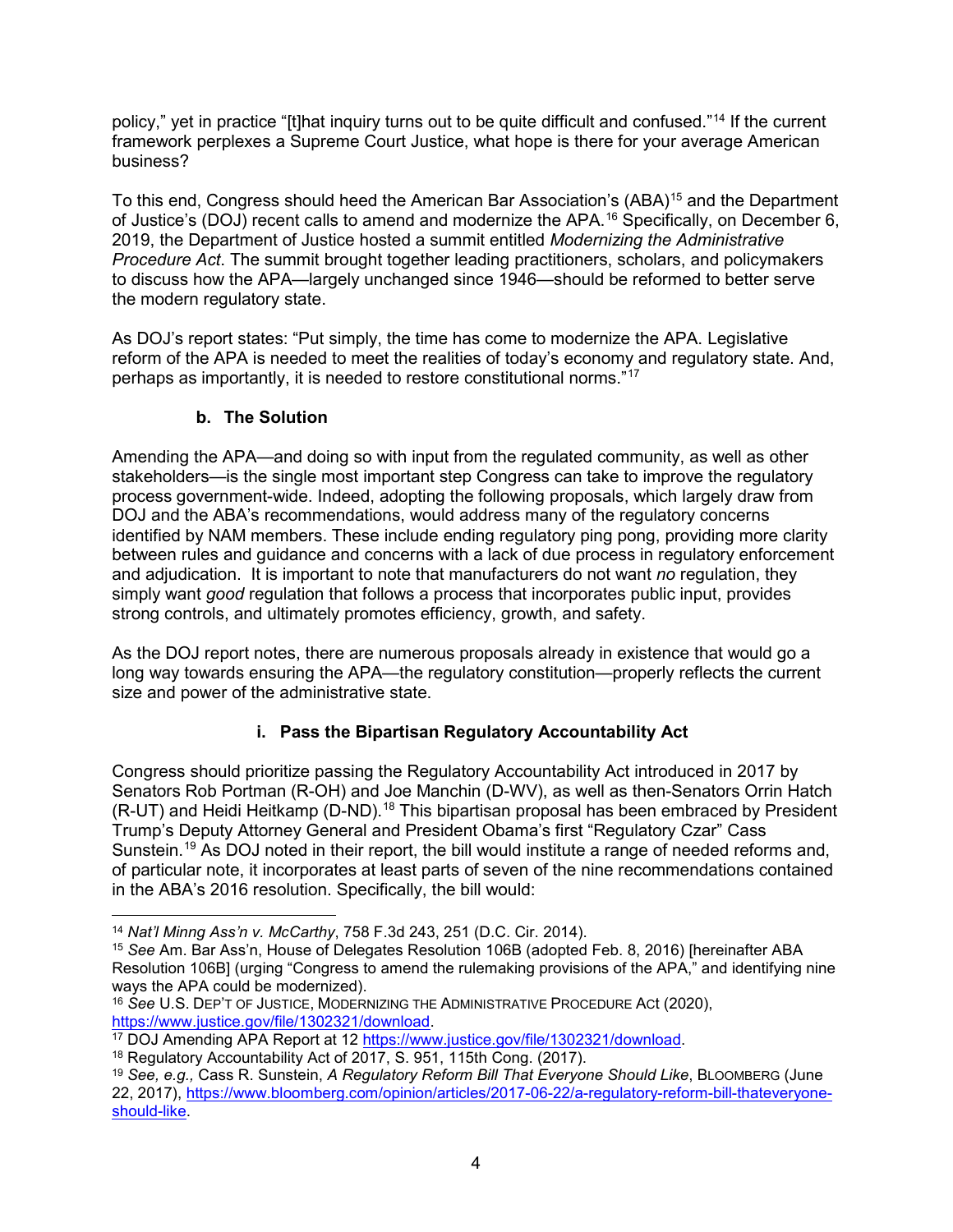- Codify the *Portland Cement* doctrine that agencies must fully disclose data and other information used in rulemakings, establishing a minimum comment period for major rules and requiring agencies to adopt procedures to review rules retrospectively.
- Codify several procedures established in recent decades by executive orders, including cost-benefit analysis, consideration of a reasonable number of alternatives to an agency's preferred course of action, and centralized review of *all* proposed rules by OIRA.
- Extend these best practices to independent agencies, which are currently not covered by the relevant executive orders—a measure multiple panelists recommended.
- Create a distinct set of more rigorous procedures for "high impact" and "major" rules. "High impact" rules are defined in the bill as rules likely to have an economic impact of \$1 billion or more, and "major" rules as those rules likely to have an economic impact of \$100 million or more or to significantly impact the economy in other ways. These are the rules it is most important to get right because they can shape the fate of entire industries. The Regulatory Accountability Act would therefore require agencies to undertake a rigorous cost-benefit analysis of all such rules and of reasonable alternatives. This cost-benefit analysis, moreover, would be judicially reviewable.

### **2. Need for Regulatory Certainty and Uniformity**

#### **a. Ensure Regulatory Uniformity**

The issues caused by state-by-state regulations on interstate commerce are so significant that our founding fathers made sure to leave the regulation of commerce to the federal government. The courts have since continued to recognize the need for a uniform, federally controlled commercial regulatory regime in developing what is known as the "dormant commerce clause."

The issues caused by piecemeal regulation across all levels of government have become acute in the COVID-19 era as manufacturers face a dizzying array of inconsistent and sometimes conflicting guidance while working to ensure Americans have everything they need to stay healthy and maintain their daily lives and protect their employees. Uniform regulations are critical for manufacturers to survive and thrive in competitive markets. Congress—whether through legislation or in their oversight role of regulatory agencies—should take all available steps to preempt state efforts to create a patchwork of regulations that burden interstate commerce, particularly where those state regulations conflict with federal ones.

A lack of uniformity in regulations not only hinders business, but it can also result in harm to the environment, consumers, employees, and other entities regulations intend to protect. Once again, manufacturers have been on the front lines throughout the COVID-19 crisis, providing the equipment and products to keep our country safe, healthy and fed. In doing so, manufacturers have also prioritized employee safety, complying with guidelines issued by the federal government, as well as the state and local governments of the jurisdictions in which they operate. Yet, manufacturers—particularly those that operate in multiple states—have made clear that complying with this patchwork of regulations is not only arduous and costly, it is sometimes impossible as different states and localities issue conflicting guidelines.

This issue has been, and continues to be, particularly difficult for seasonal manufacturers, such as those that manufacture the canned and frozen fruits and vegetables depended upon by hospitals and schools. A year's supply of our nation's canned and frozen corn is packed within a 60-day window. For canned and frozen peaches, the window is just 50 days. Tomatoes, green beans and peas are also packed within a short harvest window. However, inconsistent and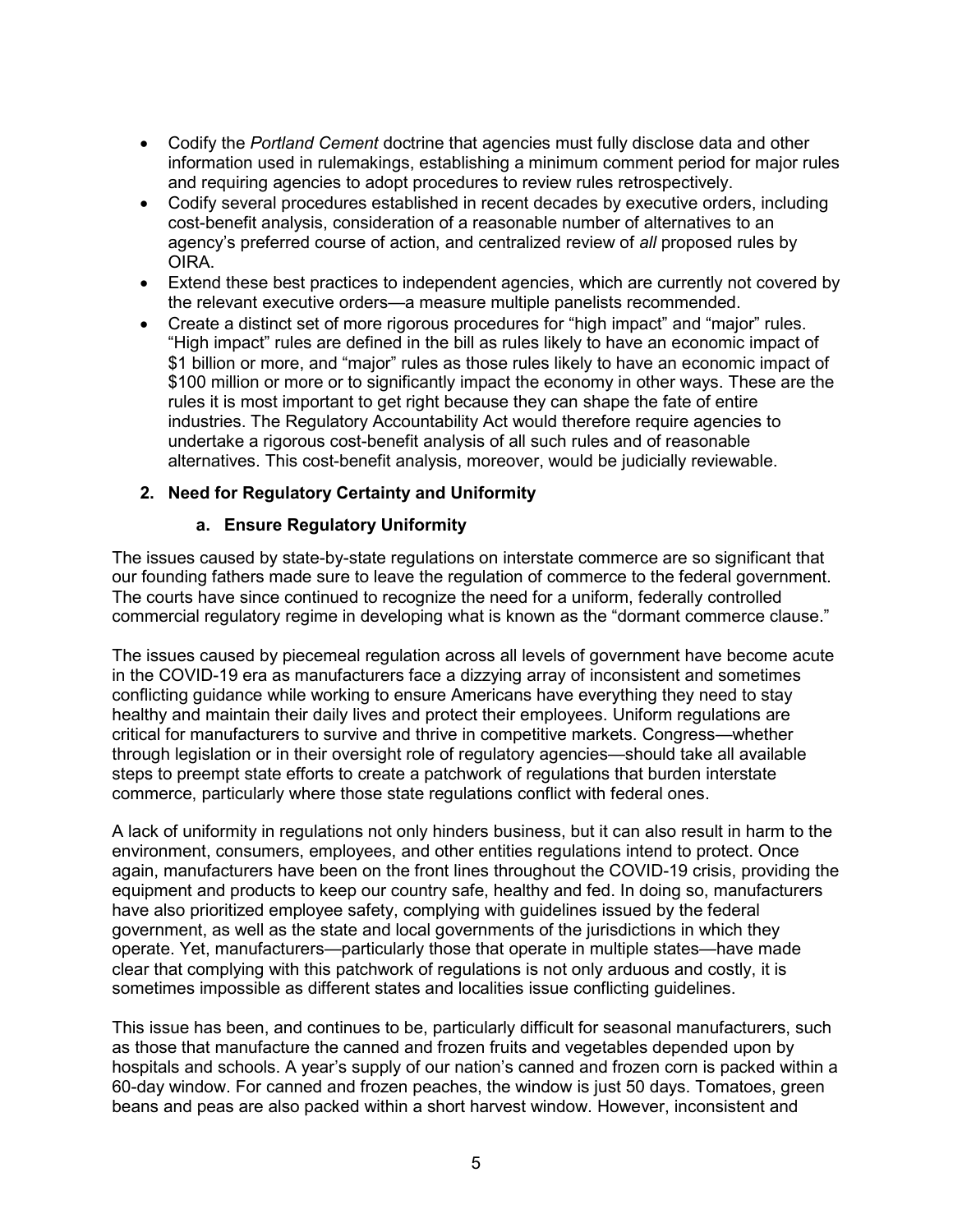often contradictory guidelines put the nation's supply of these critical goods at risk. NAM members in the food industry have noted that some local and state authorities contradicted CDC guidelines on returning food industry workers who are asymptomatic within 72 hours, insisting on a 14-day quarantine in contravention of the CDC guidelines.

Similarly, the piecemeal adoption by states of federal energy efficiency standards for commercial buildings creates a multitude of issues for all parties. [20](#page-5-0) Manufacturers incur additional costs to maintain products and product certifications that comply with the multiple codes and related product regulations; architects and design engineers incur additional educational and compliance costs to understand all of the piecemeal codes and related product regulations; and state and local building officials incur additional costs to train staff on various compliance requirements.

While these are but two examples of the innumerable examples to draw from, they nonetheless highlight the need for Congress to make clear that a state-by-state regulatory regime will hinder the free flow of commerce upon which manufacturers depend to meet the needs of consumers.

# **b. End "Regulatory Ping Pong"**

Regulatory certainty and transparency is critical to manufacturers in order to plan for the future. Indeed, many NAM members have made clear that the only thing worse than a bad, burdensome regulation is an unpredictable regulation. Unfortunately, due to the politicization of many regulatory matters, this is becoming increasingly more difficult as regulations are passed and repealed repeatedly depending on which party controls the executive branch. The politicization of the regulatory state also means that, once one party undoes the other party's actions, it is almost inevitable that the action will be challenged in court, which only serves to create more regulatory uncertainty.

This "regulatory ping pong" can and must end. We urge Congress to pass legislation that will provide the certainty needed for American manufacturers to compete globally. Specifically, Congress should pass legislation that sets forth clear standards and prevents federal agencies from adopting and repealing regulations.

# **3. The Need for Broad Regulatory Reform**

# **a. End Regulation Through guidance**

Manufacturers believe that the appropriate use of agency guidance is both useful and in the public interest, particularly when providing clarity on complex matters.<sup>[21](#page-5-1)</sup> The improper use of guidance, however, can impose burdens on society when regulated parties struggle to differentiate between nonbinding guidance and binding rules. This problem is compounded when agencies issue guidance documents as a substitute for, or to avoid, rulemaking procedures that would otherwise ensure transparency and public participation in decisionmaking processes. For these reasons, the NAM urges Congress to ensure that agencies adopt clear and binding rules regarding the issuance of future guidance.

<span id="page-5-0"></span><sup>&</sup>lt;sup>20</sup> See U.S. Dep't of Energy, Building Energy Codes Determinations: ANSI/ASHRAE/IES Standard 90.1-<br>2016 (last visited Oct. 9, 2020), https://www.energycodes.gov/development/determinations.

<span id="page-5-1"></span><sup>&</sup>lt;sup>21</sup> Guidance here refers collectively to "informal interpretations, advice, statements of policy, and other forms of 'guidance.'" *See* Regulations Prohibiting Issuance, Reliance, or Defense of Improper Agency Guidance, Notice of Petition for Rulemaking, 84 Fed. Reg. 50791, 50793 (Sept. 26, 2019), [https://www.govinfo.gov/content/pkg/FR-2019-09-26/pdf/2019-20540.pdf.](https://www.govinfo.gov/content/pkg/FR-2019-09-26/pdf/2019-20540.pdf)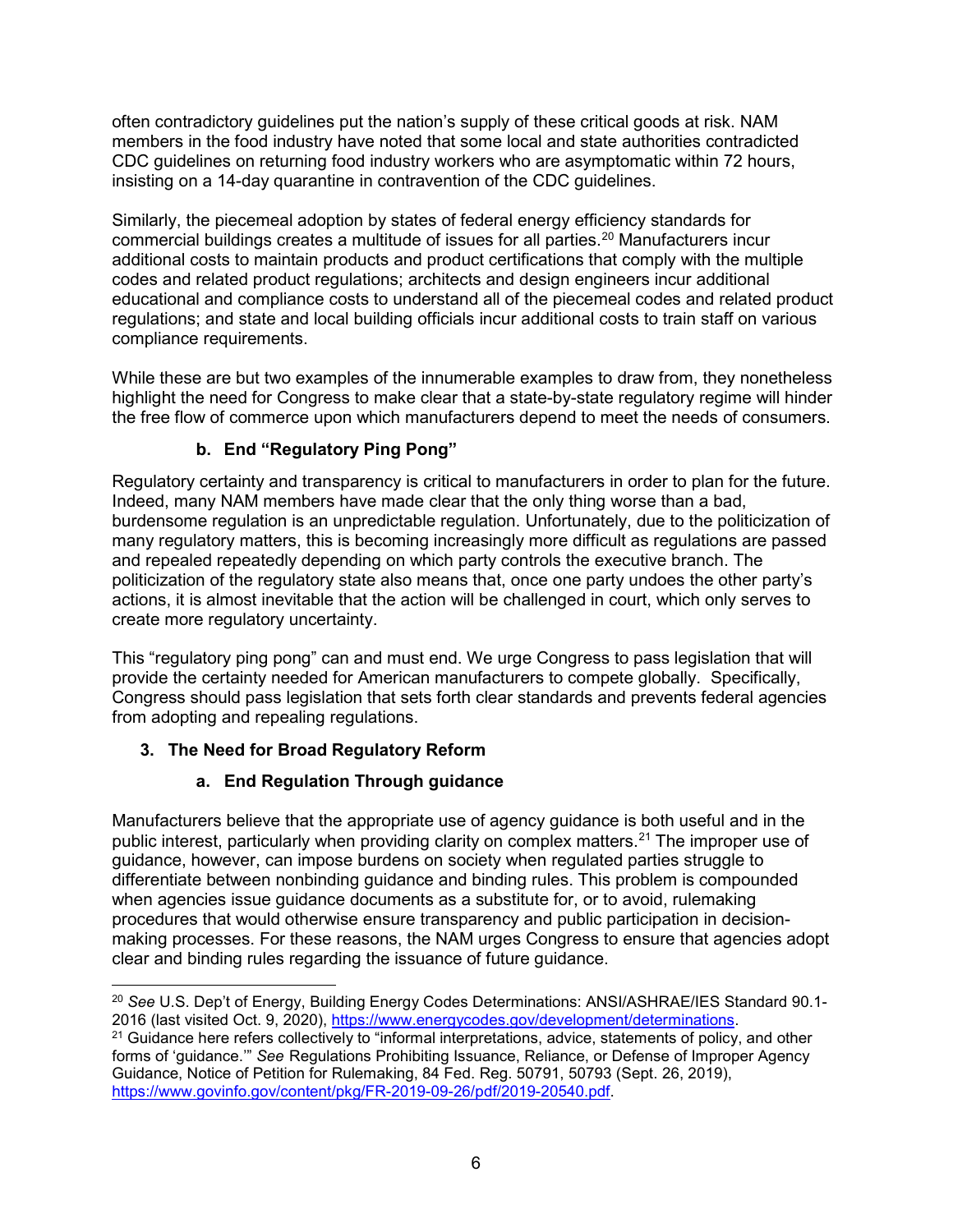# **b. The Difficult Distinction Between Rules and Guidance**

The distinction between binding rules and nonbinding guidance documents has been ambiguous for decades.<sup>[22](#page-6-0)</sup> While rules are binding norms that carry the force of law and guidance documents are not supposed to bind the public, courts often struggle to determine the difference between these seemingly separable forms of agency action. In recent cases, courts have found that while "all relevant parties should instantly be able to tell whether an agency action is a legislative rule, an interpretive rule, or a general statement of policy," in practice "[t]hat inquiry turns out to be quite difficult and confused." $23$ 

A legal distinction that gives pause to tenured judges and talented lawyers alike is almost by definition unnecessarily complex—and regulated businesses must make these determinations on a daily basis. To add even more complexity, guidance may take the form of email exchanges with agency officials, conversations with an inspector about safety regulations, memoranda from agency leadership to front-line officials, and more.

## **c. Costs of Confusion**

Manufacturers face a costly dilemma daily: should they adhere to a statement from a regulatory agency as if it is binding, or should they merely note it as a suggestion and derive their own answer from the broader range of permissible readings of the underlying rule? The potential costs are high regardless of the answer.<sup>24</sup> If manufacturers choose to comply only with agency policies issued through formal rulemaking procedures, they run the risk of being subject to an agency enforcement action, public ire or advocacy group litigation.<sup>[25](#page-6-3)</sup> Manufacturers therefore often find agency guidance to be coercive as a practical matter, even if it is not legally binding. $^{26}$  $^{26}$  $^{26}$ 

Perhaps more concerning, agency guidance documents are seldom subject to public scrutiny or accountability. While the APA generally requires agencies to undertake a notice and comment process before issuing new binding rules, agencies may issue guidance documents without following any of this process. The resulting guidance often lacks notice or explanation and fails to provide the regulated public with recourse in the courts. Guidance documents are also often difficult to locate, and agencies need not publish them in the *Federal Register*, denying regulated parties the benefit of better understanding the agency's thought process.

<span id="page-6-0"></span> <sup>22</sup> *See e.g. Pacific Gas & Elec. Co. v. Fed. Power Comm'n*, 506 F.2d 33 (1974).

<span id="page-6-1"></span><sup>23</sup> Ronald M. Levin, *Rulemaking and the Guidance Exemption*, 70 ADMIN. L. REV. 263, 266 (2018) (quoting *National Mining Ass'n v. McCarthy*, 758 F.3d 243, 251 (D.C. Cir. 2014)).

<span id="page-6-2"></span><sup>24</sup> *See, e.g.,* Paul R. Noe & John D. Graham, *Due Process and Management for Guidance Documents: Good Governance Long Overdue*, 25 YALE J. ON REG. 103, 104 (2008) ("Each year, agencies issue on the order of 4000 regulations, and the number of guidance documents is orders of magnitude larger.") (citing H.R. Rep. No. 106-1009 (2000) (noting that between March 1996 through 1999, NHTSA had issued 1225 guidance documents, EPA 2653, and OSHA 1641)).

<span id="page-6-3"></span><sup>25</sup> *See LabMD, Inc. v. Fed. Trade Comm'n*, 894 F.3d 1221 (11th Cir. 2018); *see also* Dune Lawrence, *A*  Leak Wounded This Company. Fighting the Feds Finished it Off, Bloomberg (April 25, 2016), https://www.bloomberg.com/features/2016-labmd-ftc-tiversa/.

<span id="page-6-4"></span><sup>&</sup>lt;sup>26</sup> Nicholas R. Parillo & Lee Liberman Otis, *Understanding and Addressing Controversies About Agency Guidance*, THE REGULATORY REVIEW (Mar. 5, 2018), [https://www.theregreview.org/2018/03/05/parrillo-otis](https://www.theregreview.org/2018/03/05/parrillo-otis-understanding-addressing-controversies-agency-guidance/)[understanding-addressing-controversies-agency-guidance/](https://www.theregreview.org/2018/03/05/parrillo-otis-understanding-addressing-controversies-agency-guidance/) (noting that a study by the Administrative Conference of the United States found that "regulated parties often … have no practical choice but to follow a guidance document").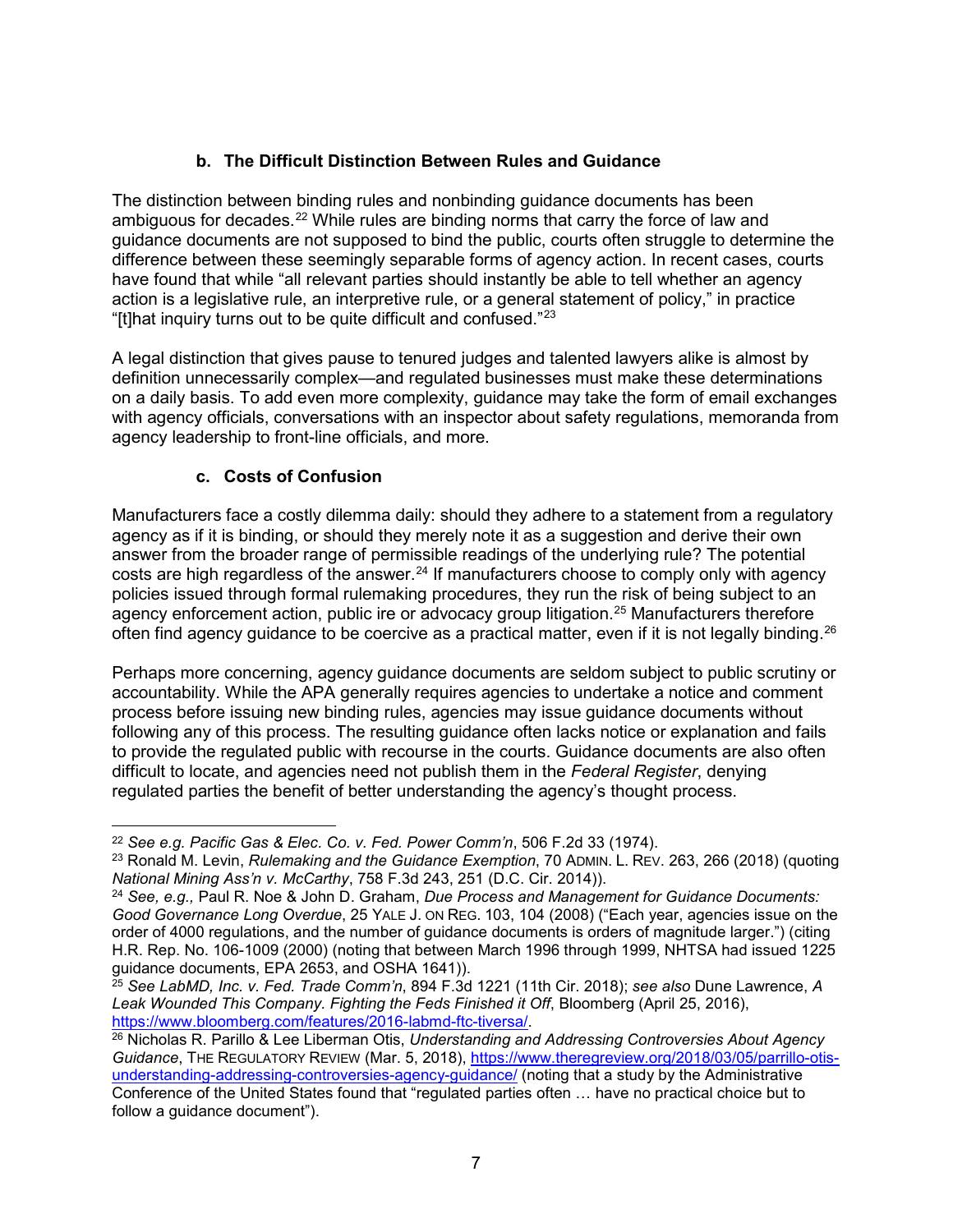#### **d. Recommended Reforms**

#### **i. Amend the APA to Better Define Key Terms and Provide Opportunity to Comment on Guidance**

While the Regulatory Accountability Act of 2017 would provide many of the needed APA reforms, one critical component to APA reform that is noticeably missing is ensuring the definitions of key regulatory terms are clear and consistent. The bill would finally define guidance and distinguishes between rules based on economic impact. As noted above, this is a critical step. However, manufacturers believe that Congress should go further and ensure all definitions correctly represent the action and consequences they carry, including rules themselves.

Despite legal scholars' consistent use of the term "rule" to solely refer to general agency actions akin to legislation that govern future conduct, under the APA the term includes essentially all possible agency actions. Section 551(4) of the APA defines a rule to mean "the whole or part of an agency statement of general or particular applicability and future effect designed to implement, interpret, or prescribe law or policy or describing the organization, procedure, or practice requirements of an agency…."[27](#page-7-0) Indeed, courts have said that the APA defines a rule so broadly it "obviously could be read literally to encompass virtually any utterance by an agency."[28](#page-7-1)

Thus, the confusion in differentiating between binding legislative rules and guidance began with the very first statutory definition of a rule. In fact, the APA does not distinguish between rules and non-rules, but rather sets forth "the fundamental distinction in administrative law between legislative rules," which carry the force of law, and "nonlegislative rules" (or guidance) which do not.<sup>[29](#page-7-2)</sup> The APA then further distinguishes the types of rules, not by name, but by the process required to issue them by imposing a general obligation to use notice-and-comment in rulemaking but contains an exemption, § 553(b)(A), for "interpretative rules" and "general statements of policy."

Congress should therefore amend the APA to ensure that agency actions are accurately depicted definitionally, such as by:

- Ensuring "rule" is properly defined to only include agency actions with binding, broadly applicable future effect;
- Adding a definition for guidance, which should incorporate into it both the "interpretive rules" and "general statements of policy" components of  $\S$  553(b)(A) to avoid the current confusion between types of rules; and
- Removing the current exemption of  $\S$  553(b)(A) to require agencies to provide the affected public an opportunity to comment on guidance.

<span id="page-7-0"></span> <sup>27</sup> 5 U.S.C. § 551(4).

<span id="page-7-1"></span><sup>28</sup> *Pacific Gas*, 506 F.2d at 37. The APA defines a rule to mean "the whole or part of an agency statement *of general or particular applicability* and future effect designed to implement, interpret, or prescribe law or policy or describing the organization, procedure, or practice requirements of an agency…." 5 U.S.C. § 551(4).

<span id="page-7-2"></span><sup>29</sup> Levine, *Guidance Exemption* at 266.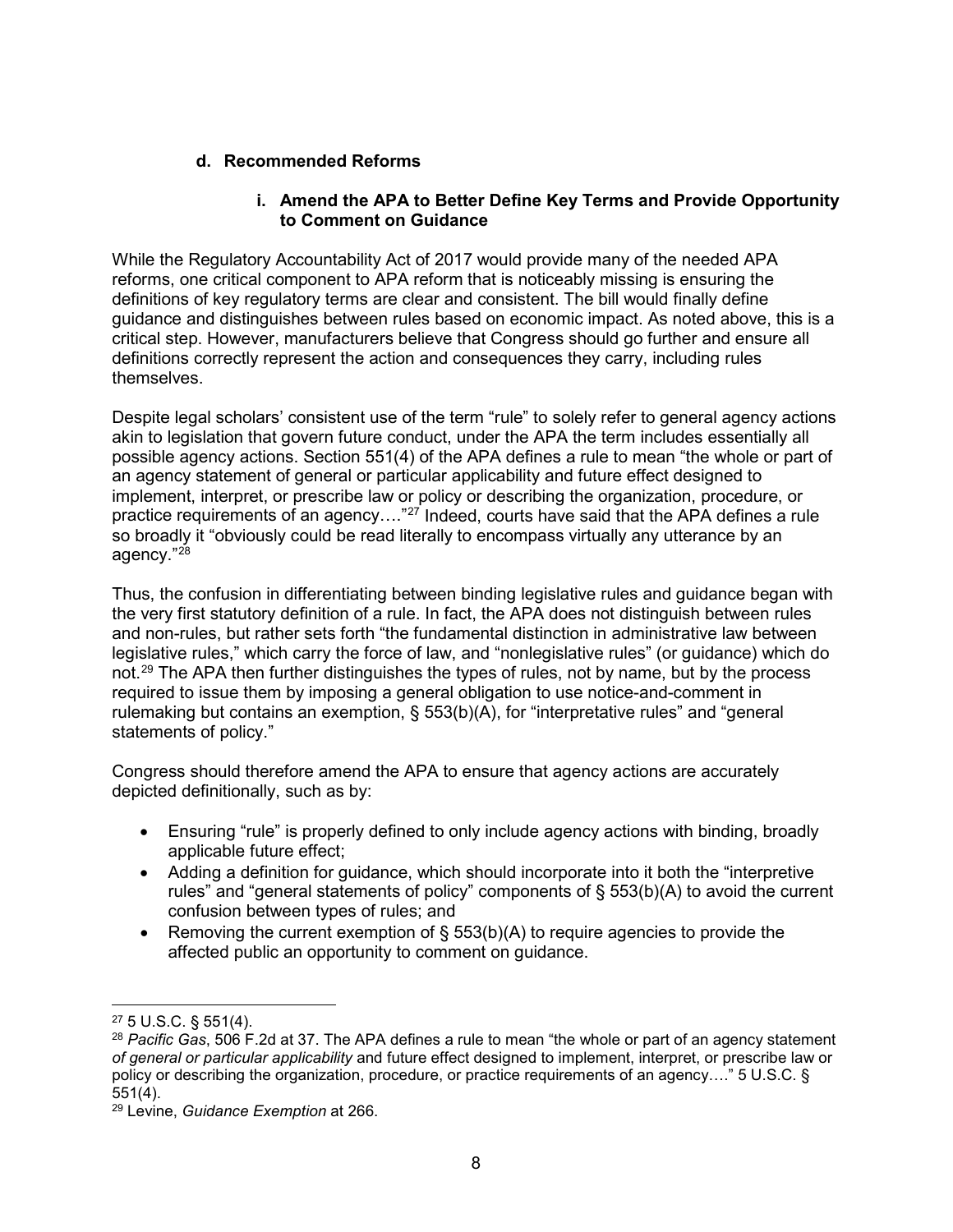#### **ii. Extend Judicial Review to Cover Purportedly "Non-Binding" and "Draft" Guidance**

Agencies are able to regulate through guidance by claiming that a guidance document is "nonbinding" and a "draft" to avoid judicial review. As noted above, in many instances even putatively "non-binding" guidance is effectively binding for manufacturers. Moreover, because the APA requires an agency action to be final before it is ripe for judicial review, agencies can avoid having this practice challenged by stamping all guidance documents as "draft."

Congress should therefore take actions to ensure guidance is judicially reviewable, such as by:

- More clearly defining "final agency action" for purposes of judicial review to ensure agencies cannot simply stamp "draft" on guidance to avoid judicial review; and
- Extending judicial review to cover putatively non-binding agency guidance that is effectively binding on the parties.<sup>[30](#page-8-0)</sup>

#### **iii. Enact the GOOD Act to Codify Executive Order 13891,** *Executive Order on Promoting the Rule of Law Through Improved Agency Guidance Documents*

Manufacturers believe that agencies should make guidance easy to find by publishing all guidance documents in one location online. While much of this was accomplished through E.O. 13891, $31$  that order can be repealed and does not apply to independent agencies. To this end, Congress should prioritize passing H.R.7396, the Guidance Out of Darkness Act, sponsored by Rep. Walker (R-NC) and cosponsored by Ranking Member Comer (R-KY).

### **iv. Require Agencies to Afford the Public an Opportunity to Comment on Guidance**

The landmark Food and Drug Modernization Act of 1997 was unanimously approved by the Senate before being signed into law by President Clinton. The legislation is notable because it expressly sought to improve collaboration between manufacturers and the FDA throughout the approval process. $^{32}$  $^{32}$  $^{32}$  To achieve this goal, the statute required the FDA to seek public input in the development of their guidance, ensure that the documents are made available to the public in both electronic and written form, and ensure that the FDA does not deviate from guidance documents without appropriate justification.<sup>[33](#page-8-3)</sup> Manufacturers believe that these policies should be extended to all federal agencies.

## **4. Need for Administrative Adjudication and Enforcement Reform**

<span id="page-8-0"></span><sup>&</sup>lt;sup>30</sup> This specific proposal was suggested by Helgi Walker, Chair of Gibson Dunn's Administrative Law and Regulatory Practice Group, in comments made at DOJ's 2019 Summit and incorporated into DOJ's Report. *See* DOJ APA Report at 35-37.

<span id="page-8-1"></span>

<span id="page-8-2"></span><sup>32</sup> See Nick Littlefield & Sharon Webb, *FDA Modernization and Accountability Act of 1997: A Blueprint for Reform*, Federalist Society (Aug. 1, 1998), [https://fedsoc.org/commentary/publications/fda](https://fedsoc.org/commentary/publications/fda-modernization-and-accountability-act-of-1997-a-blueprint-for-reform)[modernization-and-accountability-act-of-1997-a-blueprint-for-reform.](https://fedsoc.org/commentary/publications/fda-modernization-and-accountability-act-of-1997-a-blueprint-for-reform)<br><sup>33</sup> 21 U.S.C. 371(h).

<span id="page-8-3"></span>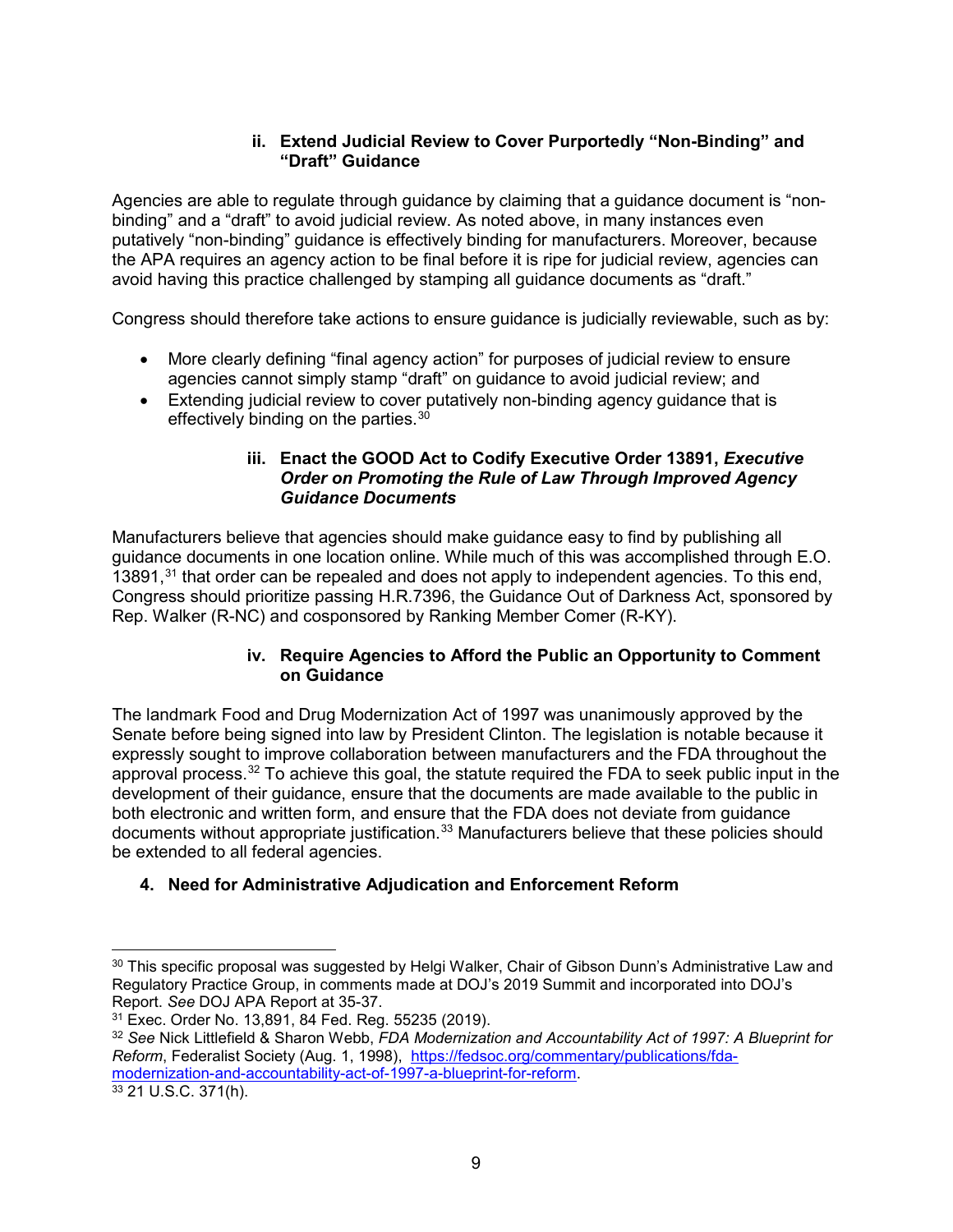Federal agencies may apply arbitrary and inconsistent procedures during the regulatory enforcement process. In 2020, the White House Office of Management and Budget recognized the need to address the issues with federal agencies' administrative adjudication and enforcement practices by issuing a Request for Information asking the public to "identify additional reforms that will ensure adequate due process in regulatory enforcement and adiudication."<sup>[34](#page-9-0)</sup>

Manufacturers seized this rare opportunity and, along with a several other business groups, filed comments setting forth specific issues and opportunities for reform on all 11 topics identified by OMB. While a select sample of these proposals are set forth below, manufacturers believe Congress should act to address all of the issues identified and encourage the Committee to review the filed comments, which are attached to this response, in their entirety. [35](#page-9-1)

While the below recommendations provide a more detailed roadmap to reforming regulatory enforcement and adjudication practices, Congress can take significant strides simply by codifying the principles of fairness in administrative enforcement and adjudication set forth in key OMB documents.[36](#page-9-2)

## **a. Reforms to ensure speedy and fair investigations:**

- Congress should require agencies to reform their investigation process by setting and following transparent procedures and allowing parties an opportunity to "show cause" for why an investigation should proceed. This could be done through an informal process in which the agency communicates information to the regulated party regarding its investigation, including the progress it is making or its bases for proceeding with the investigation, while also allowing for regulated parties to invoke a formal adjudication to allow for the resolution of issues of controversy and uncertainty through a process of declaratory relief.
- Congress should direct all federal agencies to review, and as necessary, revise current investigative procedures to reduce undue burdens, ensure transparency and provide measures to ensure investigations are concluded fairly and expeditiously. Timely decisions on enforcement matters are critical.
- Congress should require all agencies to follow clear, published procedures for site inspections to ensure fairer treatment during this essential aspect of an agency investigation.

# **b. Reforms to ensure fairness in regulatory proceedings:**

• Congress should require agencies to enact policies to ensure the presumption of innocence is retained in regulatory/civil proceedings. Accordingly, agencies should be directed to review their regulatory enforcement practices and determine where respondents or defendants are subject to an impermissible *prima facie* presumption of liability so they may be corrected.

[https://documents.nam.org/tax/AFPM\\_API\\_ACC\\_NAM\\_NAHB\\_Comments\\_to\\_OMB\\_01302020.pdf.](https://documents.nam.org/tax/AFPM_API_ACC_NAM_NAHB_Comments_to_OMB_01302020.pdf)

<span id="page-9-0"></span><sup>&</sup>lt;sup>34</sup> Improving and Reforming Regulatory Enforcement and Adjudication, 85 Fed. Reg. 5483 (Jan. 30, 2020).

<span id="page-9-1"></span><sup>35</sup> *See, infra* Appendix A, Comments of the Nat'l Ass'n of Manufacturers, Am. Chem. Council, *et al* re: OMB-2019-0006 (March 16, 2020),

<span id="page-9-2"></span><sup>36</sup> *See, e.g.,* Executive Order 13924, *Executive Order on Regulatory Relief to Support Economic Recovery,* OMB Director Russell T. Vought's June 9, 2020 Memorandum M-20-25, *Implementation of Executive Order 13924*, and OIRA Administrator Paul J. Ray's August 31, 2020 Memorandum M-20-31, *Implementation of Section 6 of Executive Order 13924*.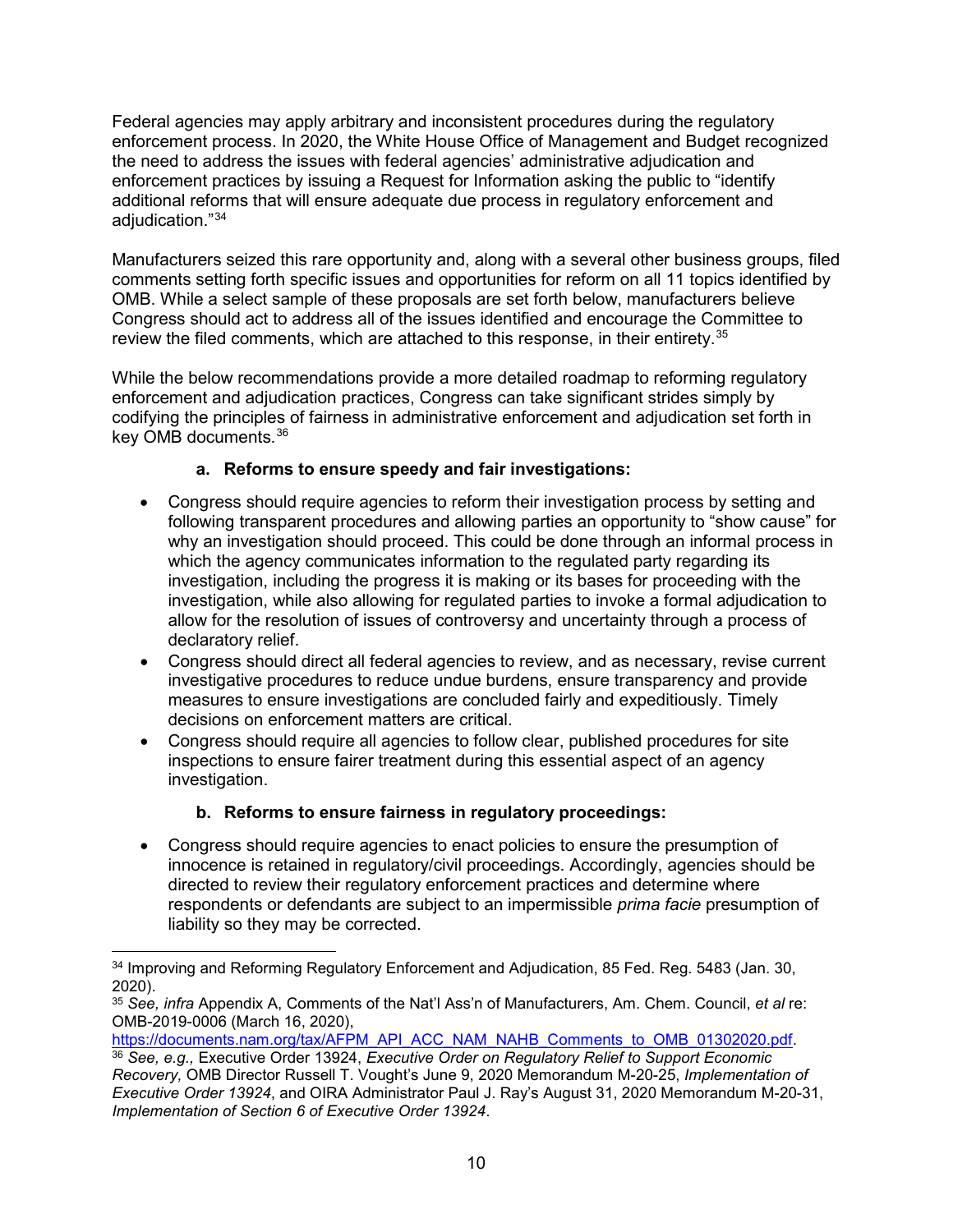• Congress should provide an opportunity for manufacturers to challenge or correct errors in press releases prior to release to avoid unfair reputational damage. This is particularly important at agencies such as the U.S. Consumer Product Safety Commission and the Occupational Safety and Health Administration who regularly issue press releases of alleged violations or unproven perceived dangers without notice, irrespective of factual disputes.

#### **c. Reforms to ensure agencies are prohibited from relying on unwritten agency practice and/or unbinding guidance in enforcement proceeding**

• Congress should require all agencies to adopt the DOJ policy that prohibits treating agency guidance documents as binding rules.<sup>[37](#page-10-0)</sup> The policy should also extend to unwritten agency practice, as neither should impose legal obligations on private parties.

### **5. Need for Increased International Focus**

Congress must be vigilant in ensuring that every administration uses appropriate channels— Including World Trade Organization mechanisms, regional and bilateral trade agreements and direct bilateral negotiations—to address global trade barriers. Expanding manufacturers' access to, and a level playing field in, global markets have been pivotal to improving U.S. manufacturing competitiveness—and has enabled businesses to raise wages and create more high-skilled U.S. jobs.

With more than 95 percent of the world's consumers living outside the United States and the rise of new competitors, the United States needs a strong and multi-faceted trade policy to bolster U.S. manufacturing and grow well-paying jobs across America. Manufacturers need a more open, predictable, transparent and level playing field. Manufacturers believe that these objectives can best be achieved by pursuing, utilizing and enforcing a robust and revitalized rules-based international trading system that enhances the role of free market forces, promotes respect for the rule of law, raises standards and lowers costs, barriers and market-distorting government intervention.

Unfortunately, manufacturers in the United States face an array of barriers in major markets that prevent fair competition and access to global growth opportunities. These take a wide variety of forms, including traditional trade and investment restrictions, as well as forced localization that pressures companies to move manufacturing and operations overseas, intellectual property theft that undercuts manufacturing competitiveness, problematic import and export policies that distort global trade and discriminatory technical barriers to trade that block imports and create advantages for local country producers. The NAM's October 2020 submission to the Office of the U.S. Trade Representative on global trade barriers provides a detailed accounting of priority trade barriers harming manufacturers around the world.<sup>[38](#page-10-1)</sup>

Efforts to set standards and regulatory policies through processes that do not align with good regulatory practices such as transparency, stakeholder engagement, and science and evidence-

<span id="page-10-1"></span><span id="page-10-0"></span><sup>&</sup>lt;sup>37</sup> Memorandum from The Associate Attorney General, U.S. Dep't of Justice, to Heads of Civil Litigating<br>Components United States Attorneys (Jan. 25, 2018), https://www.justice.gov/file/1028756/download. 38 Comments of the Nat'l Ass'n of Manufacturers to the Office of U.S. Trade Rep. re: Docket Number USTR-2020-0034: Request for Comments to Compile the National Trade Estimate Report on Foreign Trade Barriers (Oct. 28, 2020),

[http://documents.nam.org/IEA/NAM\\_NTE\\_Comments\\_2020\\_FINAL.pdf?\\_zs=WJNqd1&\\_zl=LlnC7.](http://documents.nam.org/IEA/NAM_NTE_Comments_2020_FINAL.pdf?_zs=WJNqd1&_zl=LlnC7)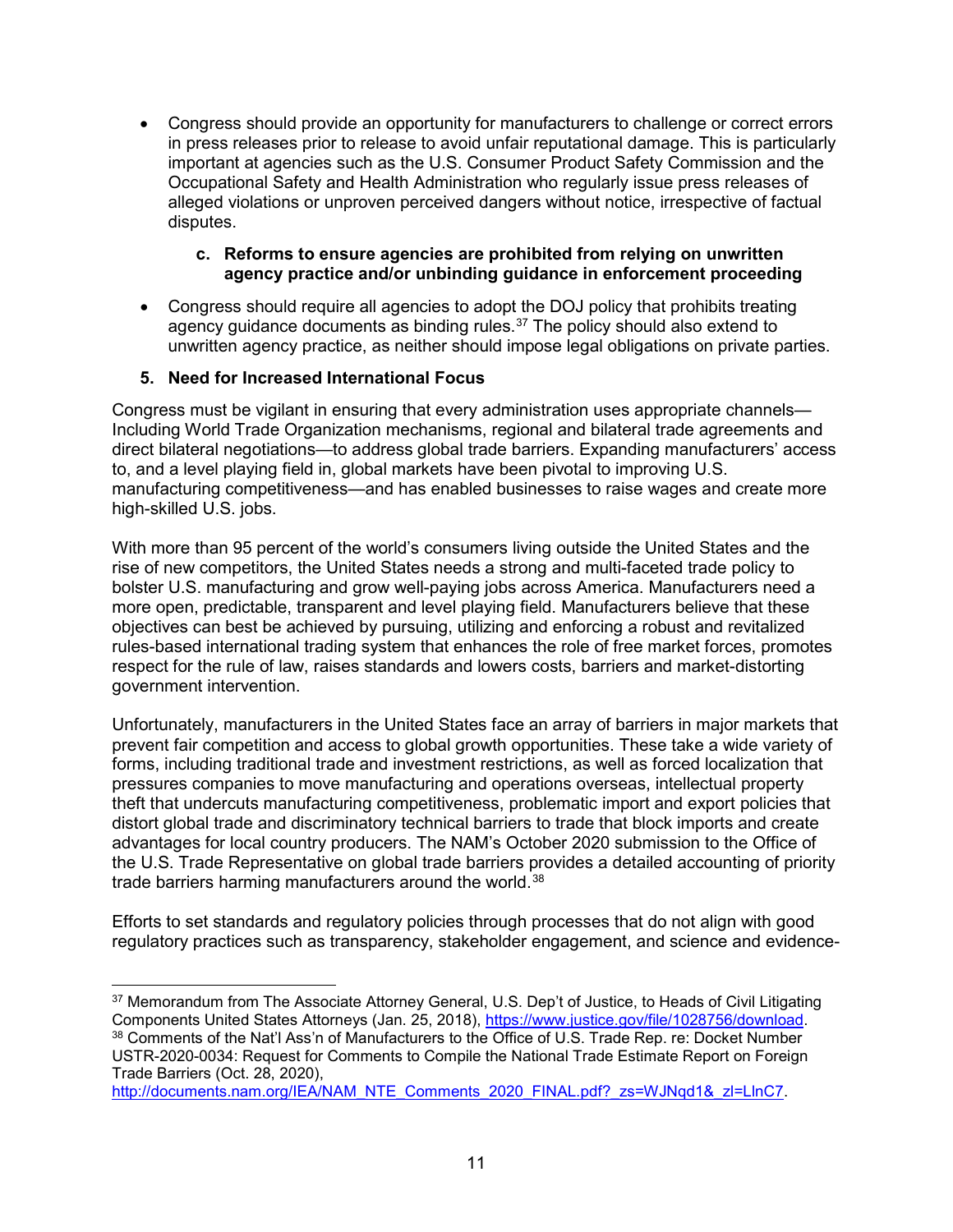based approaches are a particular concern for manufacturers, and can directly harm the competitiveness of manufacturers in the United States. [39](#page-11-0) There are numerous examples of this:

- Manufacturers have noted an increase in regulatory policies targeting U.S. food and beverage manufacturers in countries such as Mexico, Chile, Ecuador, Israel, Peru, Saudi Arabia and Uruguay. Proposals are underway or being considered in additional markets such as Argentina, Brazil, Canada, Colombia, South Africa and the United Kingdom. Many of these proposals, which include package labeling, tax matters, advertising limitations and outright sales bans, have not been developed through transparent and non-discriminatory processes involving robust stakeholder engagement.
- Manufacturers have also seen an increase in national proposals for blanket bans or restrictions on manufactured products (such as plastics) as opposed to targeted, riskbased approaches that target core environmental concerns. These include new proposals in Canada to broadly label "plastic manufactured products" as toxic underneath the Canadian Environmental Protection Act and the European Union's proposed addition of microplastics to its chemical management regime despite the lack of an EU determination of sufficient risk required to justify the addition.
- Manufacturers also remain highly concerned with regulatory approaches to management of chemicals in a wide range of manufactured products that do not align with U.S. riskbased approaches, but instead adopt a hazard-based approach based on the "precautionary principle." This non-science-based approach, a frequent feature in EU regulations that impact trade and manufacturing, has been exported to other critical export markets, with EU-style chemical management regulations already adopted in countries from Korea to the United Arab Emirates and under active consideration in other countries such as Canada, India and Mexico.

In addition to trade barriers that appear first at the national level, manufacturers in the United States are increasingly confronting problematic initiatives from various global institutions, such as the World Health Organization, that similarly fail to reflect good regulatory practices but can promote the proliferation of trade barriers around the world. These concerns make it crucial for the United States remain engaged in these discussions to confront these trade barriers, using its voice and leverage to engage on behalf of U.S. economic and trade interests.

It is critical that Congress utilize its oversight powers to ensure that U.S. trade interests are protected. In particular, we urge this Committee to make clear to the U.S. Trade Representative, Secretary of State, Secretary of Commerce, and the Secretary of Agriculture that they should vigorously engage with their counterparts in countries that have adopted (or are considering) these measures to ensure that regulatory actions comply with all applicable trade requirements, are based on sound science and evidence, and do not unnecessarily burden U.S. exporters.

<span id="page-11-0"></span> <sup>39</sup> For additional information on these issues, please see the NAM's various comment letters. *See*  Comments of the National Association of Manufacturers on Mexico's Draft Amendment to NOM-051- SCFI/SSA1-2010 (Dec. 9, 2019),

[https://documents.nam.org/tax/NAM\\_Comments\\_on\\_MX\\_Amendment\\_NOM051\\_12092019.pdf](https://documents.nam.org/tax/NAM_Comments_on_MX_Amendment_NOM051_12092019.pdf) (noting that, while manufacturers fully recognize and agree with the importance of science-based labels for food and beverages that inform consumers about nutritional choices they make, Mexico's "proposals are out of step with the scientifically based global conversation taking place at the Codex Alimentarius Committee, where global food standards are set."). *See also* Comments of the National Association of Manufacturers on the Codex Alimentarius Committee's Proposed Draft Guidelines for Front-of-Pack Nutrition Labeling (April 9, 2019), [http://documents.nam.org/LLRP/NAM\\_CODEX\\_FOPNL\\_Comments\\_040919.pdf.](http://documents.nam.org/LLRP/NAM_CODEX_FOPNL_Comments_040919.pdf)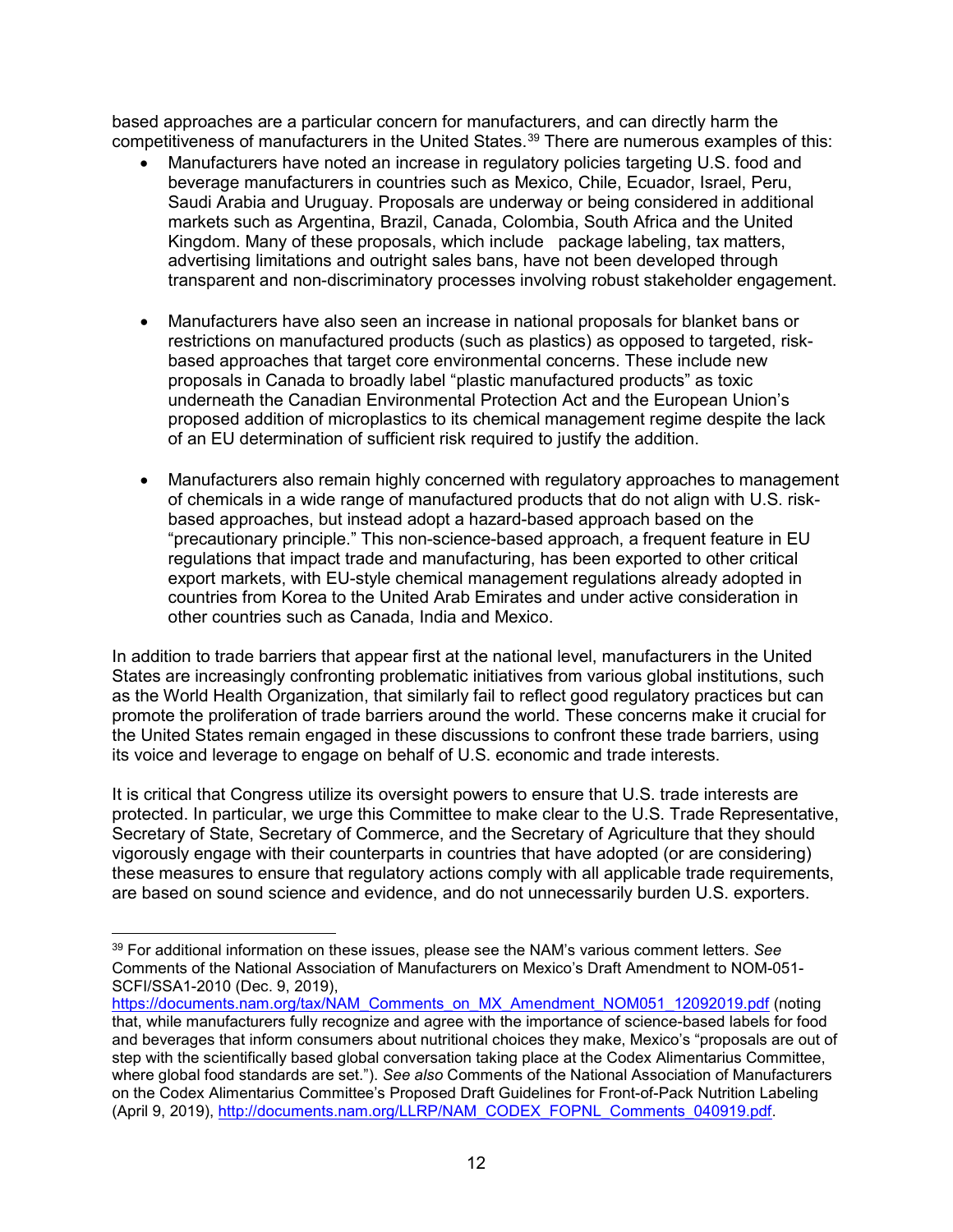Similarly, these agencies should look to work with likeminded countries to raise and address these issues in a comprehensive, strategic fashion.

# **6. Policymakers Must Address Trade of Counterfeits and Other Illicit Goods**

The sale of dangerous counterfeits and unregulated goods is not a new problem; it has harmed manufacturers, American workers and consumers for years. But the problem is getting worse, and the COVID-19 pandemic has shown just how dangerous inaction can be. As part of the nation's critical response effort, manufacturers have been supplying health care workers and other Americans on the front lines of this crisis with vital goods, including personal protective equipment, hospital beds, ventilators, hand sanitizers, cleaning supplies and other critical health care and safety products. But counterfeiters have exploited the crisis to peddle fake tests, dangerous vaccines and ineffective protective gear. These counterfeits are harming American citizens and hindering manufacturers' efforts to protect their workers and communities.

The prevalence of counterfeits in the COVID-19 response has brought new urgency to this longsimmering issue, and the NAM is leading the charge against fake and counterfeit goods. In July, the NAM released a white paper detailing not only how fake products harm manufacturers, consumers and public health, but also setting forth specific policy solutions that Congress and the administration should adopt to address the issue.<sup>[40](#page-12-0)</sup> Given the Committee's direct jurisdiction over postal matters, we draw your attention to the following regulatory issues that are specifically under the House Oversight Committee's jurisdiction which, if addressed, will go a long way towards stemming the tide of fake goods entering the United States.

The NAM's whitepaper contains dozens of recommended legislative and regulatory actions to address the issue of counterfeit goods. These items include the need for agencies to implement and monitor key matters that have already been approved that may merit Committee oversight. For example, Congress should ensure full implementation and enforcement of the Synthetics Trafficking and Overdose Prevention (STOP) Act of 2018 by U.S. Customs and Border Protection, including requirements for the U.S. Postal Service to collect advanced electronic data (AED) for 100% of packages to track counterfeits. In doing so, Congress should use its oversight authority to ensure CBP enforces current law and treats all importers the same, including shipments from foreign posts. The STOP Act addresses illicit imports by requiring AED on packages imported from foreign postal networks. [41](#page-12-1) Yet, to date, CBP has failed to comply with multiple benchmarks set forth by Congress, which has allowed counterfeiters to continue to get their dangerous products into the U.S. market. Congress should address these specific shortcomings:

 $\bullet$  CBP has failed to issue regulations that were due a year ago to enforce the STOP Act.<sup>[42](#page-12-2)</sup>

<span id="page-12-0"></span> <sup>40</sup> NAT'L ASS'N OF MANUFACTURERS, COUNTERING COUNTERFEITS: THE REAL THREAT OF FAKE PRODUCTS (2020), https://www.nam.org/wp-content/uploads/2020/07/CounteringCounterfeits.vF. .pdf. 41 [STOP Act of 2018, Pub. L. 115-272, title VIII, section 8003 \(October 24, 2018\)](javascript:leavePage().

<span id="page-12-2"></span><span id="page-12-1"></span><sup>42</sup> U.S. POSTAL SERVICE OFFICE OF INSPECTOR GENERAL, IMPLEMENTING ADVANCE ELECTRONIC DATA: CHALLENGES AND OPPORTUNITIES 6 (Sept. 30, 2020), [https://www.uspsoig.gov/sites/default/files/document](https://www.uspsoig.gov/sites/default/files/document-library-files/2020/RISC-WP-20-010.pdf)[library-files/2020/RISC-WP-20-010.pdf](https://www.uspsoig.gov/sites/default/files/document-library-files/2020/RISC-WP-20-010.pdf) (citing Synthetics Trafficking and Overdose Prevention (STOP) Act of 2018, S.3057, 115th Cong., 2D sess., §9(b)).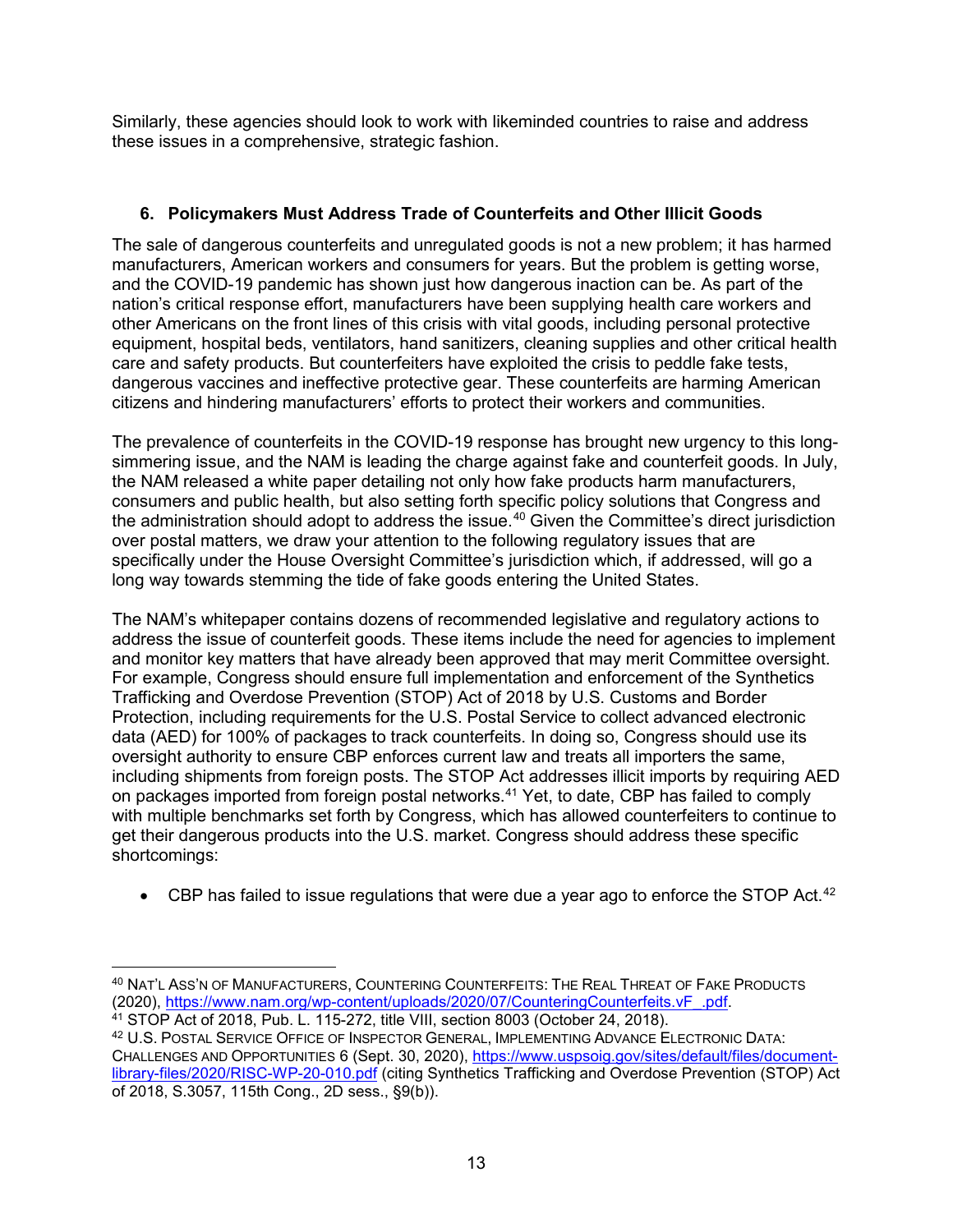- CBP has failed to present any evidence that the USPS complies with initial STOP Act requirements and receives AED on 100% of packages imported from China and 70% of packages imported worldwide as of December 31, 2018.<sup>[43](#page-13-0)</sup>
- CBP has not provided any evidence that the USPS can submit AED on 100% of packages imported worldwide as of January 1, 2021, and will turn away any noncompliant packages, even though it will subject the USPS to potential civil penalties, as confirmed by the USPS Inspector General. [44](#page-13-1)

In addition, Congress should work with the State Department and the U.S. Ambassador to the United Nations to ensure that low terminal dues for foreign countries do not continue to allow counterfeiters to cheaply ship goods to consumers through the U.S. Postal Service.[45](#page-13-2) To this end, Congress should closely monitor the global implementation of the September 2019 agreement by parties to the Universal Postal Union to allow countries to self-declare postal rates and work with the White House on further actions to take if that implementation is insufficient.

## **7. Conclusion**

Smart regulation is critical to protecting worker safety, public health and our environment; yet overregulation will hold back our country's economic potential. A more competitive economy demands reforming the nation's broken regulatory systems. By addressing these regulatory burdens through the adoption of commonsense and bipartisan regulatory reform measures, Congress can ensure our regulatory structure is no longer a barrier to economic growth, hindering innovation and slowing productivity. Thank you for this opportunity to submit our views.

<span id="page-13-0"></span> <sup>43</sup> 19 U.S.C §1415 (a)(3)(K)(v)(I) - (a)(3)(K)(vi)(I).

<span id="page-13-1"></span><sup>44</sup> USPS IG Report, *supra* n. 42, at 3.

<span id="page-13-2"></span><sup>45</sup> "Terminal dues is the system that posts use to pay one another for international deliveries of letters and small packages. The global terminal dues system, updated every four years by the Universal Postal Union (UPU), does not fully reflect actual domestic processing and delivery costs." U.S. POSTAL SERVICE OFFICE OF INSPECTOR GENERAL, TERMINAL DUES IN THE AGE OF E-COMMERCE (Dec. 14, 2015), [https://www.uspsoig.gov/sites/default/files/document-library-files/2015/RARC-WP-16-003.pdf.](https://www.uspsoig.gov/sites/default/files/document-library-files/2015/RARC-WP-16-003.pdf)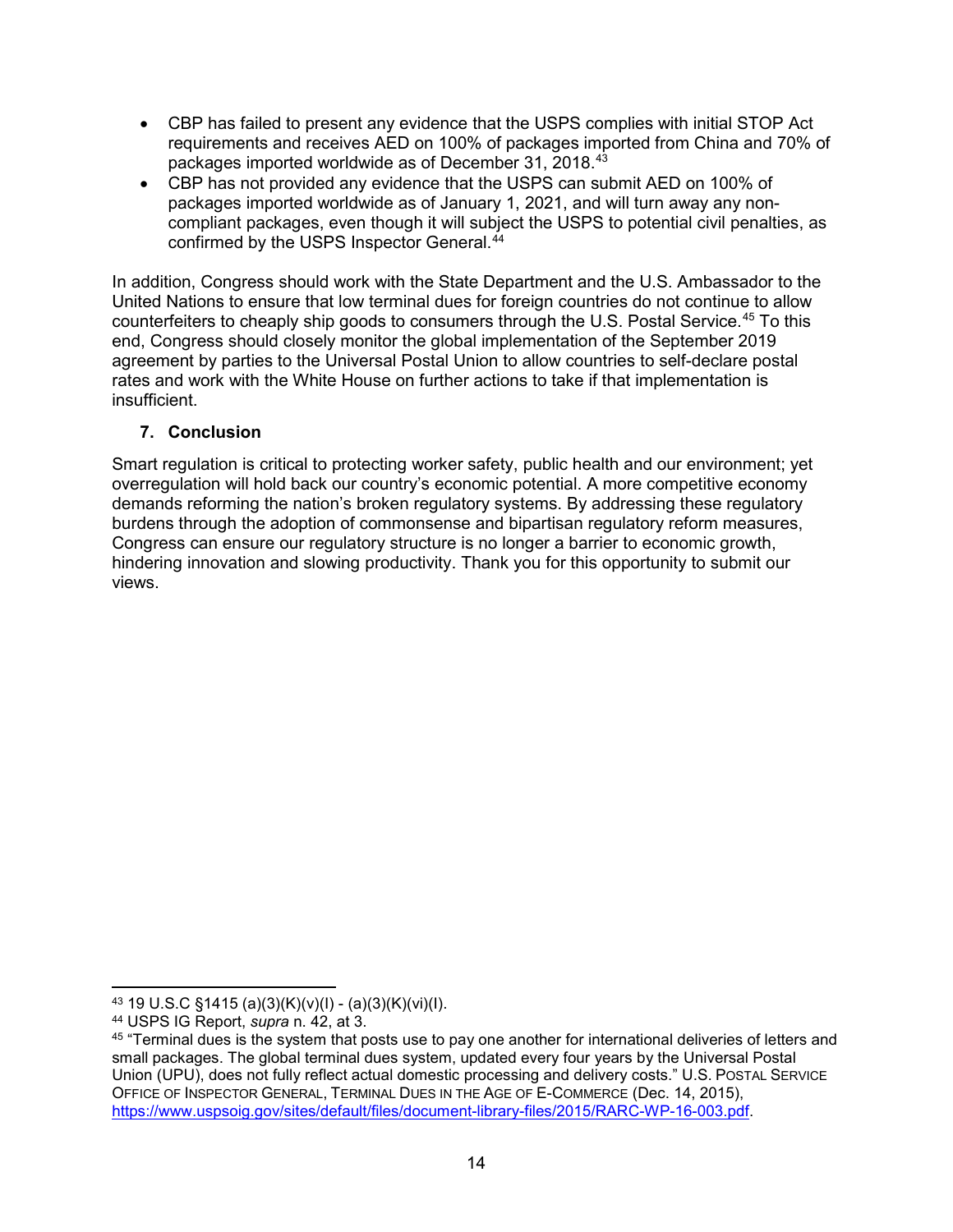

March 16, 2020

Russell T. Vought Acting Director Office of Management and Budget Executive Office of the President 725 17th Street, N.W. Washington, D.C. 20503

#### **Attention Docket ID No. OMB-2019-0006**

*Submitted electronically to regulations.gov*

Re: AFPM, API, ACC, NAM, and NAHB Comments on Improving and Reforming Regulatory Enforcement and Adjudication, Request for Information, Docket ID No. OMB-2019-0006; 85 Fed. Reg. 5,483 (Jan. 30, 2020)

Dear Director Vought,

The American Fuel & Petrochemical Manufacturers ("AFPM"), American Petroleum Institute ("API"), American Chemistry Council ("ACC"), the National Association of Manufacturers ("NAM"), and National Association of Home Builders of the United States ("NAHB") (collectively, the "Associations") appreciate the opportunity to submit comments on the Office of Management and Budget's ("OMB") Request for Information ("RFI") entitled, "Improving and Reforming Regulatory Enforcement and Adjudication" (hereinafter, the "Notice").

#### **INTRODUCTION**

AFPM is a national trade association whose members comprise most U.S. refining and petrochemical manufacturing capacity. API represents all segments of America's oil and natural gas industry with more than 600 members who produce, process, and distribute most of the nation's energy. ACC represents the leading companies engaged in the business of chemistry, which is a \$553 billion enterprise. The NAM is the largest industrial association in the United States, representing manufacturers in every sector and in all 50 states. NAHB is a Washington, D.C.-based trade association that includes more than 700 state and local associations representing more than 140,000-member firms nationwide who are involved in home building, remodeling, multifamily construction, land development, property management and light commercial construction.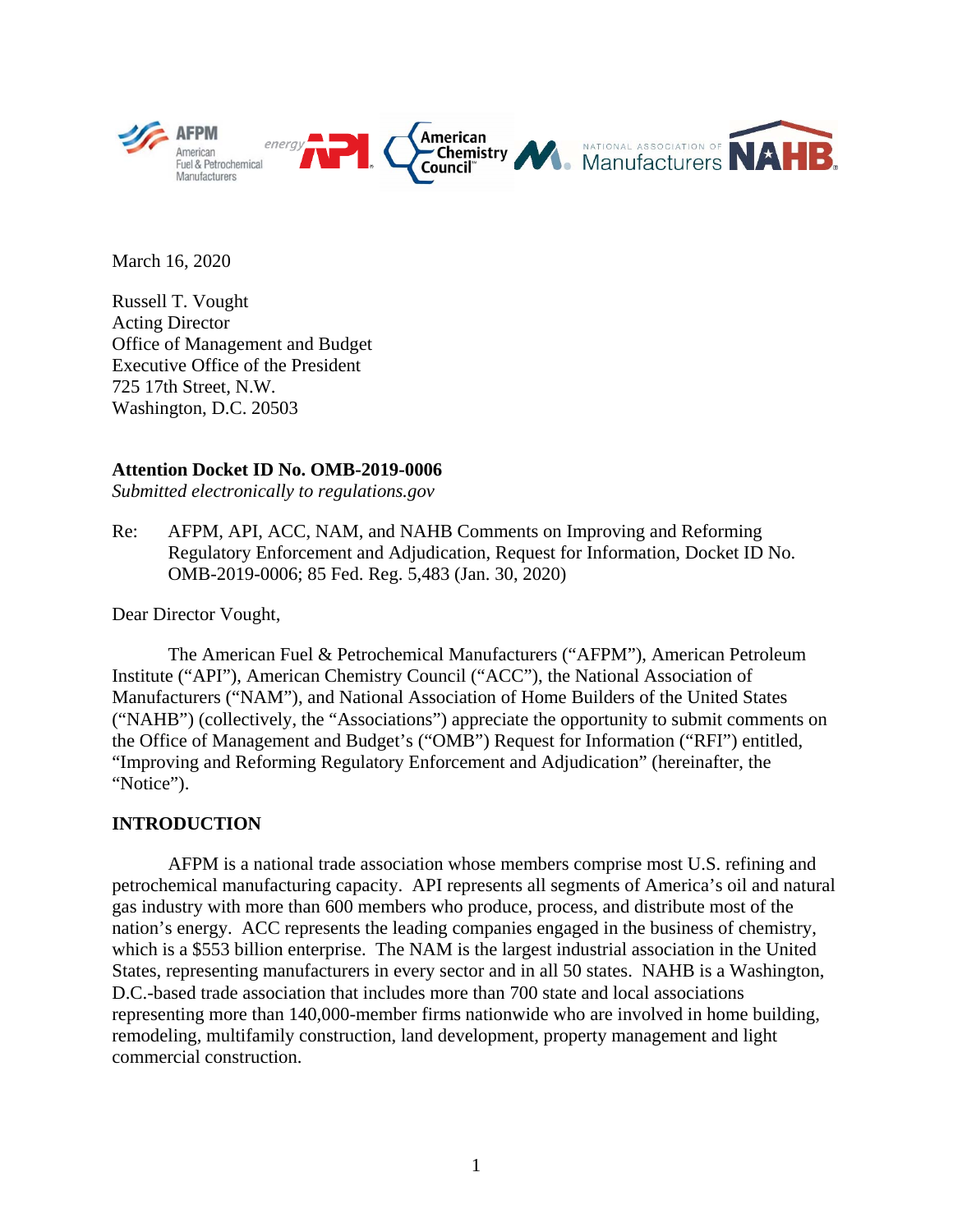The Associations commend OMB for undertaking this important effort. The Notice is of particular interest, as the Associations and their members are subject to regulation by all manner of federal agencies, which can lead to interaction with agency enforcement and adjudication proceedings. Based on our experience, there is room for agencies to reform regulatory enforcement, but such reform should ensure agencies maintain core American precepts of due process, fairness, and equal treatment under the law.

OMB has framed its Notice by asking for feedback on 11 important topics. We discuss below selected topics that members have identified, and accept OMB's invitation to provide examples of due process failures and possible reforms to regulatory issues outside of the specific topics OMB has identified.

**I. Prior to initiation of an adjudication, what would ensure a speedy and/or fair investigation? What reforms would avoid a prolonged investigation? Should investigated parties have an opportunity to require an agency to "show cause" to continue an investigation?** 

#### **A. Agencies should reform their investigation process by setting and following transparent procedures — and allowing parties an opportunity to request an agency to "show cause" for why an investigation should proceed**

The Associations have found that federal agencies apply arbitrary and inconsistent procedures during the regulatory enforcement process. OMB should direct all federal agencies to review, and as necessary, revise current investigative procedures to reduce undue burdens, ensure transparency and provide measures to ensure investigations are concluded fairly and expeditiously. Timely decisions on enforcement matters are critical.

One common problem is an inconsistent and arbitrary approach to site inspections. While some agencies have established guidelines to formalize their processes by outlining steps that every inspector is expected to follow — when they notify a company of an inspection, hold the closing conference and provide copies of an inspection report after the inspection,  $1 -$  many do not. Having all agencies follow clear, published procedures would ensure fairer treatment during this essential aspect of an agency investigation.

An additional problem is that agencies generally do not allow regulated entities to request closure notices. Without an opportunity to request firm limits or deadlines, investigations can be unduly expansive and extend indefinitely without the regulated party having any closure. Information requests are often overly broad, requiring an enormous investment of time and resources — and on unreasonably short timelines. Agencies should be subject to reasonable but clear limits on the scope of the inquiry, while allowing reasonable timelines for responses by regulated parties.

Moreover, after information is submitted, there is typically no deadline for a response or feedback from the agency. As a result, it is common for extended time periods to pass without any further communication from the agency as to whether an inquiry remains open. This can

<sup>&</sup>lt;sup>1</sup> See 85 Fed. Reg. 12,224 (Mar. 2, 2020) (EPA on-site civil inspection procedures).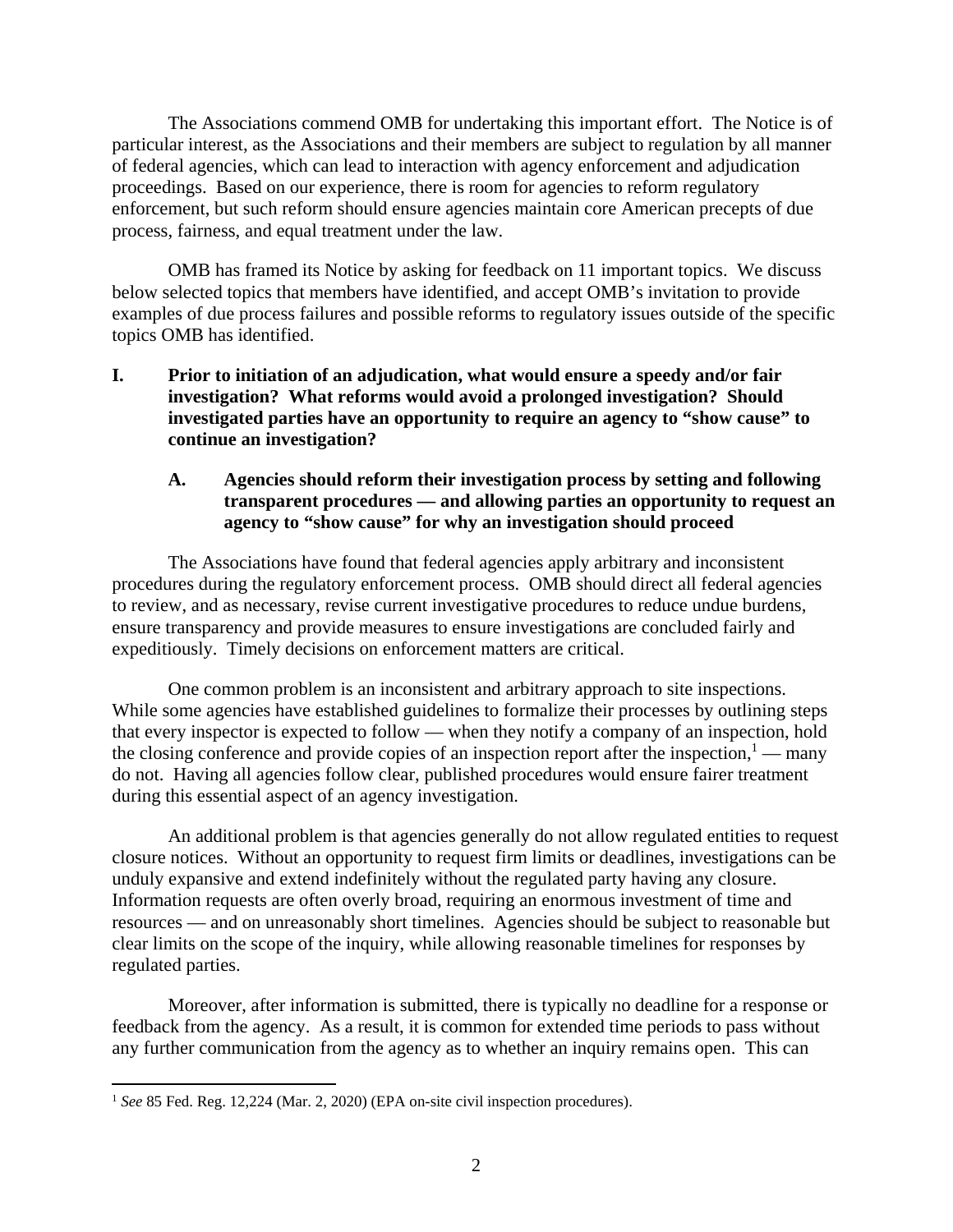disrupt operations significantly, leading to additional burdens on industry. The uncertainty alone can affect businesses, as long, ongoing investigations or outstanding notices of violation which remain unresolved must be reported, often publicly, and can interfere with contracts (such as by triggering automatic default provisions) or participation in important agency programs. Further, regulated parties need to know with certainty if operational changes are required to ensure compliance. The lack of closure can also mean unclear guidance on what is needed to move forward.

Given these burdens and the lengthy delays that often accompany these types of inquiries, the Notice's suggestion that parties have an opportunity to require an agency to "show cause" to continue an investigation is sound. This could be done through an informal process in which the agency communicates information to the regulated party regarding its investigation, including the progress it is making or its bases for proceeding with the investigation, while also allowing for regulated parties to invoke a formal adjudication to allow for the resolution of issues of controversy and uncertainty through a process of declaratory relief.

## **B. Specific examples of opportunities for reform**

Members offered the following concrete examples of current due process shortfalls in individual agencies and possible reforms to the investigation process.

#### 1. **PHMSA should review and reform its inspection, investigation and audit procedures**

The Pipeline and Hazardous Materials Safety Administration ("PHMSA") is one example of an agency that should reform how it conducts inspections, investigations and audits. Member companies that interact with PHMSA report that its inspection, investigation and audit processes can be unpredictable. Without clear, documented procedures on the frequency of or bases for inspections, certain facilities are targeted more than others merely due to ease of access for inspectors, as opposed to inspection or compliance history or other factors that contribute to public safety. Facilities also report that inspectors have acted arbitrarily by making requests for data or information without a legitimate foundation.

Clearer procedures would preserve the integrity of an agency's practices, while also providing a set of expectations for regulated entities. For example, as to PHMSA specifically and agencies more generally, the agency should communicate and define the scope of each scheduled inspection, investigation or audit. Significant changes to the scope should be formally decided and communicated. This will help to prevent "scope creep" without a justifiable cause, thereby allowing for a more efficient and effective investigation for both the agency and the regulated entity.

Where appropriate, agencies should also provide inspection, investigation and audit protocols to the regulated entity before any inspection, investigation or audit. Defined protocols allow for a more efficient and effective experience for both the agency and the regulated entity, including ensuring the safety of inspectors and workers and providing the regulated entity with some idea of how many workers must be pulled from their normal duties to aid agency inspectors. As an example, member companies report experience with multi-week PHMSA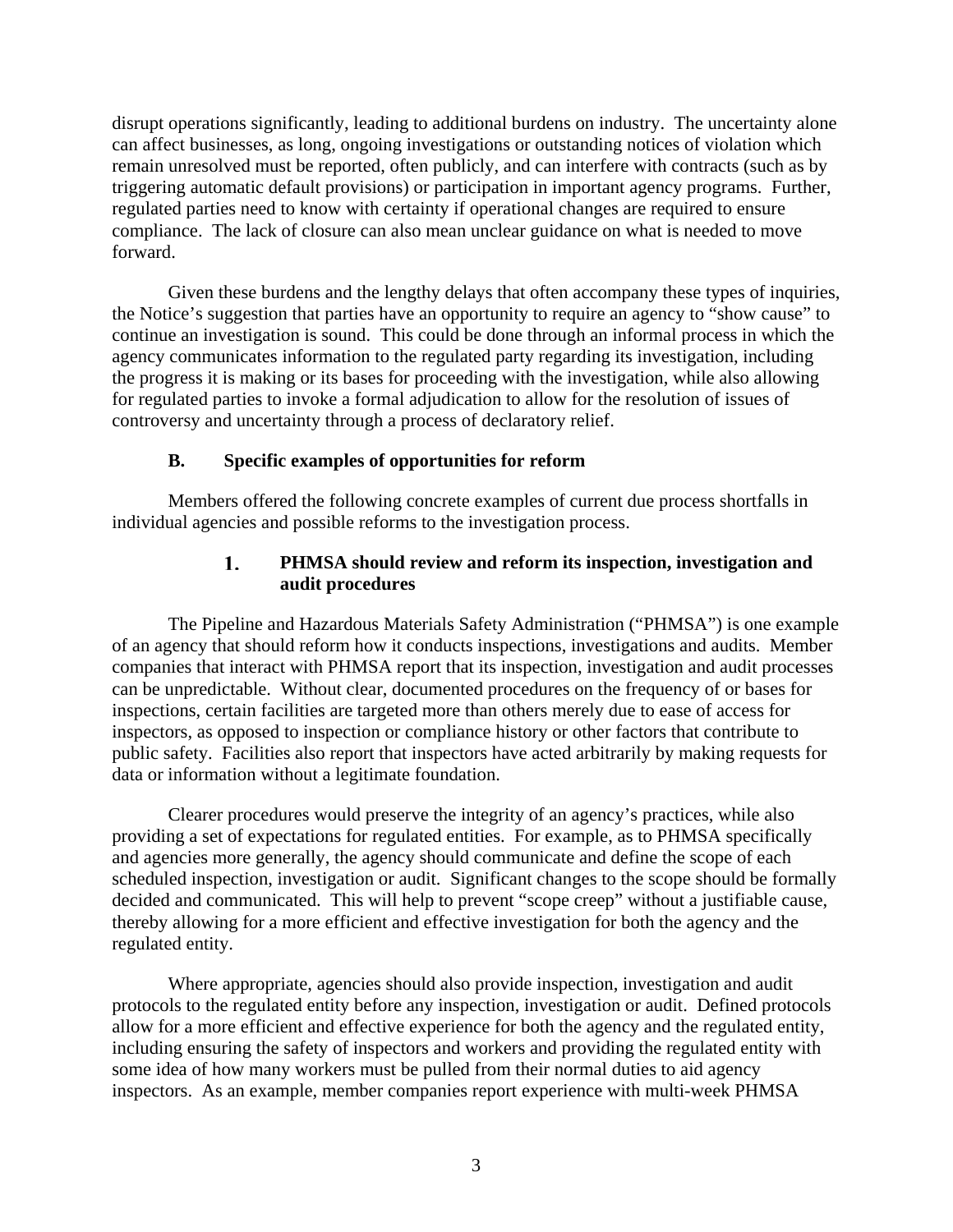inspections where several key operational personnel were requested to be present at all times during the inspection, despite not being needed for the full inspection. Taking these key personnel out of their normal duties for several weeks presents a significant operational burden and challenge to maintaining the normal operations of a business, without identifiable benefit to the inspection.

Agency procedures and training should make it clear to inspectors that they must stay within their legal authority in conducting an inspection. For example, PHMSA regulations<sup>2</sup> allow inspectors to "inspect, and examine ... the records and properties ... " of the regulated entity to demonstrate compliance. The rule does not authorize inspectors to direct company personnel to perform specific actions on command (*e.g.*, take measurements, report readings, operate valves, locate pipelines, etc.); however, this is a common practice during PHMSA inspections, often disrupting operations. PHMSA should share clear procedures and identify necessary resources with the regulated entity to avoid disruptions.

#### $2.$ **Department of Labor's Office of Federal Contract Compliance Programs should use clear and standardized investigative procedures**

The Department of Labor's Office of Federal Contract Compliance Programs ("OFCCP") is a further example of the need for agencies to adopt clear, standardized and fair investigative procedures. OFCCP has significant power, as it has oversight over any company that does business with the federal government to hold them, "responsible for complying with the legal requirement to take affirmative action and not discriminate on the basis of race, color, sex, sexual orientation, gender identity, religion, national origin, disability, or status as a protected veteran."<sup>3</sup> To fulfill this responsibility, OFCCP may conduct off-site and on-site reviews of a company's personnel policies, procedures and payroll. The agency also may interview a company's workers as part of an investigation. With far-reaching effects, OFCCP's enforcement mechanisms have become a system of complicated, inconsistent and unduly burdensome rules that often deprive contractors of legal protections.

OFCCP's current practices demonstrate the need for agencies to adopt reforms that provide reasonable timelines for regulated parties to respond to an agency's demands for information. Currently, while OFCCP is under no obligation to complete its audits, investigations or mediations within a specific time frame, contractors are under strict deadlines after receiving notice of an audit to submit the required information to OFCCP. For example, contractors are required to respond to desk audits within 30 days of receiving a notice.<sup>4</sup> If there is a clerical error, or if the paper notice is not sent to the appropriate staff, the amount of time available to compile the necessary documents is shortened substantially. A reasonable reform

<u>.</u>

<sup>&</sup>lt;sup>2</sup> 49 C.F.R. § 190.203.

<sup>3</sup> U.S. Dep't of Labor, Office of Fed. Contract Compliance Programs, *About OFCCP*, https://www.dol.gov/ofccp/aboutof.html (last visited Mar. 12, 2020).

<sup>4</sup> U.S. Dep't of Labor, Office of Fed. Contract Compliance Programs, *Federal Contract Compliance Manual* at 1C, https://www.dol.gov/agencies/ofccp/manual/fccm/chapter-1-desk-audit/1c-receipt-aaps-and-itemized-listing-datadesk (last updated Dec. 31, 2019).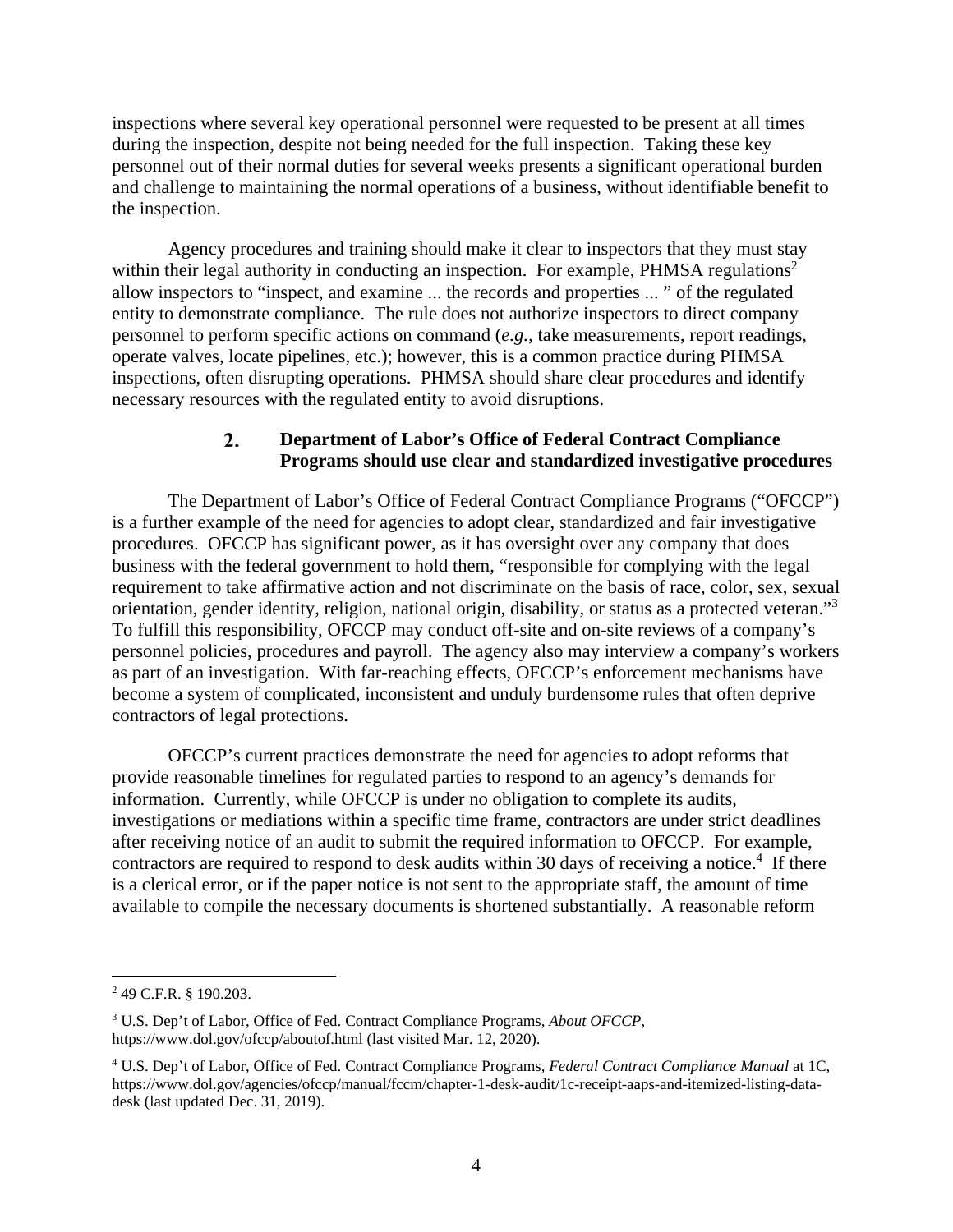would require the contractor to respond to an audit only after a designated staff member of the contractor has received the notice and confirmed receipt with OFCCP.

Further, the OFCCP process underscores the need for reforms that bring closure to agency investigations. Presently, contractors face great uncertainty once they submit the required audit information to OFCCP. Businesses often wait weeks and months before they are notified of OFCCP's findings of whether or not they have a violation. This delay strains a company's operations because it is not able to assign staff to new tasks or shift resources away from compliance mechanisms, and can result in additional ongoing legal costs.

In addition, the extended time during OFCCP audits likewise affirms the need for reforms that ensure agencies conducting investigations or audits are treating regulated parties fairly. For example, enhanced communication from OFCCP to contractors during audits would help to ease the burden businesses face by helping them plan ahead and make necessary staffing changes. It would also help to create records that can be reviewed to ensure that OFCCP is conducting its audits in a speedy manner, as expected by law. OFCCP should develop a mechanism to notify businesses routinely or allow them to check on the status of their audit. If a business waits weeks or months to receive a notice from OFCCP, they should be able to inquire about where in the process they stand. OFCCP should be able to tell contractors whether their review has not begun, is in progress or completed and waiting notification.

Member companies' experiences with inconsistent enforcement by OFCCP likewise confirm that reform of administrative investigations by agencies should include improved, timely training of agency investigators. OFCCP should conduct training for officers immediately after being hired and provide continuing education for tenured staff to ensure that all procedures are being followed and that requirements for contractors are uniform across the country. Contractors report that enforcement priorities, processes and procedures can vary based on OFCCP regional and district offices. Despite federal guidelines, regional offices differ in their primary enforcement targets and ways in which audits are conducted. Inconsistent procedures by enforcement staff make it difficult for companies that operate in multiple regions to maintain full compliance. It is unfair to require businesses to develop different internal policies for complying with OFCCP rules based on which region the review is taking place; this results in unnecessary costs and legal uncertainty for contractors trying to stay in compliance.

Finally, experience with OFCCP also demonstrates the need for agencies to justify and document the bases for prioritizing particular business for inquiry. OFCCP should focus its efforts and use the limited resources at their disposal to identify, investigate and hold responsible those companies or industries that pose the greatest risk of breaking the rules. When good actors are consistently audited and investigated, it takes resources away from finding and punishing bad actors. OFCCP should develop a mechanism for identifying the contractors that are the highest risk of discrimination and shift enforcement resources away from companies with established records of compliance and nondiscrimination practices.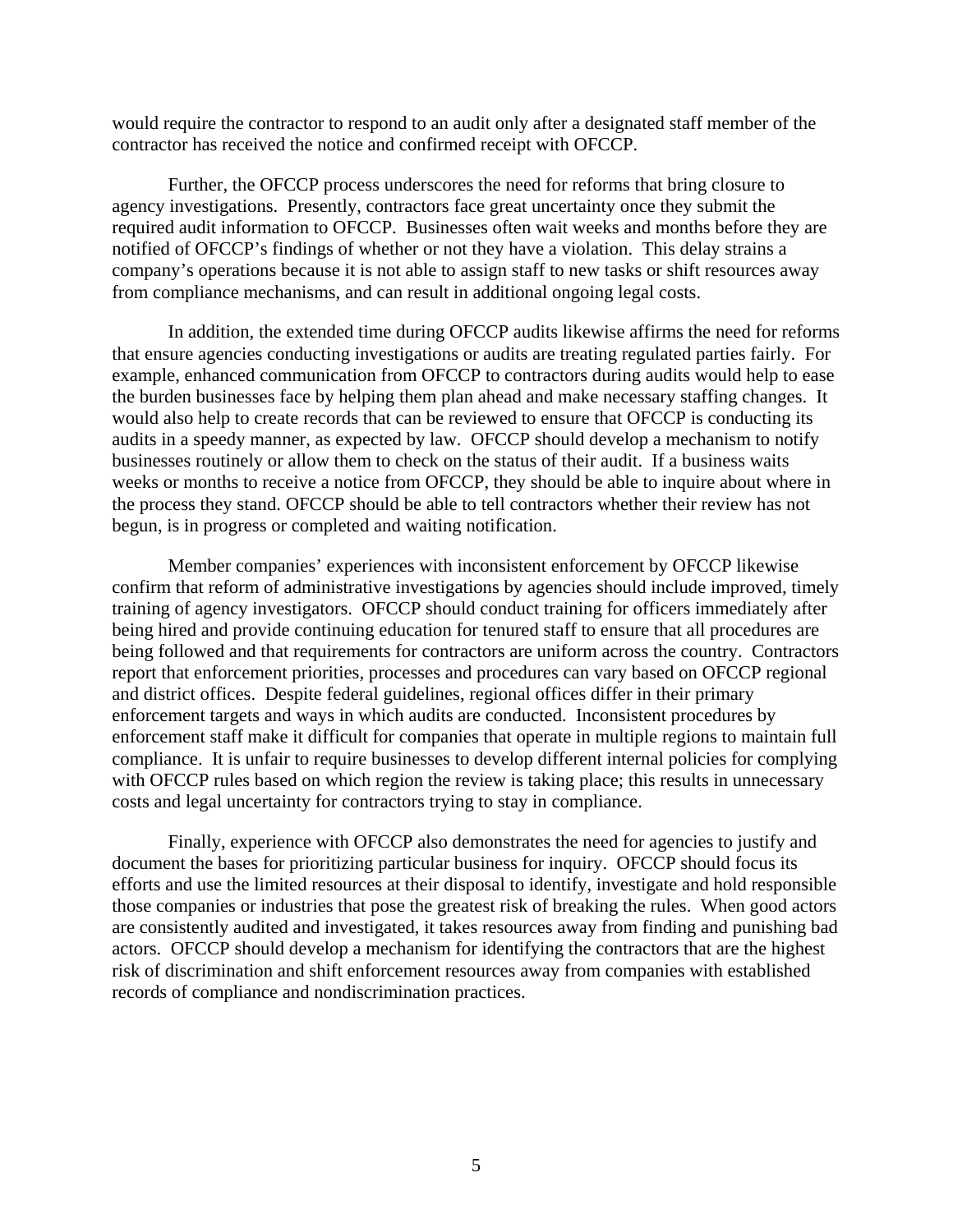#### $3.$ **Agencies, such as EPA, should tailor information requests — and then follow up after reviews of information requests and/or inspection reports are complete**

As with OFCCP audits, member companies' experiences with information requests from the Environmental Protection Agency ("EPA") provide further support for reforming the regulatory investigation process. EPA often initiates the enforcement process by sending information requests that are authorized under one of the federal environmental laws. EPA has often sent detailed and lengthy requests asking for broad categories of information, seeking literally thousands of pages of material and extensive data in very short order. Often, these requests have cast an unduly wide net.

Agencies, like EPA, should be directed to reform the scope of these kinds of requests. EPA has made strides in issuing guidance to focus its information gathering efforts, which should serve as a meaningful framework for other agencies to improve their procedures.<sup>5</sup> However, there remains opportunity to improve the process. Like the Federal Rules of Civil Procedure's limitation on interrogatory requests, Fed. R. Civ. P. 33, a reform of agency investigatory procedures should place some reasonable limit on the scope and burden imposed by its administrative inquiries. Likewise, while EPA in many instances does allow phased responses and due date extensions for responses to their requests, there should be reasonable timelines officially allowed for regulated parties to consider and respond to what can be exceptionally burdensome and broad requests.

Moreover, there should be a process for closing out an inquiry after an information request is made. Member companies frequently respond, but do not receive feedback from the agency for an extended period of time (if at all). This can be concerning because receipt of an EPA information request can in some instances indicate that an agency intends to initiate enforcement. Similarly, member companies experienced multiple instances where EPA conducted an extensive site inspection, issued an inspection report noting agency findings, engaged in discussions with these companies after the inspection regarding findings, but then communicated nothing further to these companies until they received a request for a tolling agreement (indicating that the agency is intending to pursue an enforcement action).

Just as EPA is now expected to provide regulated entities with an inspection report after it completes an inspection,<sup>6</sup> the agency should notify the regulated party when it completes its information request review and explain whether it has concluded its inquiry or if it is still considering further action. Providing notice concerning the agency's present intentions will provide some degree of comfort to a regulated party.

In addition to being required to issue inspection reports after EPA inspections, EPA officials should be required to issue the report within a defined period (*e.g.*, three months).

<sup>&</sup>lt;sup>5</sup> Memorandum from Rosemarie Kelley, Dir., Office of Civil Enf't, to Reg'l Counsel, Reg'l Enf't Dirs. & Program Dirs., Reg'l Enf't Coordinators, Office of Civil Enf't Div. Dirs. (Nov. 21, 2018),

https://www.epa.gov/sites/production/files/2018-11/documents/bestpracticesforcomplianceandenforcementrelated information.pdf.

<sup>6</sup> *See* note 1, *supra*.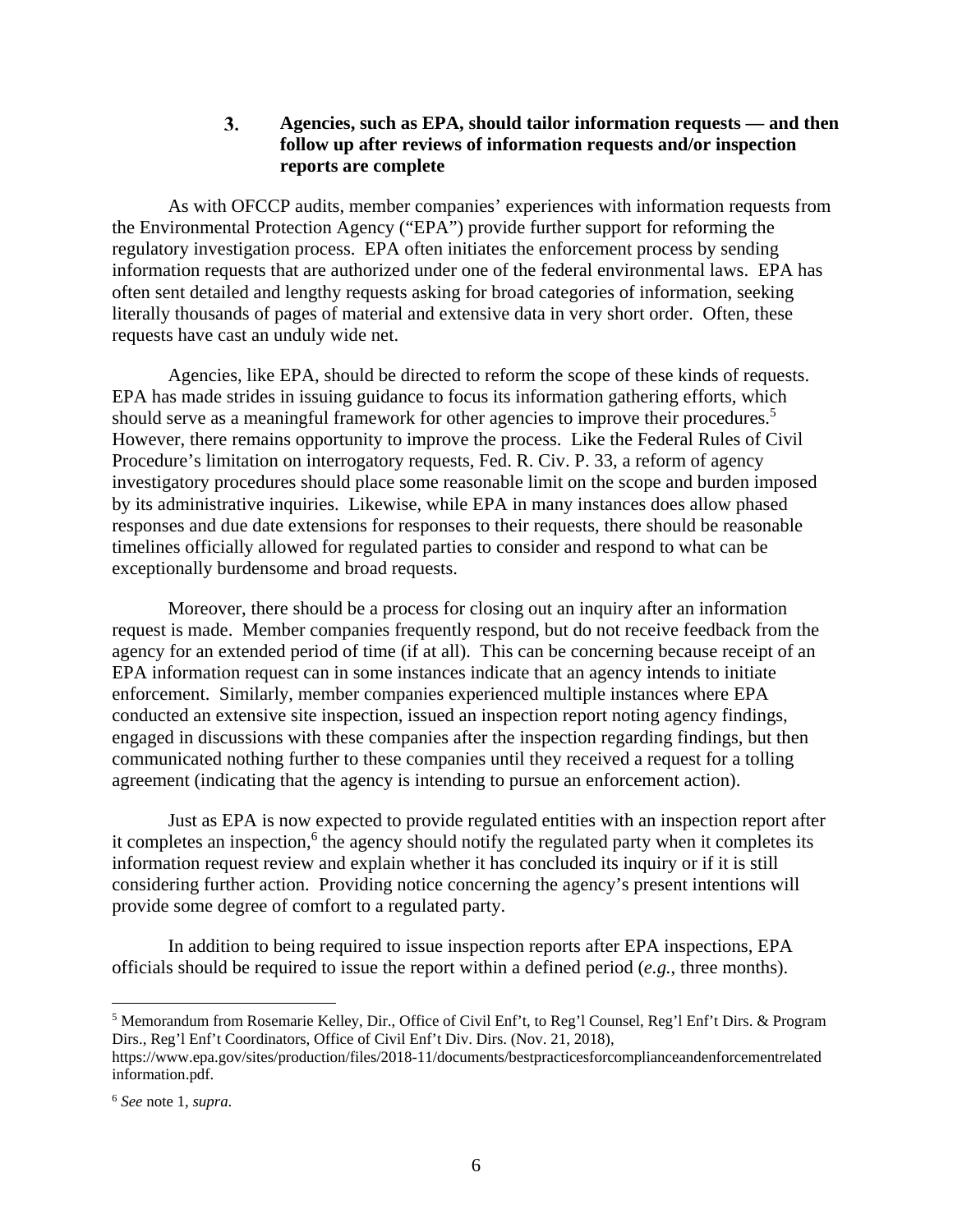There is general guidance on this, but requiring agencies to provide the report in a timely fashion will expedite resolution of any issues identified. Similarly, after EPA issues an inspection report, regulated parties should have the option of requesting the agency to issue a letter indicating that it is closing the investigation and no enforcement is forthcoming or to "show cause" why the investigation must remain open. The regulated community deserves to know where they stand after an inspection. This avoids staleness of facts and memories of participants, reduces rework caused by typical personnel turnover of the participants, improves the ability of all involved to timely resolve misunderstandings or misinterpretations made during inspections and facilitates the prompt resolution of alleged non-compliance. While regulated entities are not anxious to dive into enforcement actions, they deserve to have the ability to move these matters more swiftly to conclusion so they can get on with their business.

#### 4. **There should be a mechanism to close out agency notices of violation, such as those issued by EPA, if the agency decides not to pursue enforcement**

Similar reforms are needed for the process by which agencies follow-up on a notice of violation ("NOV"). For example, member companies experienced instances where EPA issued an NOV, but then did not follow up further, leaving the NOV unresolved. This lack of resolution leaves regulated entities unable to discuss their compliance effectively in other transactions or legal communications and creates a stigma as a non-compliant company, even if they plan to contest any future enforcement action arising from an NOV.

This is a significant issue as EPA's Enforcement and Compliance History Online ("ECHO") database will list a facility that received an NOV as being in non-compliance or having a violation identified for every quarter that the NOV remains unresolved. An NOV is not a final agency determination of non-compliance, but rather an interim agency action that may not be challenged.<sup>7</sup> It is highly inappropriate for EPA to label any company as violating the law based only on an NOV as it provides the public with the false notion that a company is adjudged liable. Moreover, so long as the courts find NOVs are not final agency action, there is no judicial mechanism for a company that receives an NOV to force EPA either to withdraw the NOV or to challenge it.

As at the inspection stage, a helpful reform would allow the regulated party the opportunity to require the agency to "show cause" as to why the NOV should be continued, by providing a written justification to the regulated party for extending the notice, subject to ALJ review. Having a mechanism for a regulated party to bring an NOV to closure would avoid staleness of facts and the memories of participants. This will allow regulated entities receiving an NOV at least some certainty in knowing that EPA either will undertake a formal enforcement action by a particular date or will deem the matter resolved. Further, under no circumstances should the issuance of an NOV result in any public statement or suggestion, in the ECHO database or elsewhere, that an entity that has merely received an NOV is non-compliant.

<sup>7</sup> *Luminant Generation Co., LLC v. EPA*, 757 F.3d 439 (5th Cir. 2014).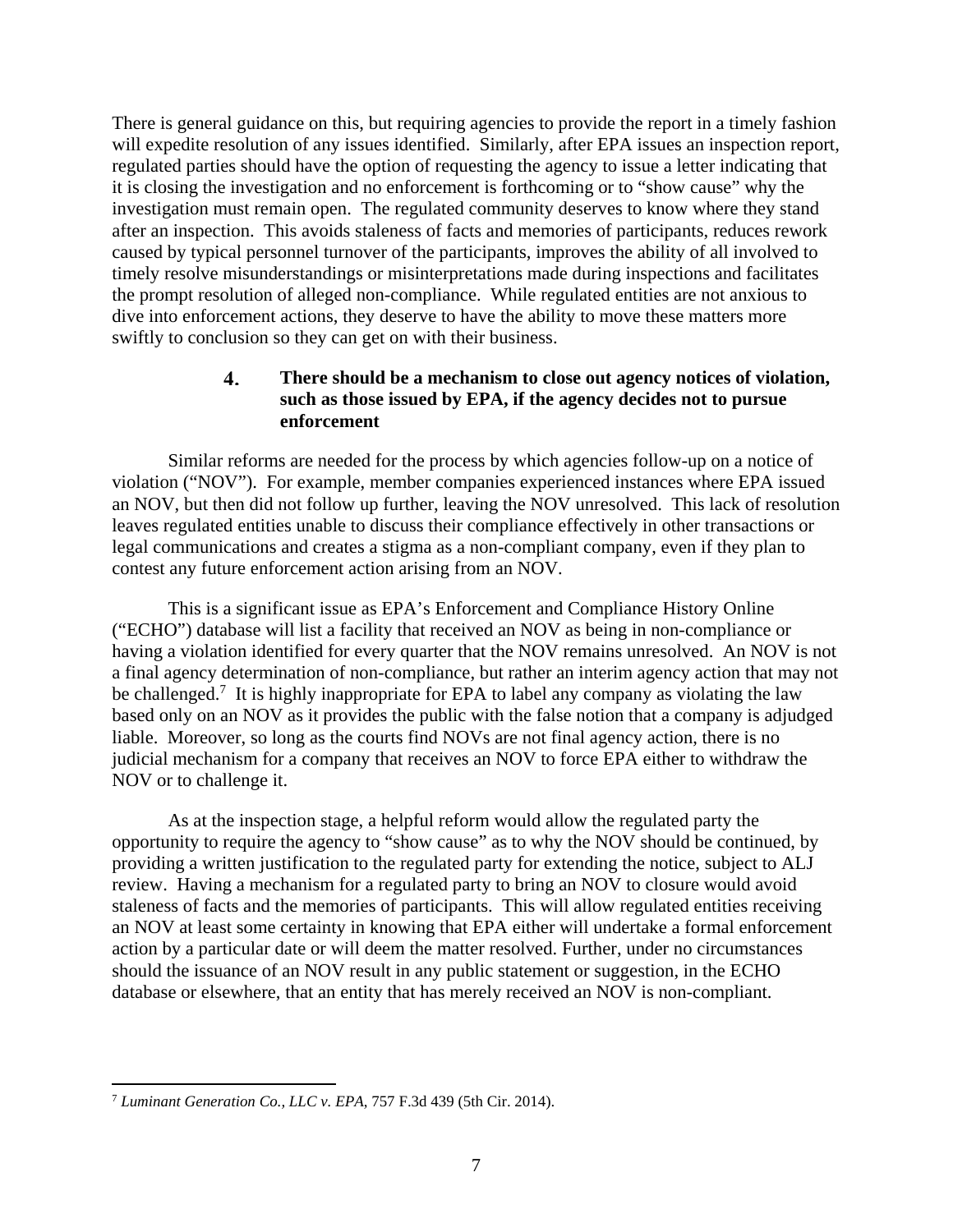#### 5. **Accident site preservation notices and orders should be addressed in a timely manner**

Several of our members have received orders from the Chemical Safety and Hazard Investigation Board ("CSB") or the Occupational Safety and Health Administration ("OSHA") to preserve an accident site after an incident occurred at a facility. Preserving a site is, of course, important to ensure proper analysis is conducted and evidence is secured. However, these sites are part of active businesses, which are required to gather necessary information to conduct their own investigations, begin any necessary equipment repairs, and return to productive work. Yet, agency follow-up on such orders and notices often does not occur in a timely manner. If agency personnel do not communicate clear deadlines for how long a site preservation order should last, a company incurs lost production, delays in necessary repairs, and delays in its own internal investigations while waiting for the agency. Clear timelines should be set limiting how long an investigating agency may hold a site without documenting a sound basis for its order. For example, an administrative agency should not hold a site for more than three business days without articulating a clear reason in writing for doing so. Orders should be considered null after three business days unless the agency takes an affirmative step to extend for good cause.

#### 6. **The Endangered Species Act Incidental Take Permit program should have clear deadlines and timeframes**

Timely investment in new projects and new productive capacity are important for economic growth. These types of projects require regulatory approvals, which will vary depending upon a range of factors, including where the investment is located. Timely review and action by regulators to conduct investigations and provide approvals is essential for investments to proceed.

In certain cases, investments are affected when regulators do not act in a timely way. For example, some of our members' activities may result in habitat modification or have other potential effects on a listed species. In some cases, habitat modification and other impacts to federally listed species can rise to the level of a "take" under the Endangered Species Act ("ESA") of 1973, 16 U.S.C. § 1531 et seq. In certain circumstances, this can be permitted under the ESA and implementing regulations. If there is no federal connection to a proposed activity, the Incidental Take Permit ("ITP") program established in Section 10 of the ESA allows nonfederal actors to obtain permits from the appropriate federal agency to authorize the activity. The program provides a process for agencies to conduct their review and grant the appropriate permit.

However, the ITP program lacks defined deadlines and timeframes. This uncertainty is antithetical to efficient agency decision-making and puts important investments at risk due to the delays and uncertainty. The agency guidance on this topic, such as recently adopted guidance on deadlines for conducting the National Environmental Policy Act ("NEPA") process associated with ITPs,<sup>8</sup> sets "targets," but lacks concrete processing phases and associated deadlines. A series of appropriate deadlines and timeframes should be adopted by regulation.

<sup>8</sup> *See* U.S. Fish & Wildlife Service, *Midwest Region, Endangered Species Permits, HCPs – Frequently asked Questions* (May 22, 2019), https://www.fws.gov/midwest/endangered/permits/hcp/hcp\_faqs.html (establishing three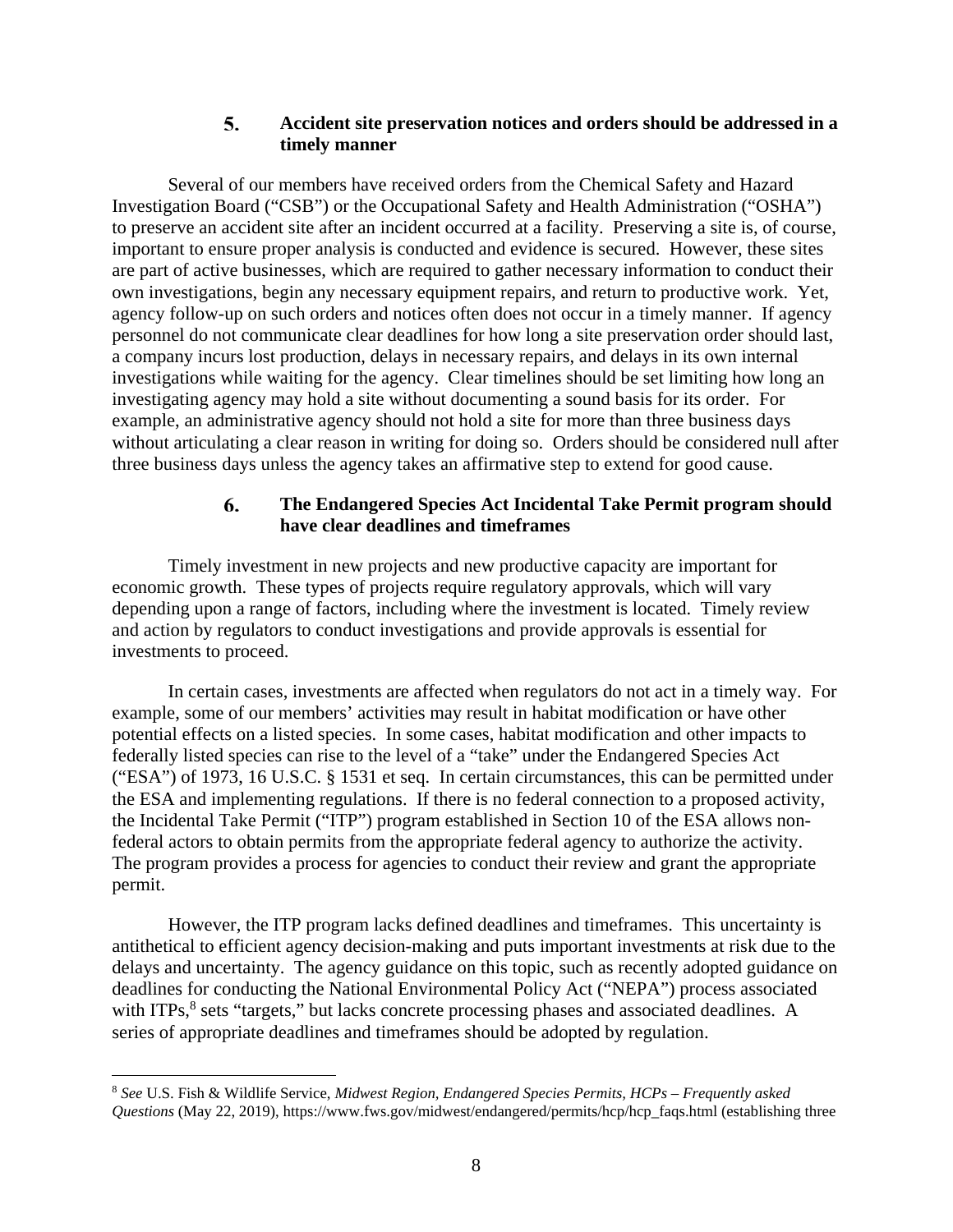In addition, agencies that enforce the ESA should consider a routine program of reimbursable agreements with applicants so that staff or contractors can be dedicated to urgent projects without taking away from other, important efforts under the ESA. The Council on Environmental Quality ("CEQ") has already proposed a similar procedure where contractors selected by the federal agency supplement agency resources by performing environmental review at the applicant's expense.<sup>9</sup>

### **II. When do multiple agencies investigate the same (or related) conduct and then force Americans to contest liability in different proceedings across multiple agencies? What reforms would encourage agencies to adjudicate related conduct in a single proceeding before a single adjudicator?**

Federal statutes often embody principles of federalism, authorizing federal agencies to authorize or delegate states to implement the federal law through a state program. In other instances, states have their own statutes and authorities to address the same issues. This is a common circumstance for environmental regulatory enforcement, where EPA has authority but there are also delegations by EPA to state agencies and overlapping state regulatory authority. Federalism should not be used as a license for double enforcement of the same course of conduct by states and federal agencies. EPA has recognized this principle and the importance of deferring to its state partners,10 but there should be continued efforts at implementation. Moreover, it is an important principle that OMB should urge other federal agencies to advance in their enforcement efforts where appropriate.

More specifically, member companies reported visits from multiple levels of government and different agencies on single sites. There should be better coordination between state and federal agencies when it comes to enforcement and compliance assistance. Agencies should seek to restore the balance between enforcement obligations and compliance assurance assistance. To accomplish this, where states have delegated authority, they, not the federal agencies, should play a lead role in identifying educational gaps, driving innovation, and directing compliance assistance resources to those who need it most. Further, where multiple federal agencies are involved, there should be coordination among the agencies to ensure a company is not penalized more than once for the same conduct.

## **III. Would applying the principle of** *res judicata* **in the regulatory context reduce duplicative proceedings? How would agencies effectively apply** *res judicata***?**

 $\overline{a}$ 

OMB should offer clear direction to agencies on whether to apply *res judicata* in regulatory proceedings. In general, *res judicata* involves a matter that has been adjudicated by a

months as a target processing time for permits requiring "low-effect" habitat conservation plans, six months for those requiring an Environmental Assessment, and one year for those requiring an Environmental Impact Statement).

<sup>9</sup> *See* 85 Fed. Reg. 1,684 (Jan. 10, 2020), Update to the Regulations Implementing the Procedural Provisions of the National Environmental Policy Act (proposed rulemaking).

<sup>&</sup>lt;sup>10</sup> Memorandum from Susan Parker Bodine, U.S. Envtl. Prot. Agency Assistant Adm'r for Enforcement & Compliance Assurance, to Reg'l Adm'r (July 11, 2019), https://www.epa.gov/sites/production/files/2019- 07/documents/memoenhancingeffectivepartnerships.pdf.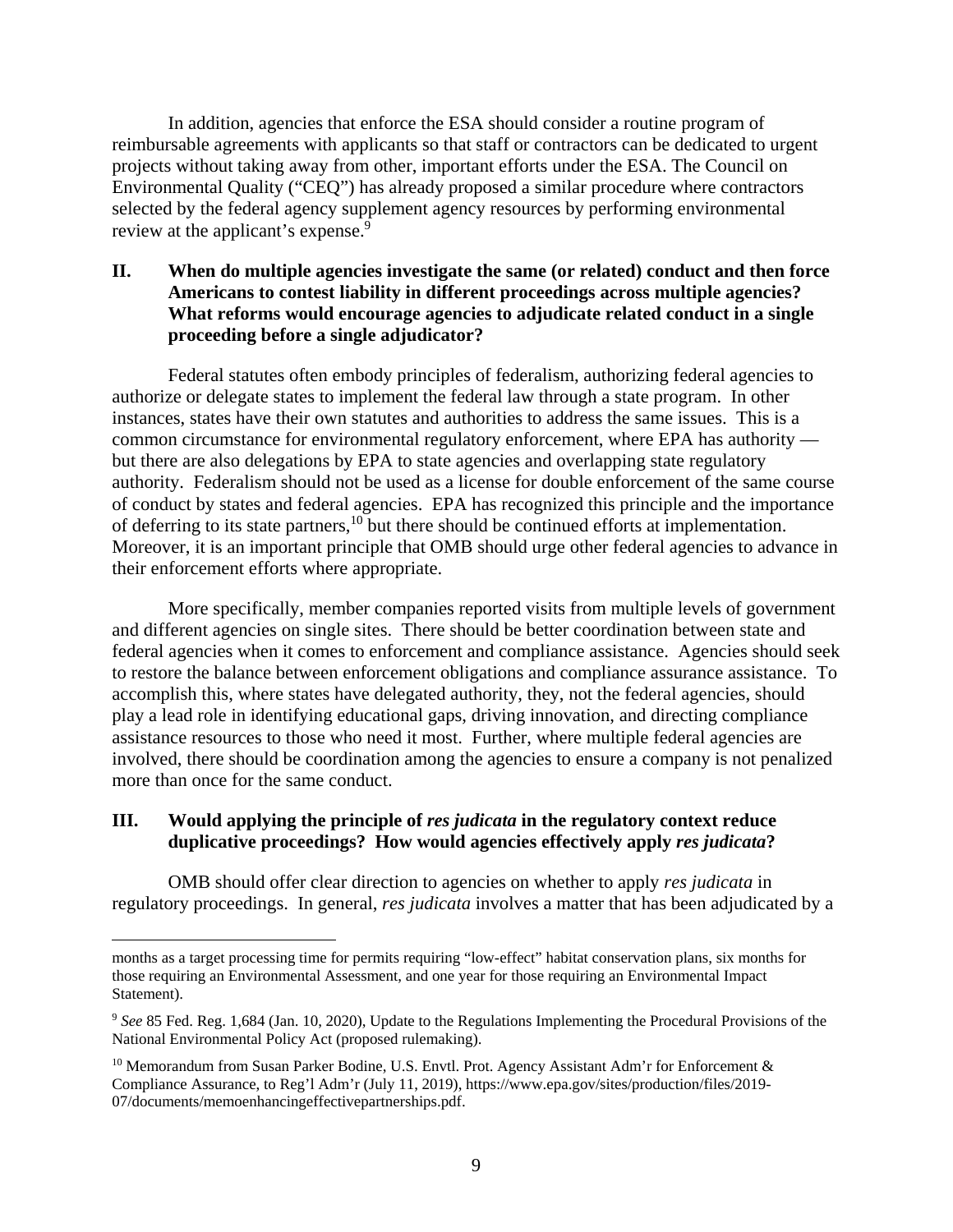competent court and may not be pursued further by the same parties. In a typical enforcement context involving a standard adjudicatory proceeding, OMB should make clear that a respondent should be allowed to invoke *res judicata* as a defense to avoid duplicative enforcement actions by an agency against the same regulated party. Quite simply, if an agency has pursued an enforcement claim against the same party and the party has already been found not to be liable, then the same claim should not be pursued again. It likewise should be clearly allowed as a defense by the regulated party who has adjudicated the same matter before a state regulator. As noted, federal statutes often authorize federal agencies to authorize or delegate states to implement the federal law through a state program. In those circumstances, agencies, such as EPA, should also accept a finding of no liability after an adjudication by a state partner implementing a federal program to be *res judicata* to bar a subsequent action on the same matter by EPA.

**IV. In the regulatory/civil context, when does an American have to prove an absence of legal liability? Put differently, need an American prove innocence in regulatory proceeding(s)? What reform(s) would ensure an American never has to prove the absence of liability? To the extent permissible, should the Administration address burdens of persuasion and/or production in regulatory proceedings? Or should the scope of this reform focus strictly on an initial presumption of innocence?** 

#### **A. Agencies should be directed to ensure the presumption of innocence is retained in regulatory proceedings**

The Associations believe it is a fundamental aspect of procedural due process protections that the enforcing agency must always carry the burden of proving liability, and the regulated party should not have to prove an absence of legal liability in a regulatory proceeding.<sup>11</sup> Any reform by OMB should focus on ensuring these core principles, including the rule of lenity, apply in regulatory proceedings. The regulated party should also not be required to carry the burden of persuasion or production in the proceeding, and a reform that applies across agencies to establish this core principle should be adopted. Accordingly, agencies should be directed to review their regulatory enforcement practices and determine where respondents or defendants are subject to an impermissible *prima facie* presumption of liability so they may be corrected.

Indeed, there are aspects of agency administrative liability schemes where a regulation or administrative practice presumes a company has violated a requirement, unless the company can disprove it. Those instances should be remedied, as such a practice violates due process protections, regardless of whether that practice has a statutory basis or is used in an attempt to enforce significant government interests. Such practices would be unfair enough in isolation, but they are often used in combination with other practices that erode the fairness of adjudications, such as in *Chevron<sup>12</sup>* or *Seminole Rock*<sup>13</sup>, where deference was paid to the prosecuting agency

<sup>11</sup> *See*, *e.g.*, *Western & Atl. Ry. Co. v. Henderson*, 279 U.S. 639, 643-644 (1929) (creating rebuttable presumption of liability against defendant who violates the Due Process Clause); *Cleveland Bd. Of Ed. v. Loudermill*, 470 U.S. 532 (1985) (Due Process Clause applies to contested administrative matters).

<sup>12</sup> *Chevron U.S.A., Inc. v. Nat. Res. Def. Council, Inc.*, 467 U.S. 837 (1984).

<sup>13</sup> *Bowles v. Seminole Rock & Sand Co.*, 325 U.S. 410 (1945).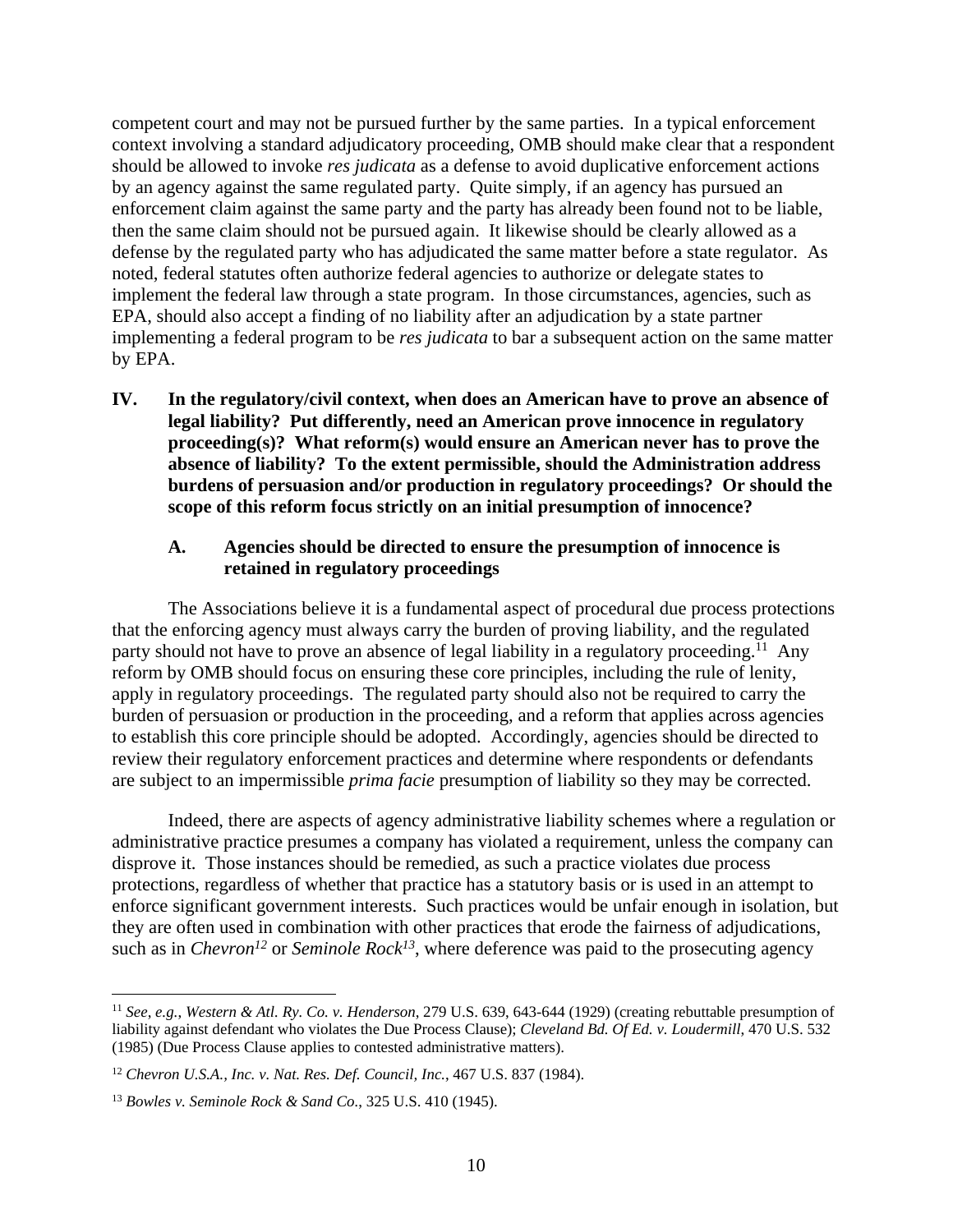and frequent deference was paid to federal agents, respectively, on matters of contested facts and expert opinion.

## **B. Specific examples of opportunities for reforming existing presumptions to conform with basic due process principles**

There are many examples in support of the proposition that existing presumptions should be reviewed and revised to conform with basic due process principles. In some cases, the presumptions applied by agencies are outside the typical adjudication, but can have just as far reaching effects. Here are three highlighted by members of the Associations:

#### **Federal Railroad Administration tank car inspections should not use**  1. **a strict or presumptive liability standard**

The Federal Railroad Administration ("FRA") tank car inspection standard<sup>14</sup> is problematic both because it creates a presumptive liability standard, but also does not give appropriate weight to the pre-shipping inspection reports prepared by the tank car operator. Under the standard, when an inspector identifies a loose bolt or other closure after the tank car has left the shipper's custody and control, the FRA cites the shipper for not properly inspecting the car before releasing it into transportation service. Thus, the regulation presumes a shipper failed to perform an inspection prior to transportation based solely on a loose bolt identified well after transportation began, sometimes hundreds of miles down the line. This establishes a de facto strict liability standard, as shippers can only avoid liability by proving how the bolt came loose after it left the shipper's custody and control. This is all but impossible. Bolts can come loose in the course of transportation or be vandalized in other railyards once out of the shipper's custody.

Further, the regulated entity is not afforded an opportunity to verify an inspector's findings. Only a photo of the bolt is provided, and the photo does not reflect whether the bolt was "tool tight," as the regulation requires. There is a longstanding D.C. Circuit case directly on this issue that cautions the FRA against applying a strict liability standard by precluding the FRA from refusing to consider "evidence of any type including evidence of a proper inspection" and noting that only this construction would avoid a constitutional violation by preventing the FRA from "'under the guise of regulating the presentation of evidence, operate to preclude the party from the right to present his defense to the main fact…presumed."<sup>15</sup> Yet, the FRA continues to apply strict liability. Absent compelling contrary evidence, records of pre-shipment inspections should be sufficient to prove that the shipper conducted a proper inspection.

#### 2. **PHMSA should offer opportunities to challenge written warnings**

PHMSA warning letters are a further example of an existing practice using presumptions that should be reviewed. It is PHMSA's practice to send companies warning letters alleging a "probable violation" of pipeline safety regulations. These letters are uncontestable, yet available to the public, providing a means to unfairly tarnish a recipient's reputation without any means to

 $14$  49 C.F.R. § 173.31(d)(1)(iv).

<sup>15</sup> *Chem. Mfrs. Ass'n v. Dep't of Transp.*, 105 F.3d 702, 708 (D.C. Cir. 1997).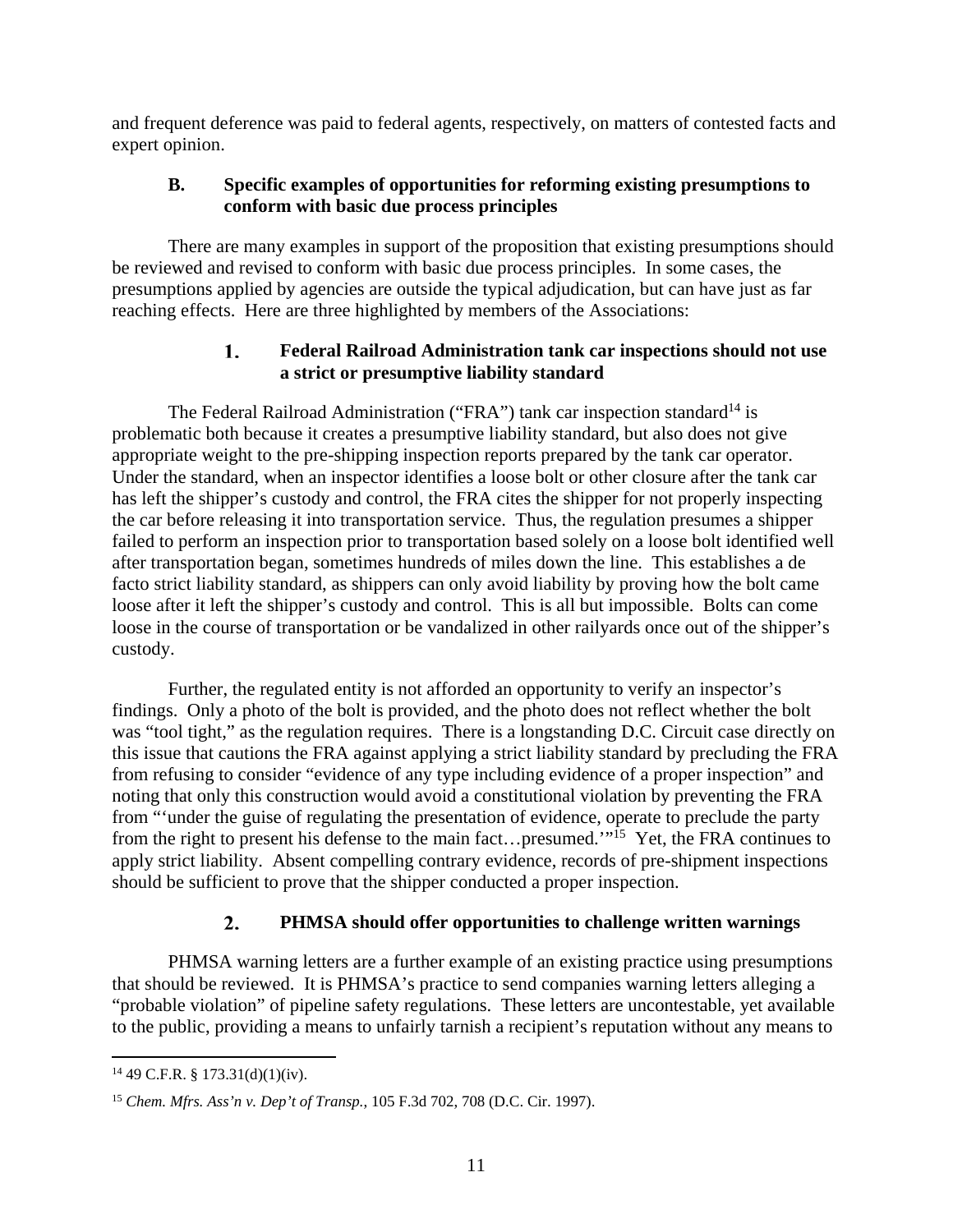vindicate itself. Under 49 C.F.R. § 190.205, PHMSA may issue a written warning "upon determining that a probable violation ... has occurred." PHMSA's standard warning claims that "[f]ailure to [correct the items identified] will result in [the regulated entity] being subject to additional enforcement action."16 Yet, when issuing these letters, PHMSA's allegations have not been subject to any formal process allowing the recipient to dispute the charge, raise evidence, or obtain a finding in its favor. To the public, this language does not suggest the letter to be conditional in any way. Nor does it state that it is not an *actual* finding of violation. Instead, the letter suggests that it is an official finding that the recipient violated the law and, unless the recipient complies with the letter's demands, the agency will pursue further enforcement. PHMSA should provide a fair and transparent mechanism for disputing such written warnings.

#### 3. **Agencies should provide an opportunity for companies to challenge or correct errors in press releases**

Member companies have experienced situations where an agency issued a press release without providing a timely opportunity for a company to review the release and raise timely objections to the accuracy of representations. A useful reform would provide regulated entities to challenge or correct identified errors.

One example is OSHA, which typically issues several hundred enforcement press releases each year, which include proposed penalties based on allegations, even while the employer still has the opportunity to legally challenge and adjudicate the citations. Because there are no final orders of the Occupational Safety and Health Review Commission ("OSHRC"), this raises due process implications as many citations are ultimately downgraded, or even withdrawn completely. OSHA's use of press releases to "name and shame" harms employers' reputations among potential customers and employees.

The U.S. Consumer Product Safety Commission ("CPSC") also has a growing practice of issuing unilateral press releases warning consumers of various perceived dangers for consumer products. This practice represents a troubling practice of agencies subjecting regulated entities to impermissible *prima facie* presumptions of liability.17 These public press releases unfairly tarnish a regulated entity's reputation often without providing the company more than 24 hours' notice — or, in certain instances, no notice — even when the company has a valid dispute with the information or disagrees with the CPSC's conclusion.18 Companies face serious consequences when the CPSC discloses information about their products. Indeed, so steep are the consequences, that one court noted that, even when a disclosure is made in error, "[the

<sup>16</sup> *See e.g.*, U.S. Dep't of Transp., Pipeline & Hazardous Materials Safety Admin., *Warning Letter Cases*, https://primis.phmsa.dot.gov/comm/reports/enforce/WL\_opid\_0.html (last updated Mar. 3, 2020).

<sup>17</sup> *See, e.g.,* Consumer Prod. Safety Comm'n, *Press Release: CPSC Warns Consumers of Serious Tip-Over Hazard Posed by Hodedah HI4DR 4-Drawer Dressers* (Jan. 8, 2020) (noting the CPSC "intends to continue pressing the case for a recall with" the manufacturer.); Consumer Prod. Safety Comm'n, *Press Release: CPSC Warns Consumers to Stop Using Summer Infant (USA), Inc.'s SwaddleMe By Your Bed Sleeper* (Jan. 16, 2020) (noting that, "[a]lthough CPSC is not aware of any incidents or deaths involving the Summer Infant SwaddleMe By Your Bed Sleeper, CPSC urges consumers to stop using the product immediately").

<sup>18</sup> *See* Mike Gentine, *CPSC Data Breach: Requirements for Handling Sensitive Information*, NAT'L L. REV. (May 29, 2019), https://www.natlawreview.com/article/cpsc-data-breach-requirements-handling-sensitive-information.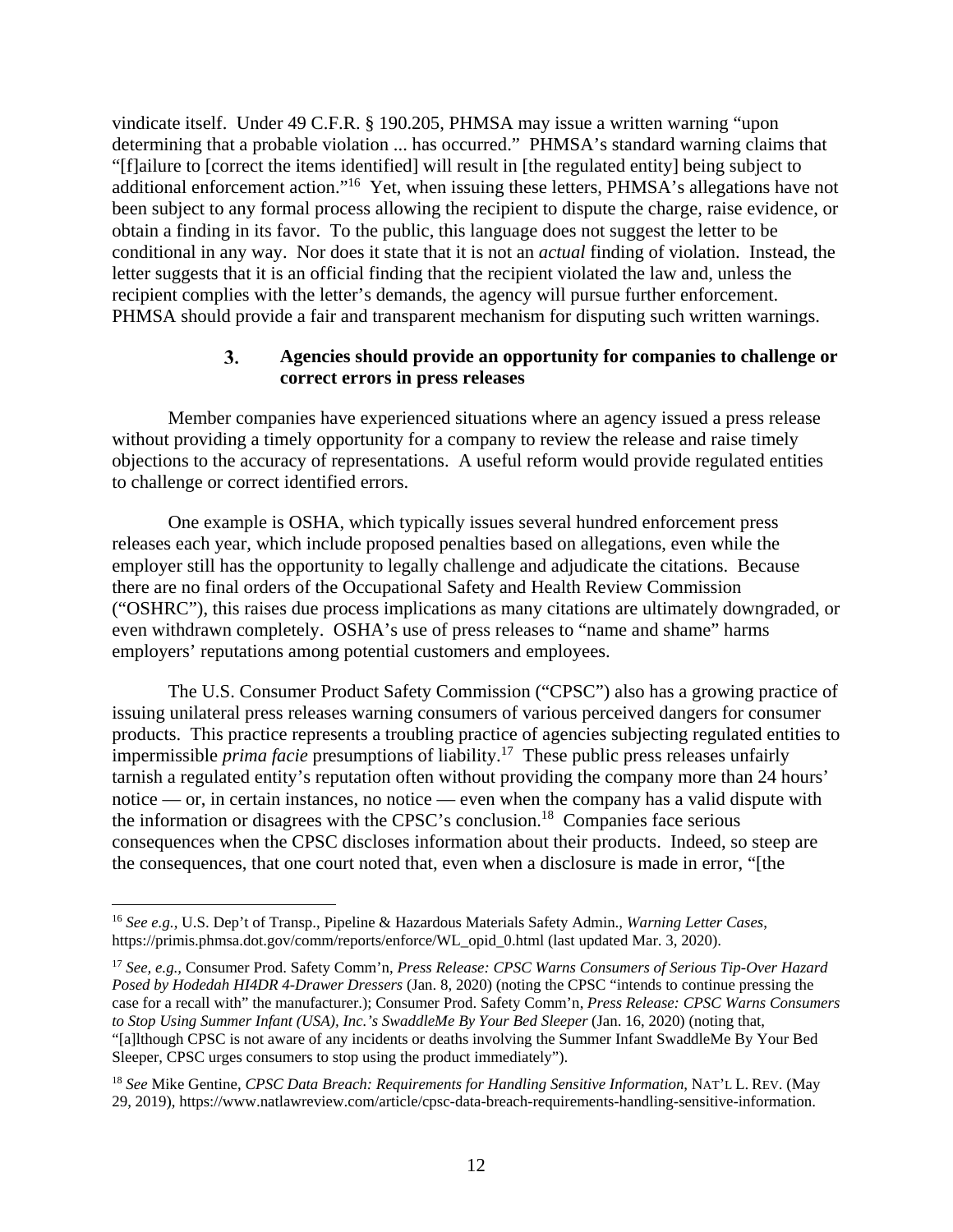CPSC's] denouncement may well be tantamount to an economic death knell" because "[w]here a product is once shrouded with suspicion, especially suspicion cast upon it by the government, the harm is irretractable [sic]."<sup>19</sup>

Under the Consumer Product Safety Act ("CPSA"), 15 U.S.C. § 2051 et seq., the CPSC is required to "take reasonable steps" to ensure information is fair and accurate before making it public.20 Yet, while the CPSC's statutes do require prior notice when the agency wants to talk about a particular company (no such notice is required when discussing a category of products, even when it may otherwise be obvious which company is being referred to, resulting in the same "economic death knell"), the CPSA offers only injunctive relief in instances where the CPSC insists on making a disclosure that the company believes is inaccurate or unfair. To obtain an injunction, the company must sue the CPSC in courts that frequently defer to agencies, and the litigation unfolds in public — "a cure that may be just as bad as the disease when a company's brand is at stake."<sup>21</sup> Further, the law does not require the agency to make its case before any neutral arbiter either before or after making the press release public, only requiring it to retract any factual errors. Again, these errors can be retracted after the press release is already public and the damage to the company and product's brand is irreparably tarnished. Finally, even where notice is required, the CPSC can — and regularly does — shrink the notice period, reducing the time available to a company to make what could be a bet-the-company decision. To remedy these issues, the CPSC, and other agencies that issue press releases, should allow the subject company an opportunity to contest claims made in the press release.

#### $\overline{4}$ . **Resource agencies applying the Endangered Species Act should not presume that acts will constitute a taking under the law**

With respect to the ESA, member companies report they frequently encounter field staff who adopt a presumption that an action will constitute a taking under the ESA if certain indices are present, such as in the case of clearing of potential habitat. While the courts and guidance documents do not encourage such a presumption, experience indicates that there needs to be more assurances that field staff are providing a fair and objective review and a clear path within each enforcing agency to seek redress when the agency's determination of a taking is contested.

## **V. What evidentiary rules apply in regulatory proceedings to guard against hearsay and/or weigh reliability and relevance? Would the application of some of the Federal Rules of Evidence create a fairer evidentiary framework, and if so, which Rules?**

### **A. OMB should allow agencies some measure of flexibility in regulatory adjudications in the admission of relevant, credible evidence**

There is no one-size-fits-all set of evidentiary rules that should apply to regulatory proceedings. As such, it would be inappropriate to apply all of the Federal Rules of Evidence to

<sup>19</sup> *Relco, Inc. v. Consumer Prod. Safety Comm'n*, 391 F.Supp. 841, 846 (S. D. Tex. 1975) (holding plaintiff not entitled to injunction against CPSC's administrative recall process).

 $20$  15 U.S.C. § 2055(b)(1)–(3).

<sup>21</sup> *See* note18, *supra*.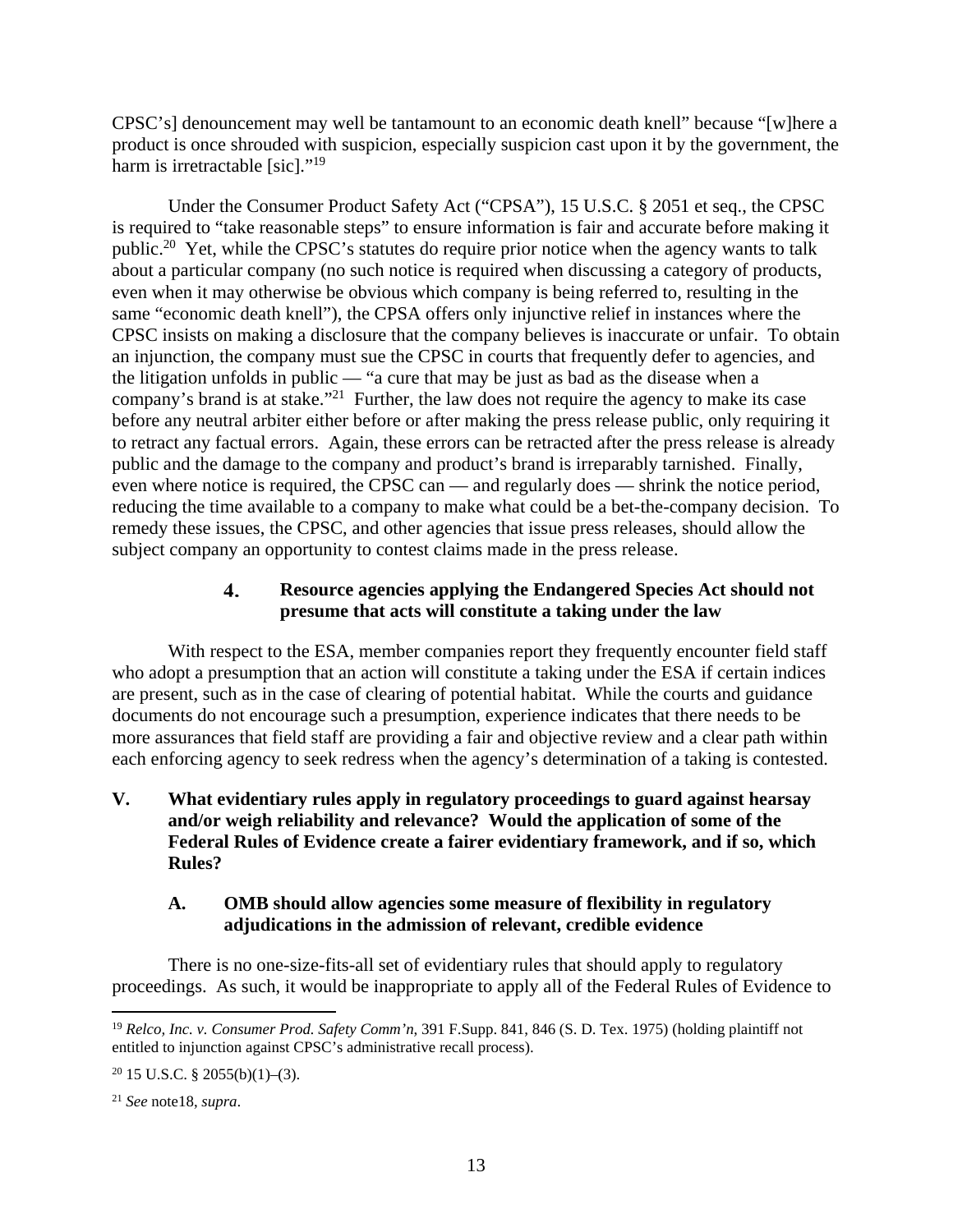all regulatory proceedings. Instead, agencies should be directed to adopt those measures that are necessary to guard against reliance on evidence that is not reliable or credible.

With regard to specific provisions for more formal adjudications, the limitations imposed by Federal Rule of Evidence 404 should be applied. Agency adjudications should, for example, constrain introduction of evidence of past violations as evidence that the particular violation being adjudicated has occurred. Similarly, as NOVs are not evidence or final action by the agency, past (or current) NOVs should not be admissible as evidence that a violation occurred or as a factor in establishing a penalty, if liability were established. Likewise, agencies should have rules that follow the core principle of Federal Rule of Evidence 407 on subsequent remedial measures. Efforts by a regulated party to address alleged non-compliance should not be discouraged due to the risk of subsequent enforcement. Further, agency proceedings should follow Federal Rule of Evidence 408 and preclude admissibility of communications and proposals made during settlement negotiations. Efforts by a regulated party to resolve a dispute should be encouraged, and thus should not be admissible in an adjudication if the matter cannot be settled by the parties.

Agencies should likewise follow good practice protecting privileged attorney-client communications, as well as attorney work product. Moreover, agency administrative adjudications should allow regulated parties to invoke an audit privilege to protect matters identified during audits. The use of audits should be encouraged as a tool to improve compliance with regulatory requirements, without the risk of the gathered information being used against a respondent in an agency adjudication.

There are, however, certain proceedings that may warrant across the board formal evidentiary rules to ensure that the proceedings are conducted fairly. For example, in EPA administrative enforcement proceedings, both Administrative Law Judges ("ALJs") and the Environmental Appeals Board have appropriately adhered to the Federal Rules of Evidence and the Federal Rules of Civil Procedure.<sup>22</sup> That practice is sound and should be continued.

Even beyond the conduct of the hearing itself, respondents in enforcement hearings should be afforded the opportunity to provide post-hearing submissions — and to reply to any submissions made by the government. Agencies should also allow full access to the recommended decision issued after a hearing and that such recommended decision and the agency order provide an adequate explanation of the decision with findings of facts and conclusions of law. It is a matter of fundamental due process to have these basic procedures apply. Moreover, there should be an opportunity for a regulated party to petition for reconsideration of an agency decision and for a timeline under which the request will be addressed.

Following these general parameters, we provide two examples, one in the context of the ESA and one in the context of enforcement hearings by the U.S. Department of Transportation ("DOT"), to show the need for continued flexibility on these issues.

<sup>22</sup> *See, e.g.*, *In re Euclid of Virginia, Inc.*, 13 E.A.D. 616 (EAB 2008).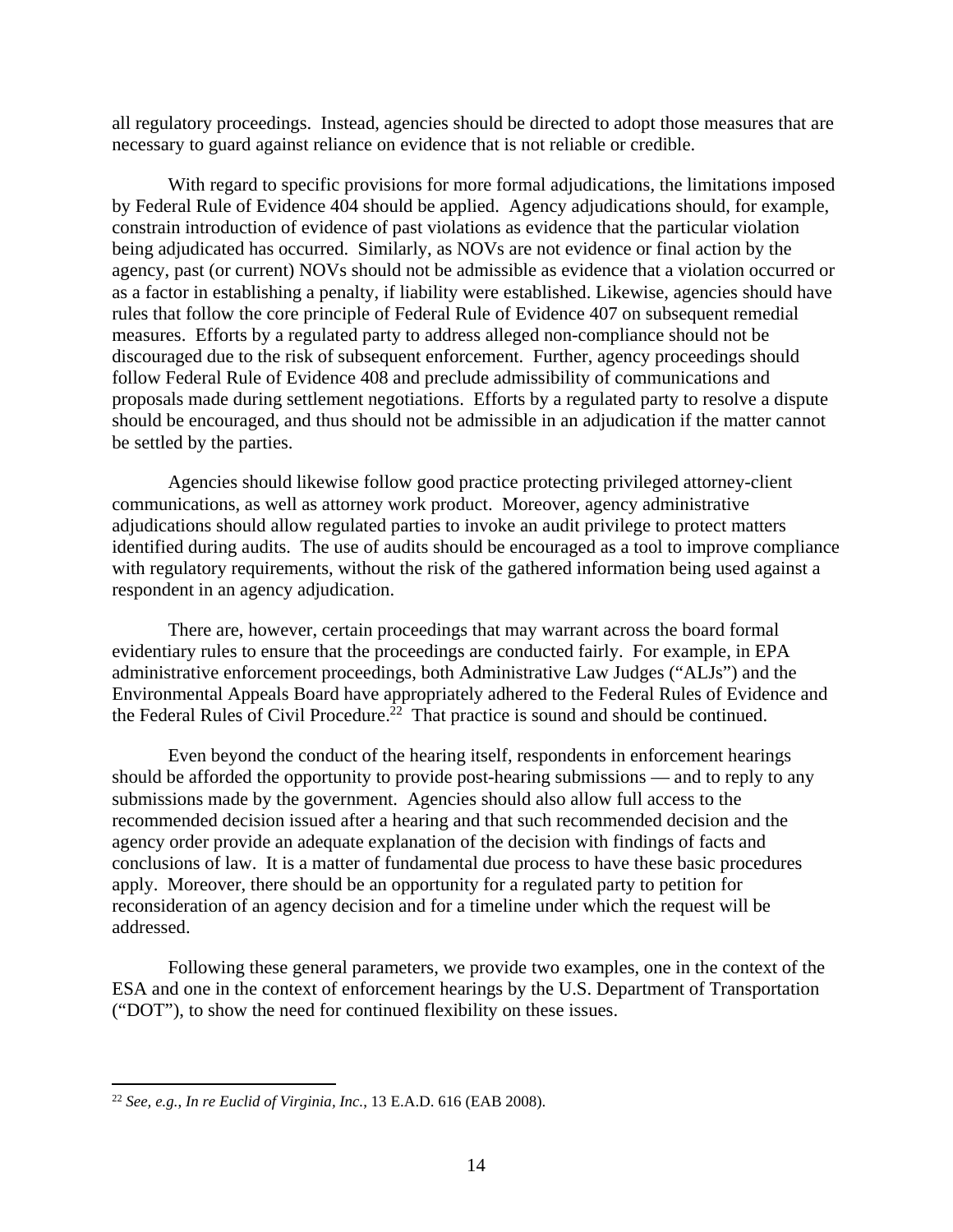### **B. Agencies should employ the** *Daubert* **Standard for evaluating expert opinions advanced in proceedings under the Endangered Species Act**

As it relates to the ESA programs, enforcement proceedings should adopt a standard for evaluating the reliability of expert opinion akin to the *Daubert* standard applicable in judicial proceedings.<sup>23</sup> Under such a standard, expert opinions would be scrutinized for relevance, reliability, and sound methodology. Invoking the ESA can undermine a landowner's rights to develop and use their private property. Before that type of intrusion into fundamental property rights, the complex issues associated with determining whether a particular use would improperly take a species or its habitat under the ESA should demand a higher level of scientific scrutiny. The *Daubert* process provides a readily available framework.

## **C. DOT rules of evidence for enforcement hearings should not change**

The current rules of evidence that apply in DOT enforcement hearings provide the appropriate level of formality for DOT regulatory proceedings. The informal rules of evidence used by DOT during an enforcement hearing<sup>24</sup> allow for a cost-efficient means of adjudication in which a regulated entity can challenge the application or interpretation of a regulation, or the validity of alleged facts. Implementing more formal rules of evidence in these DOT proceedings, such as those used by federal courts, would require a regulated party to expend more resources (such as additional legal resources). Increased costs may discourage regulated entities from making valid challenges to enforcement proceedings when the cost of adjudication may exceed the cost of acquiescence. Accordingly, the current evidentiary rules should remain in place for DOT enforcement hearings.

# **VI. Should agencies be required to produce all evidence favorable to the respondent? What rules and/or procedures would ensure the expedient production of all exculpatory evidence?**

In criminal cases, the government must provide all exculpatory evidence (commonly referred to as "*Brady* material"),<sup>25</sup> and in civil enforcement cases, defendants are entitled to all of the discovery available under the Federal Rules of Civil Procedure. This should be mirrored in the administrative context by a regulation that would require each agency to provide regulated parties with *Brady*-like information in every enforcement matter and ensure full and fair access to all records pertinent to matters of fact and law asserted by the agency. It can easily be accomplished procedurally by making full disclosure to the regulated entity during the investigation phase — and by making the disclosure an essential and required element of an initial filing of a complaint or similar document by the regulatory agency, accompanied by a certification by the regulatory body that the disclosure is true and complete. This could be

 $\overline{a}$ <sup>23</sup> *Daubert v. Merrell Dow Pharmaceuticals, Inc.*, 509 U.S. 579 (1993).

<sup>24 49</sup> C.F.R. § 190.211.

<sup>25</sup> *See, Brady v. Maryland*, 373 U.S. 83 (1963).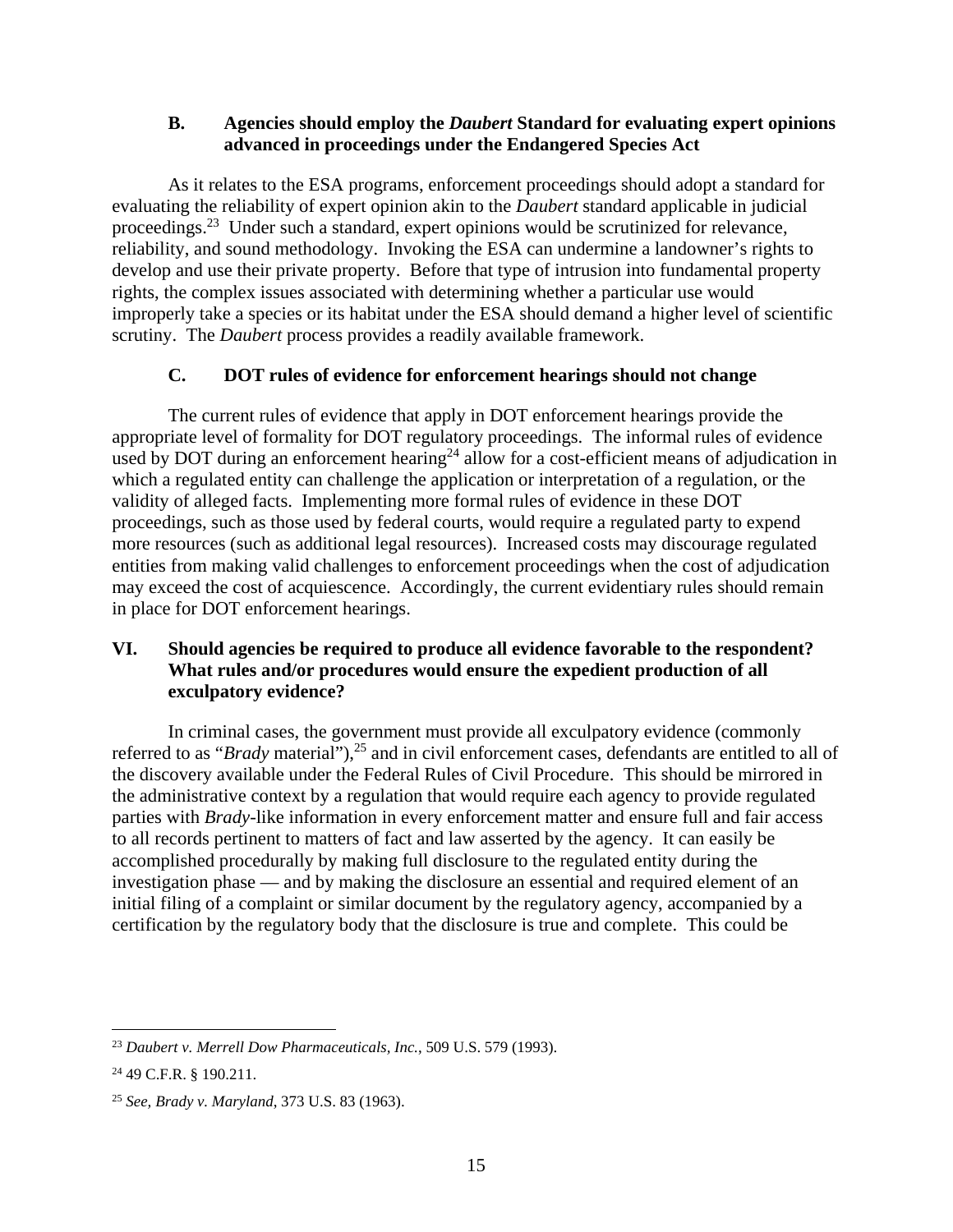accomplished by guidance in the first instance as some agencies have done<sup>26</sup> — but to be fully effective, agencies should establish these requirements by regulation.

Early sharing of agencies' assessments of evidence would promote basic fairness in government proceedings, but will also facilitate settlements and compliance where appropriate. As an example, as noted, it is common agency practice for some agencies not to share their inspection reports, which agencies often claim are "enforcement confidential." These inspection reports are often one of the most important documents for any enforcement proceeding and should be promptly shared with the regulated party in any proceeding.

Early sharing of information in this way will also promote confidence in government. Regulated entities often perceive agency staff as obscuring information that does not fit comfortably within preconceived notions of appropriate outcomes or the agency's "mission," or ignoring contradictory information altogether. That should not be the role of regulators. The best decisions are made only where agency staff take an unbiased and hard look at all available and relevant information, including information that does not comport with their initial inclinations to bring an enforcement action. The Supreme Court's admonition to government agents seeking only victories is just as applicable to administrative enforcement as to criminal enforcement: government agents represent not "an ordinary party to a controversy, but ... a sovereignty whose obligation to govern impartially is as compelling as its obligation to govern at all; and whose interest, therefore, in a criminal prosecution is not that it shall win a case, but that justice shall be done."<sup>27</sup> To engage in good faith and meaningful adjudication, an agency should divulge to the regulated entity all relevant evidence, regardless of whether it supports the agency's position or not.

## **VII. Do adjudicators sometimes lack independence from the enforcement arm of the agency? What reform(s) would adequately separate functions and guarantee an adjudicator's independence?**

Member companies have experienced cases where the adjudicators appeared to lack impartiality at the ALJ and other levels, suggesting that adjudicators may lack complete independence from the enforcement arm of a relevant agency. Ensuring the decision-maker is truly neutral and independent is a core due process principle that agencies must uphold.<sup>28</sup> Effective reforms could remedy a lack of impartiality.

## **A. ALJ appointments should conform to** *Lucia v. SEC*

To ensure independence, agencies should review ALJ appointments to ensure they conform with the U.S. Supreme Court's 2018 decision in *Lucia v. SEC*, which held that

<sup>26</sup> Fed. Energy Regulatory Comm'n, *Policy Statement on Disclosure of Exculpatory Materials* (Dec. 17, 2009), https://www.ferc.gov/whats-new/comm-meet/2009/121709/M-2.pdf.

<sup>27</sup> *Berger v. United States*, 295 U.S. 78, 88 (1935).

<sup>&</sup>lt;sup>28</sup> For example, commentators have observed that at least some agency adjudicators have ruled exclusively for the agency, suggesting a lack of true independence and impartiality. J. Wright, *Supreme Court Should Tell FTC To Listen To Economists, Not Competitors On Antitrust* (March 14, 2016) *available at*  https://www.forbes.com/sites/danielfisher/2016/03/14/supreme-court-should-tell-ftc-on-antitrust/#5f135dfd7c16.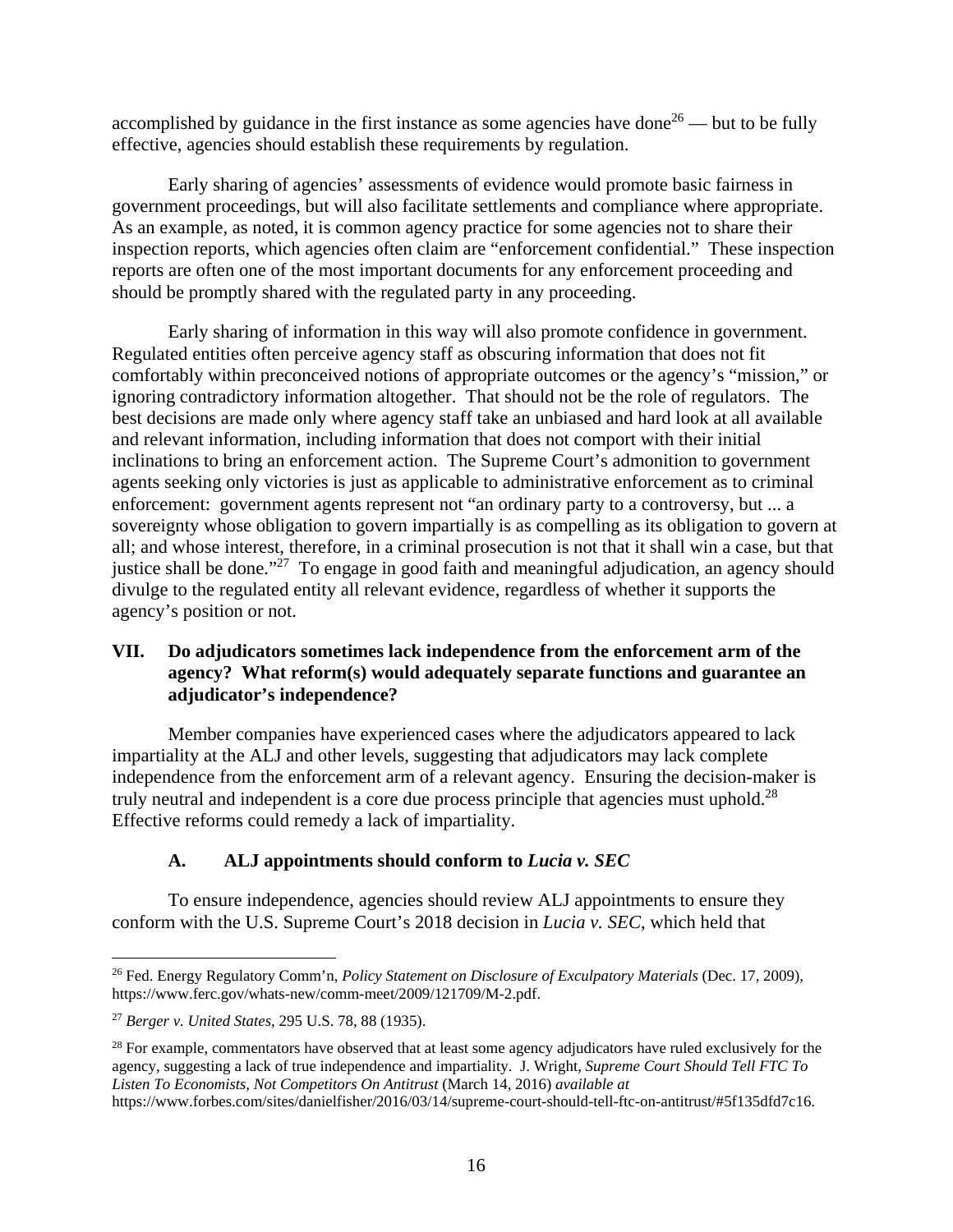Securities and Exchange Commission ("SEC") ALJs exercised significant authority without a proper appointment, in violation of the U.S. Constitution's Appointments Clause.<sup>29</sup> There, the Supreme Court held that several factors determine whether an ALJ is an "Officer of the United States within the meaning of the Appointments Clause" or a mere employee. An officer has a continuing and permanent position, exercises significant discretion in their duties (such as discretion over discovery, evidence, and the enforcement of orders), and is vested with authority to bind the government and private parties (*i.e.*, their findings of facts and conclusions of law do not require approval from a higher officer for them to become effective).<sup>30</sup>

For ALJs that are determined to be "Officers of the United States," agencies should take immediate steps to have them appropriately appointed, if they are not already. Where agencies do not find their ALJs to be "Officers of the United States," however, they should re-examine whether these ALJs may truly provide independent adjudications in enforcement proceedings. If an ALJ is an employee, that means that their terms of employment may be dependent on the approval of agency officers, providing incentives to produce findings for the agency and higher penalties. If they lack the authority to bind the government, such as by requiring the approval of their decisions by an agency officer, then there is no independence from the agency itself. The Associations cannot categorically state that non-officers are incapable of providing a fair and independent hearing, as each set of agency procedures may differ. However, in most circumstances, it would be difficult to understand how anyone, other than a duly appointed "Officer of the United States," could provide a fair and independent hearing.

#### **B. PHMSA should assure impartiality and separation of powers for all enforcement proceedings**

The impartiality and separation of functions should be exercised throughout all the methods of enforcement and response. As an example, since PHMSA introduced a Presiding Official and prohibited *ex parte* communications, the agency's administrative adjudication proceedings have exhibited more impartiality when a regulated entity exercises its right to a formal hearing. This should be expanded to ensure that in any enforcement proceeding, there should be an opportunity to request a formal hearing before a PHMSA ALJ.

Moreover, it remains unclear that the appropriate separation of functions, as required under 49 C.F.R. § 190.210, occurs during other enforcement proceedings, such as when a regulated entity provides only a written response to a notice of probable violation or notice of amendment, waiving a formal hearing. PHMSA has published its Pipeline Enforcement Procedures Manual; however, certain sections are still not available for review.<sup>31</sup> To maintain transparency and assure that adjudicators have independence from the enforcement arm, the agency should make sure that all of these types of procedures are publicly accessible.

<sup>29</sup> *Lucia v. SEC*, 138 S. Ct. 2044 (2018).

<sup>30</sup> *Id.* at 2051–55.

<sup>31</sup> U.S. Dep't of Transp., Pipeline & Hazardous Materials Safety Admin., *Pipeline Enforcement Procedures Manual* § 4, https://cms.phmsa.dot.gov/pipeline/enforcement/section-4-administrative-enforcement-processes-0 (last visited Mar. 12, 2020).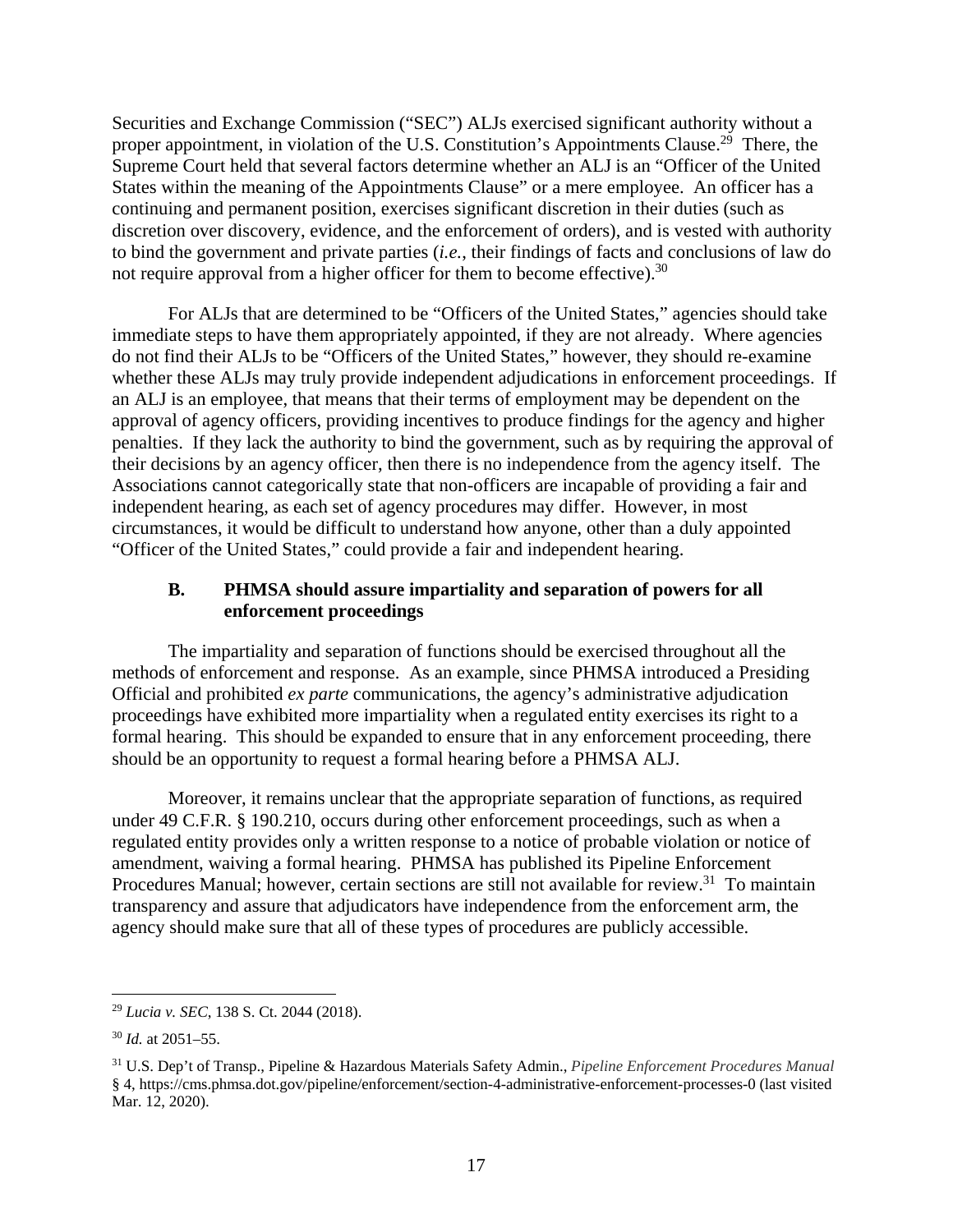#### **VIII. Do agencies provide enough transparency regarding penalties and fines? Are penalties generally fair and proportionate to the infractions for which they are assessed? What reform(s) would ensure consistency and transparency regarding regulatory penalties for a particular agency or the federal government as a whole?**

Transparency regarding how penalties are calculated is inconsistent across agencies. Some agencies provide a great degree of transparency, while others provide substantially less information or do so inconsistently. As a general matter, consistency and transparency for regulatory agencies should be required across the federal government. Agencies should be required to explain the bases for their penalty demands — and provide an easy mechanism for stakeholders to review and compare penalties assessed to ensure transparency and fairness.

For example, at EPA, the level of detail provided by enforcement staff varies widely depending upon the program being enforced and the EPA regional office. While in some cases there may be a verbal explanation, it may be difficult if not impossible for regulated entities to recreate the penalty calculation from that explanation — even when it is founded upon an EPA penalty policy. Further, the broad parameters found in those policies can result in inexplicably disparate penalty amounts. For instance, we have seen examples where one company may be assessed a higher penalty for recordkeeping and reporting violations than another company that allegedly affected persons and the environment.

Regulated parties have also observed inconsistencies in the way PHMSA has asserted penalties, with numerous examples of seemingly identical circumstances where the same violations result in materially different penalty assessments. In many instances where a regulated entity provided additional information or mitigating factors in an effort to achieve a penalty reduction, PHMSA declined to consider that information when issuing the final order.

To reform this process and ensure appropriate transparency and fairness, there should be a clear approach across agencies. This would include (1) a written explanation of how an agency calculated a proposed penalty, (2) an accompanying worksheet (such as the attached example, Attachment A, of a penalty calculation worksheet from the Texas Commission on Environmental Quality), (3) references to appropriate documentation and policies, and (4) documented consideration of mitigating factors and other information the regulated entity provides describing the agency's analysis of each factor.<sup>32</sup> A written explanation allows the regulated entity to review the calculation, address incorrect inputs, provide a substantive response based on the agency's approach, and otherwise ensure that the penalty is applied fairly. A written format based on existing regulations and policies can also provide guidelines to make sure that violations are appropriately penalized based on common sense factors, including whether harm actually occurred.

Further, providing documented access on an agency's website to final penalty assessments in a way that is accessible to the regulated community will provide helpful transparency and ensure better consistency across an agency. At present, administrative dockets are not uniformly maintained — and then are often difficult to navigate. A regulated entity

<sup>&</sup>lt;sup>32</sup> For example, PHMSA regulations direct the agency to evaluate specific "assessment considerations" when assessing penalties. 49 C.F.R. § 190.225. Those should be addressed and documented for the regulated party.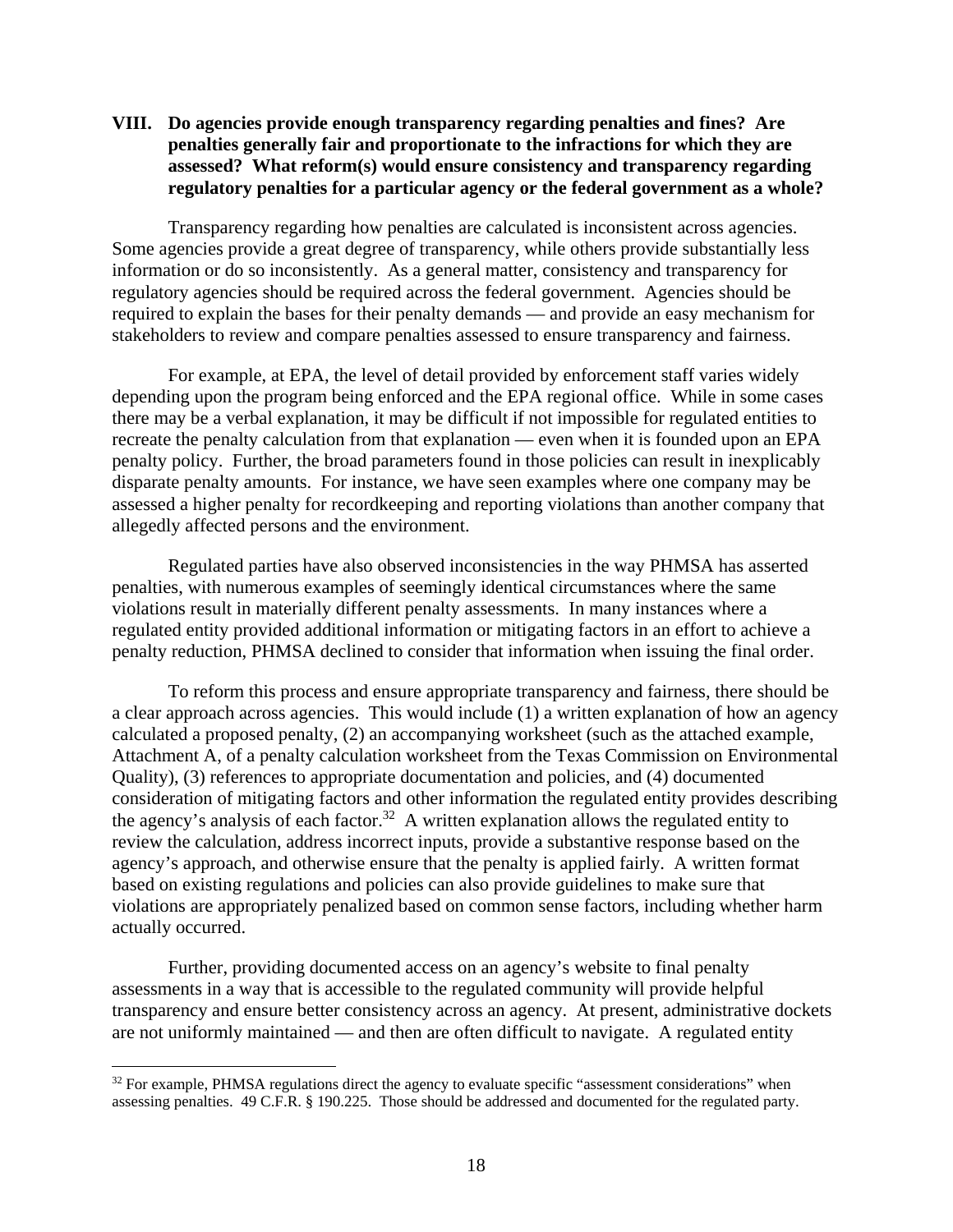should have reasonable access to that information in a timely manner so it can evaluate if it is being treated the same as a similarly situated competitor.

## **IX. When do regulatory investigations and/or adjudications coerce Americans into resolutions/settlements? What safeguards would systematically prevent unfair and/or coercive resolutions?**

The Associations have found a number of instances in which regulatory investigations or adjudications coerce regulated entities into resolutions or settlements. An essential safeguard would be to restrain the agency's ability to leverage its potentially expansive enforcement powers (*e.g.*, maximum administrative penalties) to coerce a party into a settlement, including settlements that provide relief beyond what the agency claims is necessary for compliance. There should likewise be policies that advance the goal of resolving disputes through fair and reasonable settlements.

#### **A. Regulatory agencies should not be permitted to coerce settlements through use of penalties**

Member companies found coerced resolutions and settlements in situations where the proposed penalty was reduced, but the cost of proceeding to an adjudicatory proceeding was substantially higher. This may be because the agency threatened to impose or seek the maximum penalties if the matter was not settled promptly or it may be simply because of the enormous costs associated with pursuing an administrative appeal, which often requires engaging outside legal counsel and ties up internal company resources for months. The rational decision in such a situation is to avoid the transaction costs of contesting the agency's claims and pay the proposed penalty, even where the company believes it has no real liability. Unfortunately, agency enforcement officials are aware of this and use it as leverage to extract penalties in settlement. While settlement can serve a useful purpose where there is a legitimate dispute as to the facts and/or the law, it should never be used to collect even reduced penalties in the absence of a good faith dispute as to whether there actually was a regulatory violation.<sup>33</sup> The power of this coercion is compounded should a regulated entity then face higher penalties in a subsequent dispute as a "repeat" offender. Having been coerced to settle once to avoid the transaction costs of proceeding, they then face enhanced burdens if there are any subsequent disputes. There should be reforms required of agencies that impose reasonable limits on these types of actions, including clearly defined limits in agency penalty policies in administrative matters and formal opportunities to elevate demands made by staff to agency management to ensure fair treatment. Agency enforcement officials should always bear in mind that their mission is to ensure compliance, within the boundaries of their jurisdiction and the law, and not to collect penalties.

Accordingly, agencies should avoid assessing a penalty against a company when another agency has already done so for the same activity. As an example, the U.S. Department of Housing and Urban Development ("HUD") recently proposed revisions to its Affirmatively

<sup>&</sup>lt;sup>33</sup> Agency enforcement officials will occasionally refuse to engage in a reasonable debate regarding the merits of a particular proposed citation, offering instead a reduced penalty or willingness to drop other citations in the same action as a compromise to preserve a citation that is apparently factually groundless or indisputably contrary to the law. This is particularly true when a recent judicial decision has gone against the agency and the agency wishes to continue to enforce against the court's direction.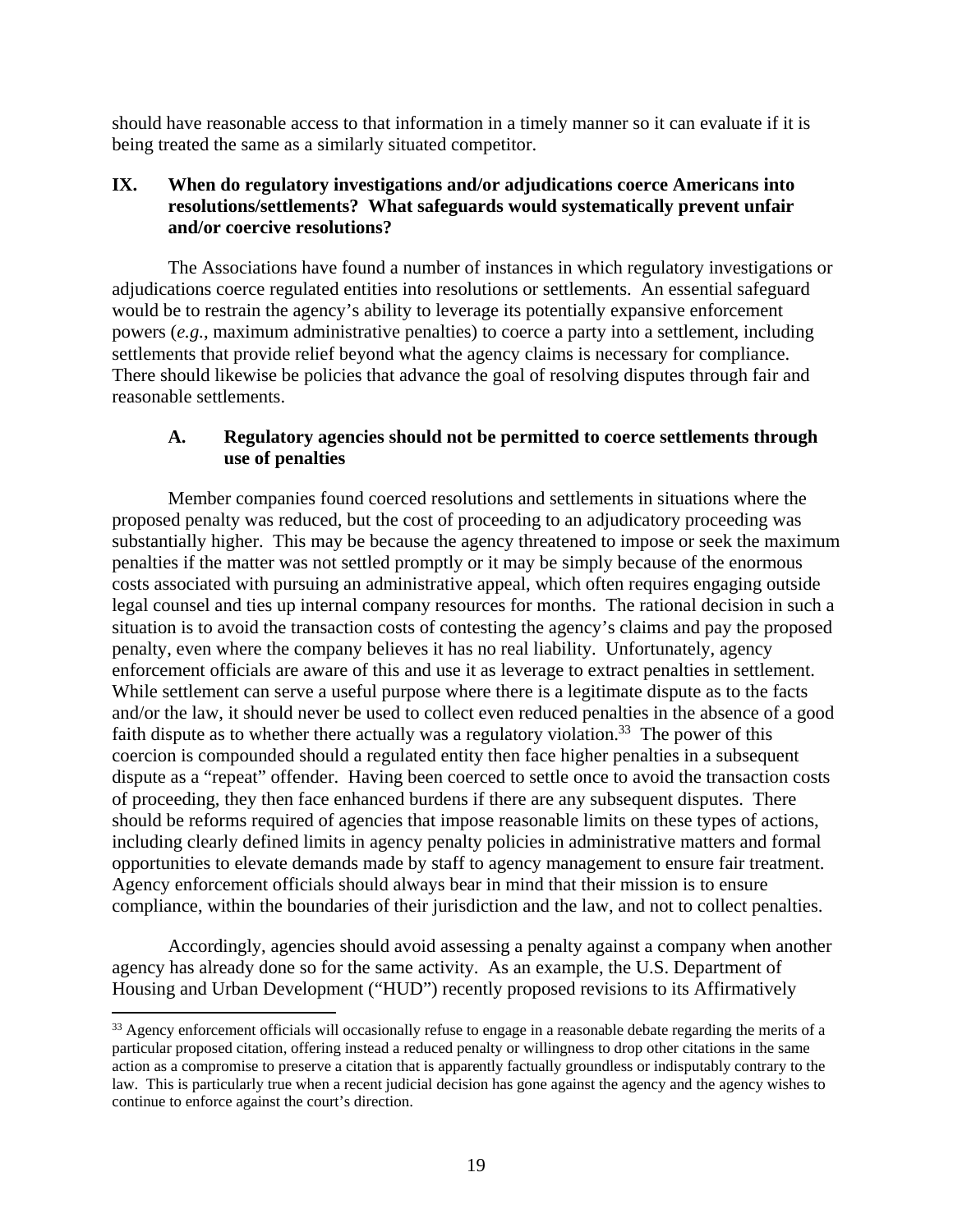Furthering Fair Housing ("AFFH") regulation that requires every recipient of HUD funding to reduce obstacles to fair housing choice.<sup>34</sup> The proposed rule would prevent municipalities that are found "in violation of civil rights law" from being considered an "outstanding AFFH performer." By penalizing municipalities that have already been penalized by an ALJ or court, HUD is exceeding its authority under the Fair Housing Act ("FHA"), 42 U.S.C. 3601 et seq. The enforcement sections of the FHA provide specific penalties for those who violate the act, but none of these sections allow HUD to dispense additional penalties post-adjudication. Moreover, HUD recognizes that the ALJ and court processes allow for penalties after a hearing and full finding of the facts. Yet, the additional penalty imposed under the proposed rule (keeping a jurisdiction from being an outstanding AFFH performer) provides no such hearing. Furthermore, adding an AFFH penalty to an FHA case brought by the U.S. Department of Justice ("DOJ") or HUD may force a municipality to settle a case it may want to defend because it cannot risk the AFFH penalty. This allows DOJ and HUD to put a thumb on the scale in a way that Congress did not anticipate.

#### **B. Agencies should prioritize compliance education over enforcement, particularly when small businesses are involved**

Faced with the prospect of significant civil penalties, attorney fees and public relations issues, many companies, particularly those that are small businesses, believe they must settle disputes and not challenge allegations, despite valid defenses and explanations. In addition to improving enforcement and investigation procedures, where there are opportunities, agencies should be directed to identify ways to prioritize compliance and education of regulated parties.

An example is the enforcement of the accessibility requirements of the FHA. A clear and urgent nationwide need exists to educate builders and their contractors in the field on the accessibility requirements of the FHA. A review of the current state of FHA accessibility litigation and member companies' experiences reveals that builders are unfamiliar or often confused by, rather than intentionally skirting, their responsibilities under the law.

Rather than helping to reduce the confusion surrounding the FHA's accessibility requirements, HUD and DOJ seem more interested in defining their success based on the number of enforcement actions filed. In 2017, HUD and its Fair Housing Assistance Program partners investigated, resolved or charged nearly 5,000 cases alleging discrimination based on disability.<sup>35</sup> Consistent with past years, complaints involving disability discrimination represented the single largest category of complaint filings at 59.4% of total complaints filed with HUD. From 2009 to 2015, DOJ's Civil Rights Division filed 141 cases to enforce the FHA with 14% of those cases alleging discrimination based on a failure by developers, builders, architects, engineers and owners to design and construct multifamily housing in compliance with the FHA. It is important to note that the above-mentioned statistics do not reflect the fact that the vast majority of FHA

<sup>34 85</sup> Fed. Reg. 2,041 (Jan. 14, 2020).

<sup>35</sup> U.S. Dep't of Hous. & Urban Dev., Office of Fair Hous. & Equal Opportunity, *Office of Fair Housing and Equal Opportunity, Annual Report to Congress* (FY 2017),

https://www.hud.gov/sites/dfiles/FHEO/images/FHEO\_Annual\_Report\_2017-508c.pdf.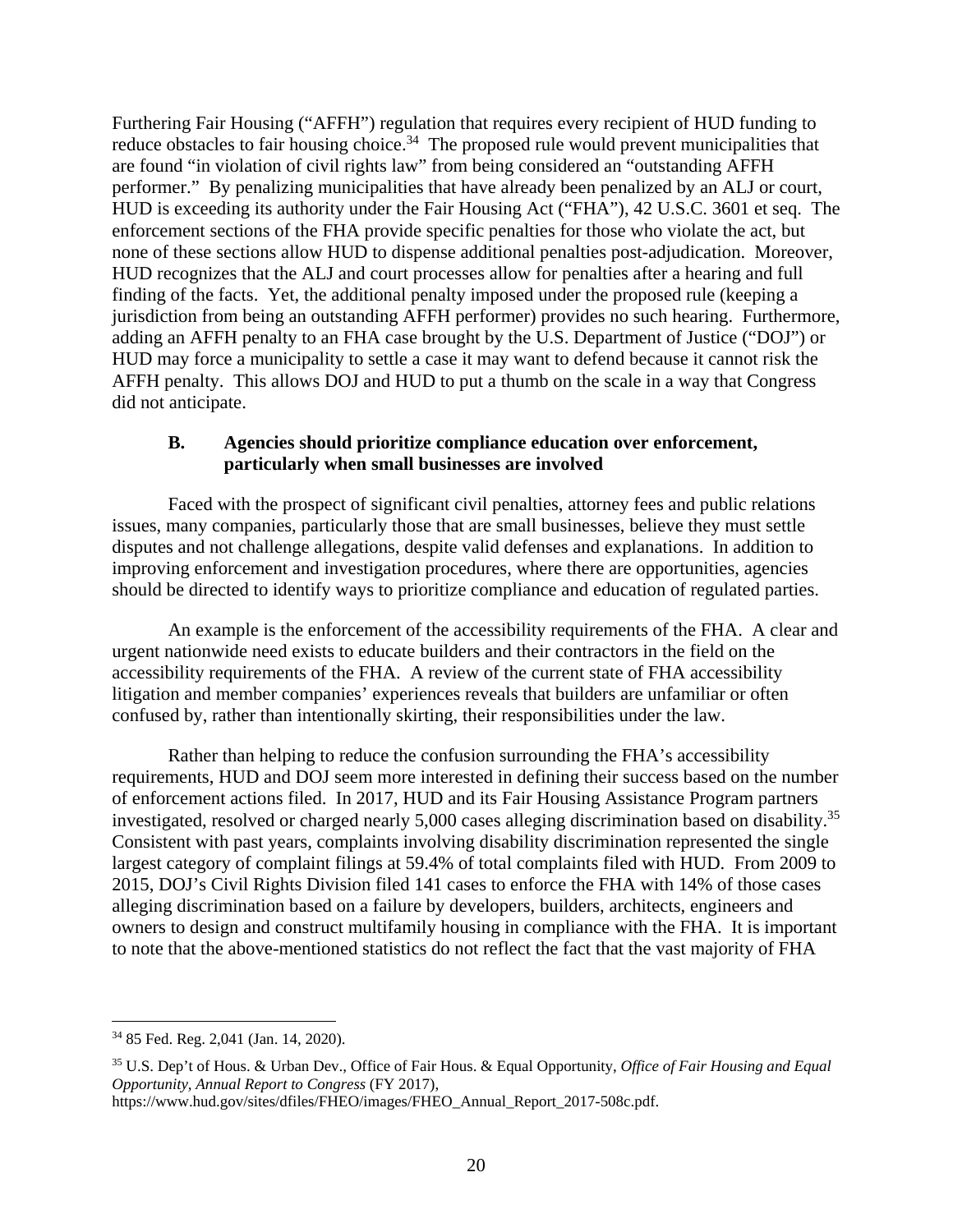design and construction lawsuits are settled before they reach the courtroom, and therefore go undocumented.

HUD should devote greater attention to improving the quality of information available to homebuilders on federal accessibility requirements and place less emphasis on enforcement. In 2018, HUD, through its Fair Housing Initiatives Program ("FHIP"), awarded \$30,000,000 to organizations that conduct intake, testing, investigation and litigation for FHA complaints. In contrast, only \$7,450,000 million was provided to organizations that conduct FHA education and outreach efforts.36

## **C. Regulatory agencies should not be permitted to coerce implementation of additional measures beyond what is necessary to achieve compliance**

Relatedly, agencies, and EPA in particular, have historically used administrative investigations and threatened expanded enforcement to coerce a regulated party into accepting measures that go beyond straight compliance with the law. Specifically, agency enforcement staff assert that they can seek large penalties (in the many millions of dollars) due to the high daily maximum penalties provided by statute — or the regulated party can agree to implement measures that are effectively "beyond compliance," as they exceed obligations otherwise required by existing law. Agencies, such as EPA, then use the agreement by one party to leverage similar concessions from others in the same industry, instead of through a new rulemaking.

To safeguard against this practice, agencies should be directed to limit enforcement to bringing regulated parties into compliance. Only requirements established by statute or by properly promulgated regulations should be imposed as part of enforcement proceedings. Enforcement should not be used to circumvent the notice and comment rulemaking process to advance an agenda and impose new industry obligations.

Another potential safeguard would be to require the agency to adopt policies that facilitate fair and reasonable settlements. One mechanism would be for the agency to sponsor mediation with an independent mediator for matters above a specified materiality level, if requested by the regulated party. In our experience, the right mediator can offset an agency's refusal to engage on substantive issues and encourage compromise by the agency.

# **D. Regulatory agencies should not be permitted to use an existing enforcement dispute to deprive a regulated party of other rights under other agency programs**

Agencies should also be directed not to use their enforcement authority to pressure a regulated entity to resolve a dispute or risk their ability to participate in agency programs, absent clear statutory authority to do so. A situation with the EPA ENERGY STAR Partner of the Year award offers an example. Each year, EPA honors a select group of organizations that have made outstanding contributions to protecting the environment through superior energy efficiency. This

<sup>36</sup> U.S. Dep't of Hous. & Urban Dev., *HUD Awards \$37 million to fight housing discrimination* (Mar. 6, 2018), https://archives.hud.gov/news/2018/pr18-004.cfm.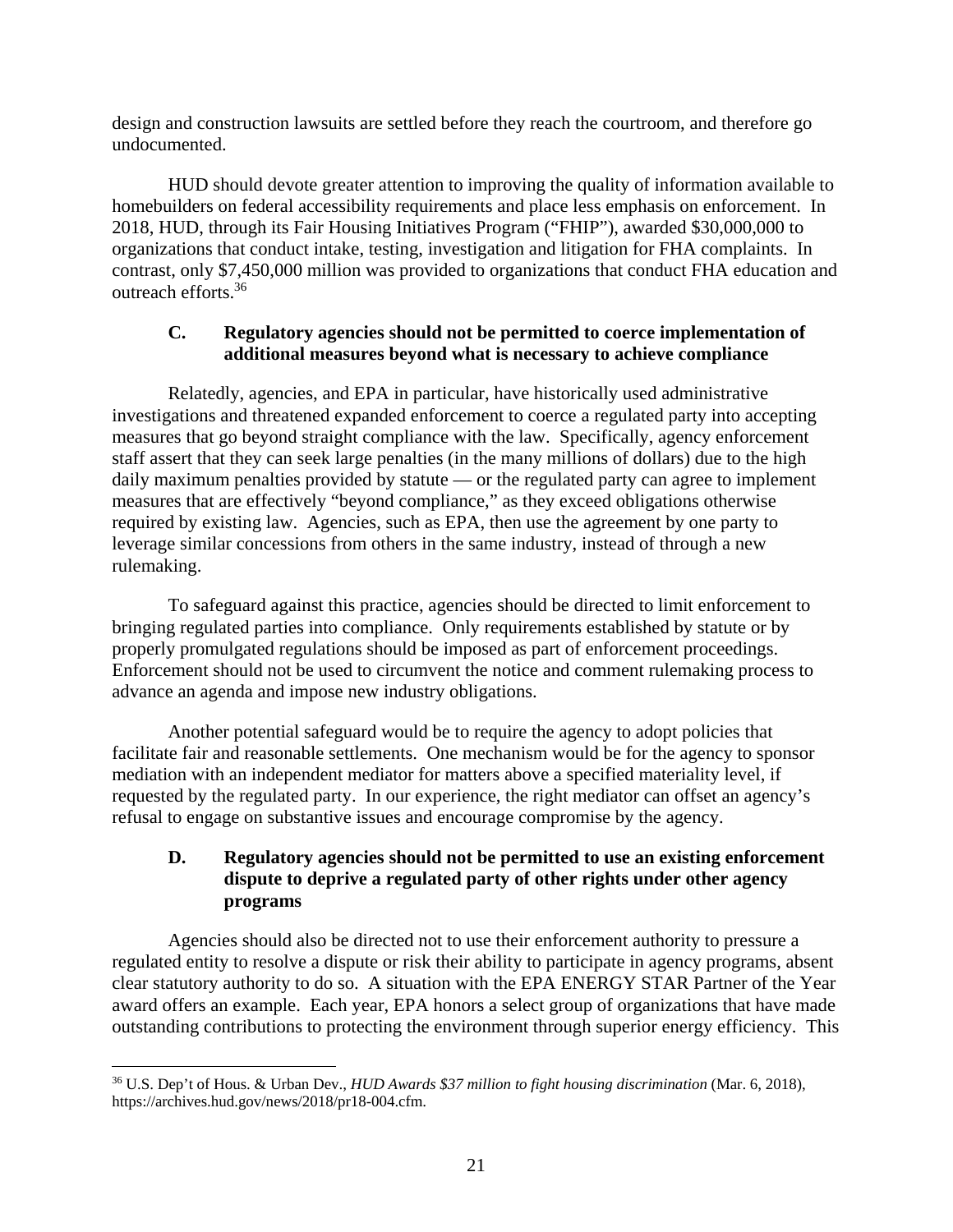is an award many member companies seek that helps both the bottom line and the environment. It is widely recognized by member companies, their customers, the public and consumers, and thus can affect company sales. We understand that after regulated entities submit their ENERGY STAR applications and EPA selects proposed winners, EPA ENERGY STAR representatives solicit feedback from EPA regional offices. However, this feedback process is informal, lacks clear criteria by which an entity is disqualified, and offers no opportunity for the entity to be heard.

In one particular circumstance, EPA regional office enforcement representatives objected to a member company's nomination as an ENERGY STAR Partner of the Year in what appears to be an effort to force them to settle an enforcement case. As a consequence, the EPA ENERGY STAR program declined to give this award to the member company without even an opportunity to hear the details of the objection or provide a response. The context was important. The last EPA inspection of the member company's subject facility had occurred over a year before, there were no outstanding notices of violation, and the entity had won this same award consecutively in the years leading up to this denial — including during years when the inspections at issue occurred. EPA should not attempt to force resolution of enforcements by disqualifying a regulated entity from participating in such programs. Moreover, EPA should not rely on undisclosed objections from regional offices in matters where there has been no final enforcement case resolution, and certainly not without providing the regulated entity the opportunity to refute the regional office's allegations.

#### **E. OSHA currently uses practices to coerce resolutions that should be reformed**

There are a number of reforms that should be considered by OSHA.

For example, OSHA should revise its Multi-Employer Citation Policy, Directive Number CPL 2-0.124, to provide clear guidance on the duty of care general contractors owe trade subcontractors for safety-related issues on the jobsite. The policy outlines agency procedures for allowing compliance officers to issue citations on work sites where there is more than one employer. As currently enforced on construction sites, this policy allows OSHA to issue citations to a general contractor for safety violations created by subcontractors, even if none of the general contractor's employees are exposed to the hazardous condition, and even if none of the general contractor's employees are on the construction site. The policy serves as a coercive enforcement tool that is not specifically included in the Occupational Safety and Health Act of 1970, 29 U.S.C. § 651 et seq., limits OSHA's jurisdiction to the "employer-employee" relationship, and states that, "Each employer shall furnish to each of *his employees* employment and a place of employment which are free from recognized hazards."37 The act does not impose a general duty on a general contractor to police the OSHA compliance activities of trade subcontractors, who are not direct employees. Accordingly, the Multi-Employer Citation Policy, Directive Number CPL 2-0.124 should be revised to better align with the Occupational Safety and Health Act's directive.

In addition, employers should have an opportunity to defend themselves against employee statements that are made during OSHA inspections and investigations. OSHA is

<sup>37 29</sup> U.S.C. § 654 (emphasis added).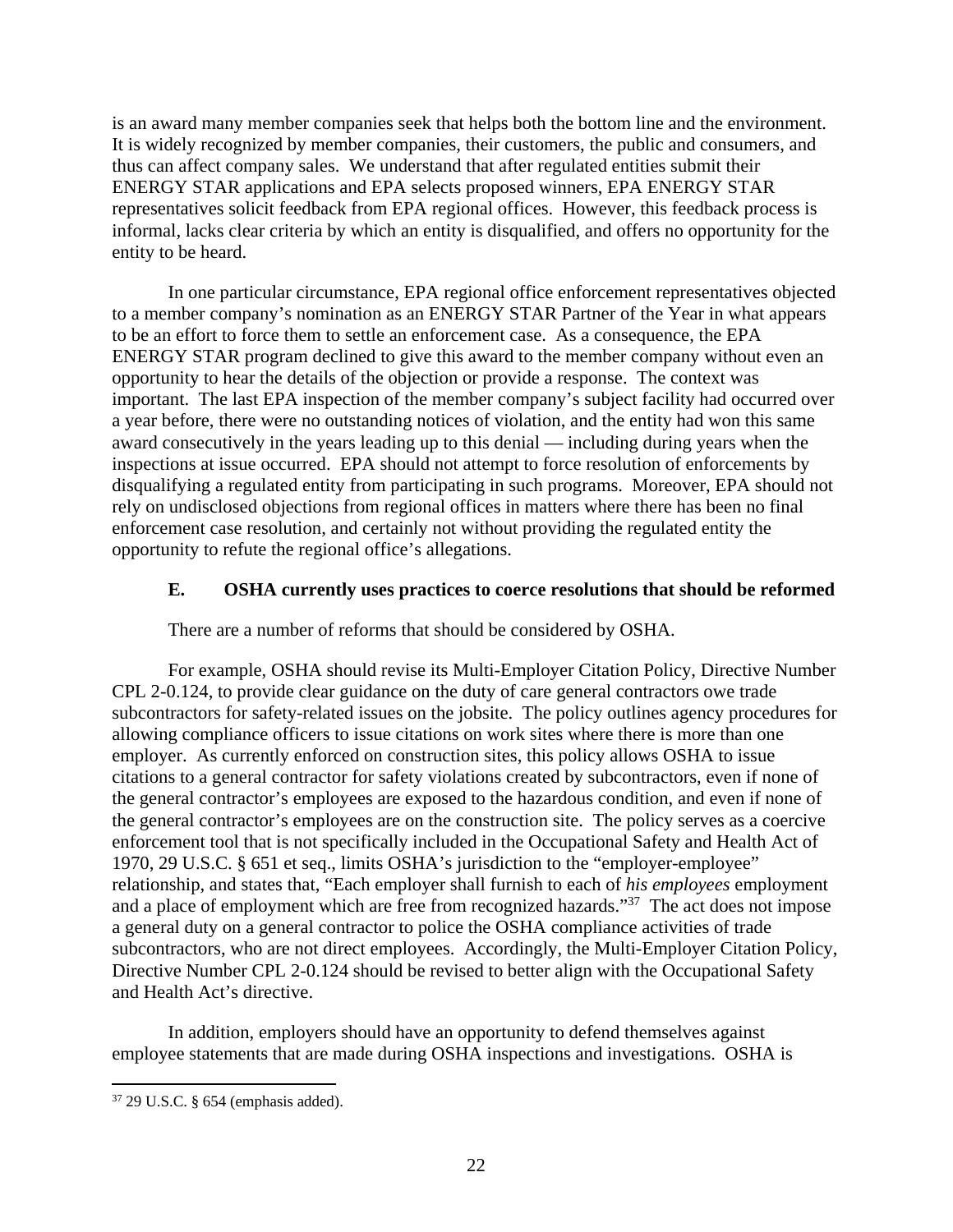permitted to interview and take statements from employees, and these are memorialized in the case file and are often critical to OSHA making its case against an employer and issuing citations. OSHA essentially redacts entire statements from employees throughout almost the entire discovery and adjudication process, and employers have no real means to defend themselves against accusations that may or may not be true. This puts employers at a serious disadvantage, and also can be coercive to forcing them to settle. While it is appropriate to protect government informants, agencies should not simply redact all statements during the discovery process.

Further, agencies should engage in active oversight to ensure inspectors follow procedures and stay within the scope of their authority, as well as to guard against abuses of authority. Member companies reported experiences with some OSHA inspectors that use confrontational, abrasive, and harassing tactics when dealing with company employees, who may not be accustomed to dealing with regulators and may be easily intimidated by such tactics.

As part of their oversight of inspectors, agencies should ensure that certain facilities are not receiving undue attention of inspectors by clearly framing the maximum frequency of inspections at a particular facility. As noted above, member companies report that some facilities may be geographically convenient for an agency office or for a particular inspector, and thus, are subject to a disproportionate number of inspections, investigations and audits, as compared to their peers. Agencies should monitor inspection frequency and adjust accordingly.

### **X. Are agencies and agency staff accountable to the public in the context of enforcement and adjudications? If not, how can agencies create greater accountability?**

Agency staff are often not accountable to the public in the context of enforcement and adjudications. Indeed, it is often the case that once a matter is "in enforcement," the agency management will not engage — or is obligated not to engage — in a substantive discussion of the way in which enforcement may be interpreting and applying the agency's regulations or facilitating a fair resolution of a dispute. That is a common experience for regulated parties who are subject to enforcement by EPA.

As a general matter, ensuring agencies adopt and implement safeguards already outlined here should improve accountability. For example: (1) enhanced sharing of information, including *Brady*-like material and inspection reports and related documents, (2) greater transparency detailing penalty demands, (3) enhanced availability of information concerning penalties assessed to improve fairness and comparability across industry, (4) improved procedures during proceedings, such as enhanced rigor with scientific requirements for ESArelated adjudications, and (5) providing for independent mediators in an effort to resolve matters fairly — and properly independent ALJs.

In the specific context of enforcement and adjudication under the ESA, regulated parties report concerns with agency staff accountability. ESA issues are often controversial and draw intense interest from various stakeholders and the public at large. Surprisingly, however, there is little regulation establishing the identities of the proper parties to these processes and when, and under what circumstances, an agency should entertain discussions with third parties not directly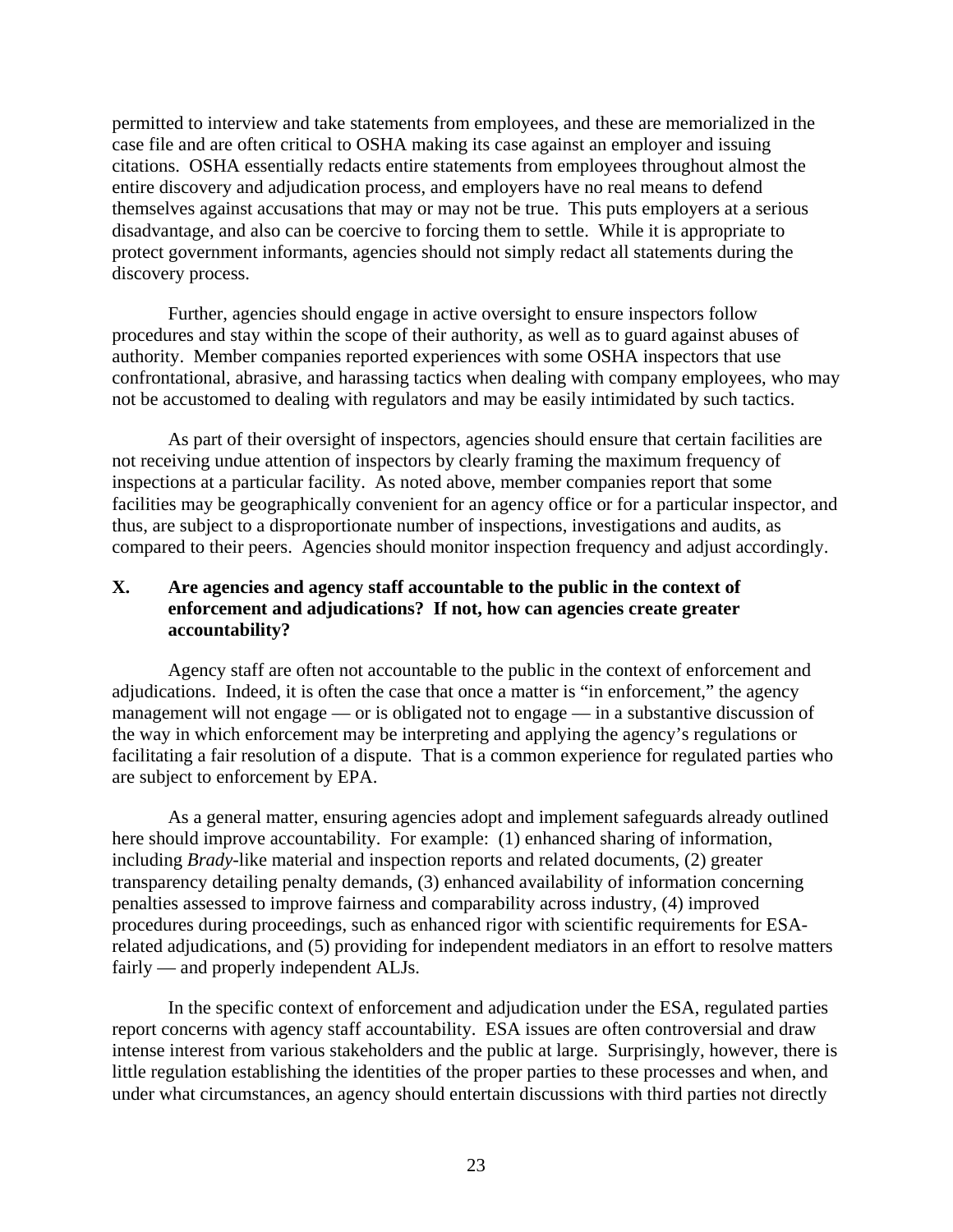involved. There is also no meaningful guidance on an agency's duty to disclose third-party contacts and information. Standards and guidance should be developed to provide adequate notice to regulated entities so they know when to expect third-party involvement.

There are, however, other efforts to increase accountability and transparency, which should be encouraged and enhanced. For instance, the ESA requires agencies to use "the best scientific and commercial data available" in rendering decisions.<sup>38</sup> Moreover, in its 2019 Guidance, OMB stressed to all federal agencies the importance of careful and transparent compliance with the Information Quality Act.<sup>39</sup> Still, much more could be done, as these requirements are followed inconsistently. The agencies that implement the ESA should improve and document training on these requirements, with clear lines of meaningful appeal established. Far too often, where a party believes that an agency's field staff are failing to meet applicable best science standards, the only practical route is a series of *ad hoc* communications to superiors or political appeals, which are highly disruptive, unpredictable, and elusive for smaller companies. For the benefit of both the agencies and the regulated community, there should be a standardized process for review of agency procedures and for regulated entities to submit complaints.

#### **XI. Other regulatory areas for due process reform**

In addition to providing examples and recommendations for the specific topics listed in the Notice, we would like to take this opportunity to provide our feedback on other issues where there are due process shortfalls.

#### **A. EPA should reform its storm water pollution prevention compliance and enforcement procedures**

Member companies experienced several inefficiencies related to EPA's storm water pollution prevention compliance and enforcement procedures. Improvements in these procedures will provide important assistance to the small business owners across the country that must comply with these construction-related requirements. Accordingly, we recommend OMB urge the agency to implement reforms to streamline these regulatory enforcement issues.

For example, the level of detail and work needed to develop and implement Stormwater Pollution Prevention Plans ("SWPPPs") under EPA's Construction General Permit ("CGP") is often overwhelming, complicated, and confusing for small entities. EPA's current 300-plus page CGP contains identical requirements for all sites, regardless of site size or risk.<sup>40</sup> Association member, NAHB, previously worked with EPA to develop a simplified compliance template for single-family homes on large subdivisions. We request that EPA turn this template into a streamlined single lot permit. Because a small lot permit will be short, better specify permit

<sup>38 16</sup> U.S.C. § 1533(b)(1)(A).

<sup>39</sup> Memorandum from Russell T. Vought, Acting Dir., U.S. Office of Mgmt. & Budget, to Heads of Exec. Dep'ts & Agencies (Apr. 24, 2019), https://www.whitehouse.gov/wp-content/uploads/2019/04/M-19-15.pdf.

<sup>40</sup> U.S. Envtl. Prot. Agency, *2017 Construction General Permit (CGP)*, https://www.epa.gov/npdes/2017 construction-general-permit-cgp (last updated Feb. 27, 2020).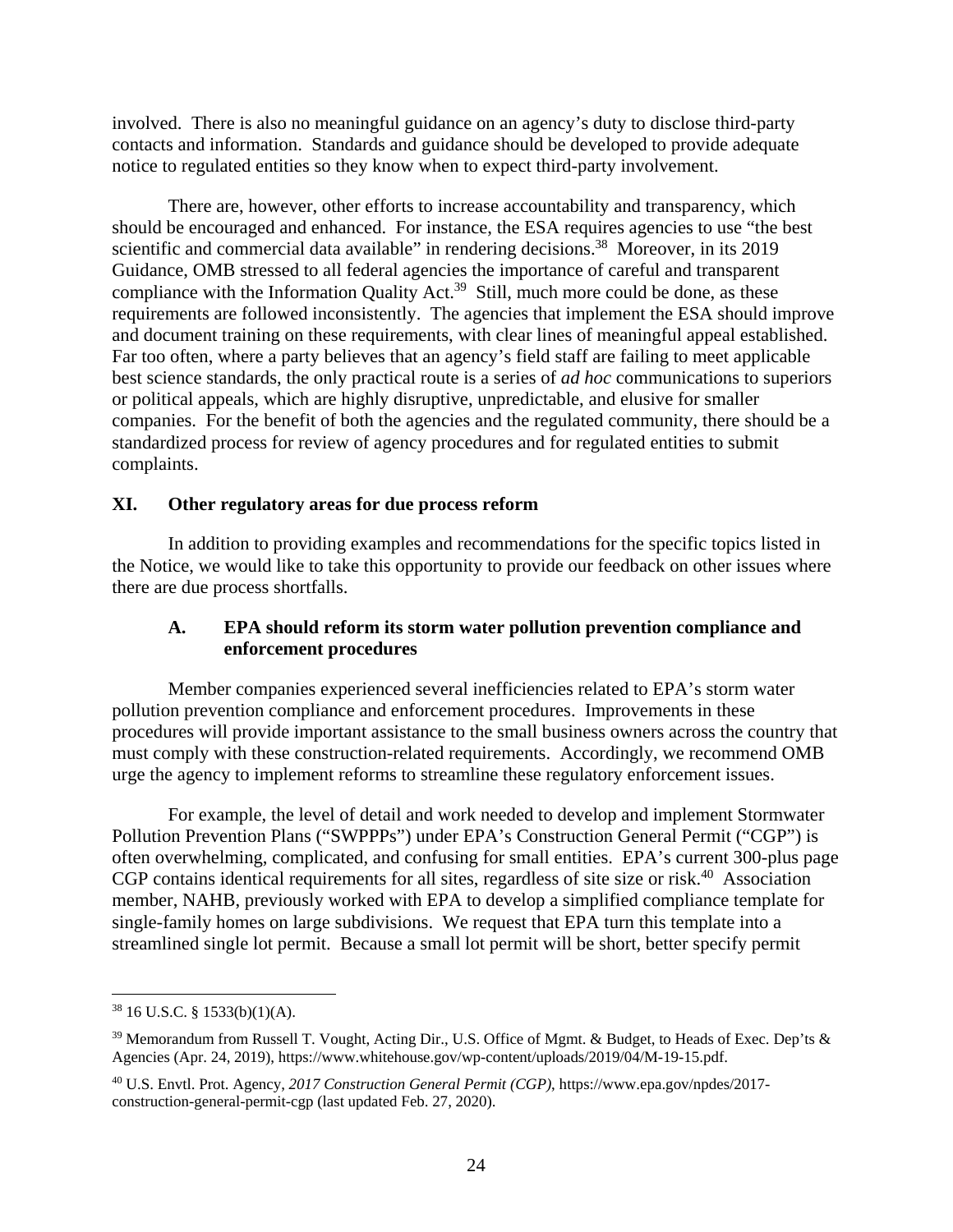requirements, and be more understandable, it will foster higher rates of compliance among these low-risk sites.

There should be a formal EPA policy clarifying the role of on-site compliance plans for construction storm water, confirming that they do not create or equate to permit limits. In February 2017, EPA's most recent CGP clarified SWPPPs are a flexible "external tool" to carry out permit responsibilities.41 However, builders continue to report violations for minor differences between compliance plans and actual site practices.

Regulated entities should have the opportunity to cure minor violations in the field without the threat of a monetary penalty. EPA's current storm water pollution prevention compliance and enforcement policies provide EPA site inspectors with the option to leave behind a preliminary inspection checklist that notifies the site operator (*i.e.*, developer or builder) of potential violations identified by the EPA inspector;<sup>42</sup> however, our members report limited use of these checklists by EPA inspectors in the field. Furthermore, EPA's checklist does not provide developers or builders any assurance that even prompt correction of any deficiencies identified by an EPA inspector could avoid subsequent administrative fines and penalties. A missed opportunity exists during EPA's storm water inspection process to educate and provide assistance to operators trying to comply in good faith. Rather than assessing monetary penalties for every infraction, EPA inspectors could identify minor infractions to be corrected immediately or within a specific period of time without threat of further enforcement; provided those violations do not result in environmental harm. Such "right to cure" protection for first time violators would remove the fear factor associated with those trying to comply in good faith.

## **B. Agencies should not use interpretations that conflict with statutory and regulatory texts**

Many agencies improperly go beyond statutes and regulations to impose legal obligations. As noted, an effective reform will provide clear direction to agencies to stay within the statutory framework to resolve administrative proceedings and not seek to use measures beyond compliance.

As an example, PHMSA continues to base enforcement on broad application of letters of interpretation, frequently asked questions ("FAQs"), guidance documents and similar materials. Use of these materials has resulted in approaches to enforcement that do not align with governing statutes and regulations. An example of this is enforcement under the Operator Qualification (" $OQ$ ") rule,<sup>43</sup> where recent orders and notices of probable violation against some companies suggest that PHMSA is using an interpretation of the OQ rule that invalidates the parameters of a four-part test in the regulatory text which specifies activities that qualify as covered tasks under 40 C.F.R. § 192.801. Suddenly, all operations and maintenance tasks that affect the integrity of a pipeline system are covered tasks. PHMSA's broad interpretation

 $\overline{a}$ <sup>41</sup> *Id*.

<sup>42</sup> U.S. Envtl. Prot. Agency, *Protocol for Conducting Environmental Compliance Audits under the Stormwater Program* (Jan. 2005), https://www.epa.gov/sites/production/files/documents/apcol-stormwater.pdf.

<sup>43</sup> *See* 49 C.F.R. Part 192, Subpart N and 49 C.F.R. Part 195, Subpart G.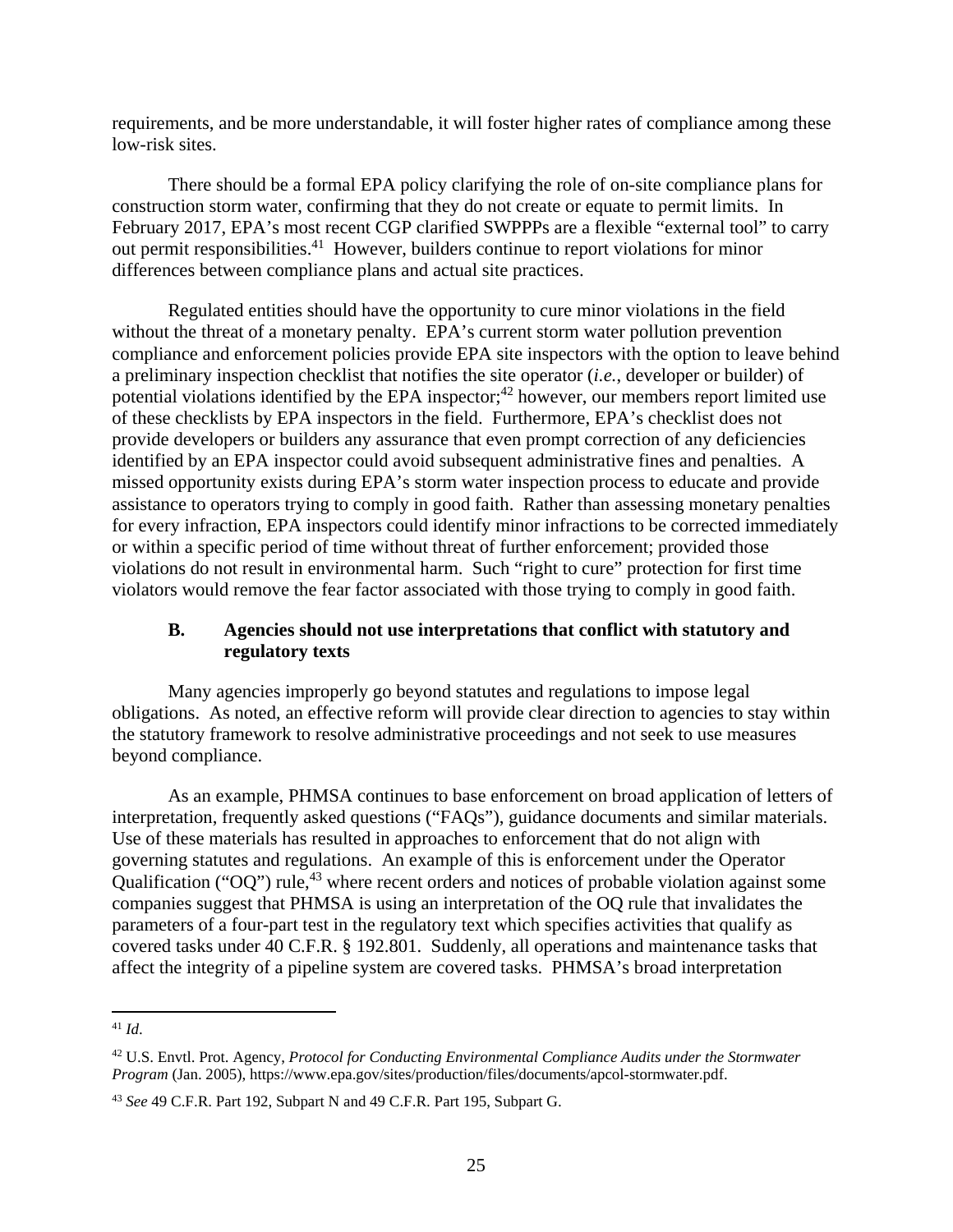contradicts the regulatory language, creating inconsistency and uncertainty for regulated entities. There is growing concern among regulated entities that PHMSA may continue to regulate all operations, maintenance, and repair activities as covered tasks under the OQ rule. This would drastically alter qualification of personnel and outside contractors. Should this trend for broad interpretation continue, the reach of the OQ rule would expand so that 40 C.F.R. §§ 195.422 and 195.3 would become the standards for delineating OQ programs, rather than the original scope of 49 C.F.R. Part 195, Subpart G and particularly the four-part test.

To address concerns regarding the expansion of the OQ rule, we recommend PHMSA undertake a joint initiative to meet with local, state and federal regulators and regulated entities to discuss the four-part test and PHMSA's basis for its interpretation. PHMSA should also provide joint training sessions for regulators and regulated entities to help them interpret the four-part test based on an understanding developed from the joint initiative. While this process occurs, regulatory enforcement based on the four-part test should be suspended.

Another example is enforcement by HUD and DOJ of the agencies' own interpretation of the FHA and HUD's guidance for satisfying the accessibility requirements. HUD's guidelines are available through the agency's 1991 Fair Housing Accessibility Guidelines ("Guidelines"), <sup>44</sup> the 1996 and revised 1998 HUD Design Manual,<sup>45</sup> as well as through HUD's Questions and Answers about the Guidelines issued in 1994.46 When HUD promulgated the Guidelines in 1991, it made clear that the FHA, not the Guidelines, set the minimum accessibility requirements.47 With the release of its revised Design Manual in 1988, HUD again announced that the Guidelines "are not mandatory, but are intended to provide a safe harbor for compliance with the accessibility requirements of the Fair Housing Act.<sup>748</sup> Despite these statements, both HUD and DOJ continue to strictly enforce the Guidelines and their own interpretation of the law.

### **C. Agencies should be prohibited from relying on unwritten agency practice and guidance in enforcement proceedings**

All agencies should adopt the DOJ policy that prohibits treating agency guidance documents as binding rules.49 The policy should unquestionably extend to unwritten agency practice, as neither should impose legal obligations on private parties. Although the DOJ policy was issued on civil judicial matters, we believe many of the same principles and concerns exist in the context of regulatory enforcement. It is certainly inconsistent with both due process and the Administrative Procedure Act, 5 U.S.C. § 500 et seq., for regulated entities to be subject to

46 U.S. Dep't of Hous. & Urban Dev, *Questions and Answers About the Guidelines*, https://www.hud.gov/program\_offices/fair\_housing\_equal\_opp/disabilities/fhefhasp (last visited Mar. 12, 2020).

47 56 Fed. Reg. *at* 9,478.

<sup>44</sup> *See* 56 Fed. Reg. 9,472 (Mar. 6, 1991).

<sup>45</sup> U.S. Dep't of Hous. & Urban Dev., *Fair Housing Act Design Manual: A Manual to Assist Designers and Builders in Meeting the Accessibility Requirements of the Fair Housing Act* (rev. Apr. 1998) ("*Fair Housing Act Design Manual*"), https://www.huduser.gov/portal/publications/PDF/FAIRHOUSING/fairfull.pdf.

<sup>48</sup> *Fair Housing Act Design Manual* at 2.

<sup>49</sup> Memorandum from The Associate Attorney General, U.S. Dep't of Justice, to Heads of Civil Litigating Components United States Attorneys (Jan. 25, 2018), https://www.justice.gov/file/1028756/download.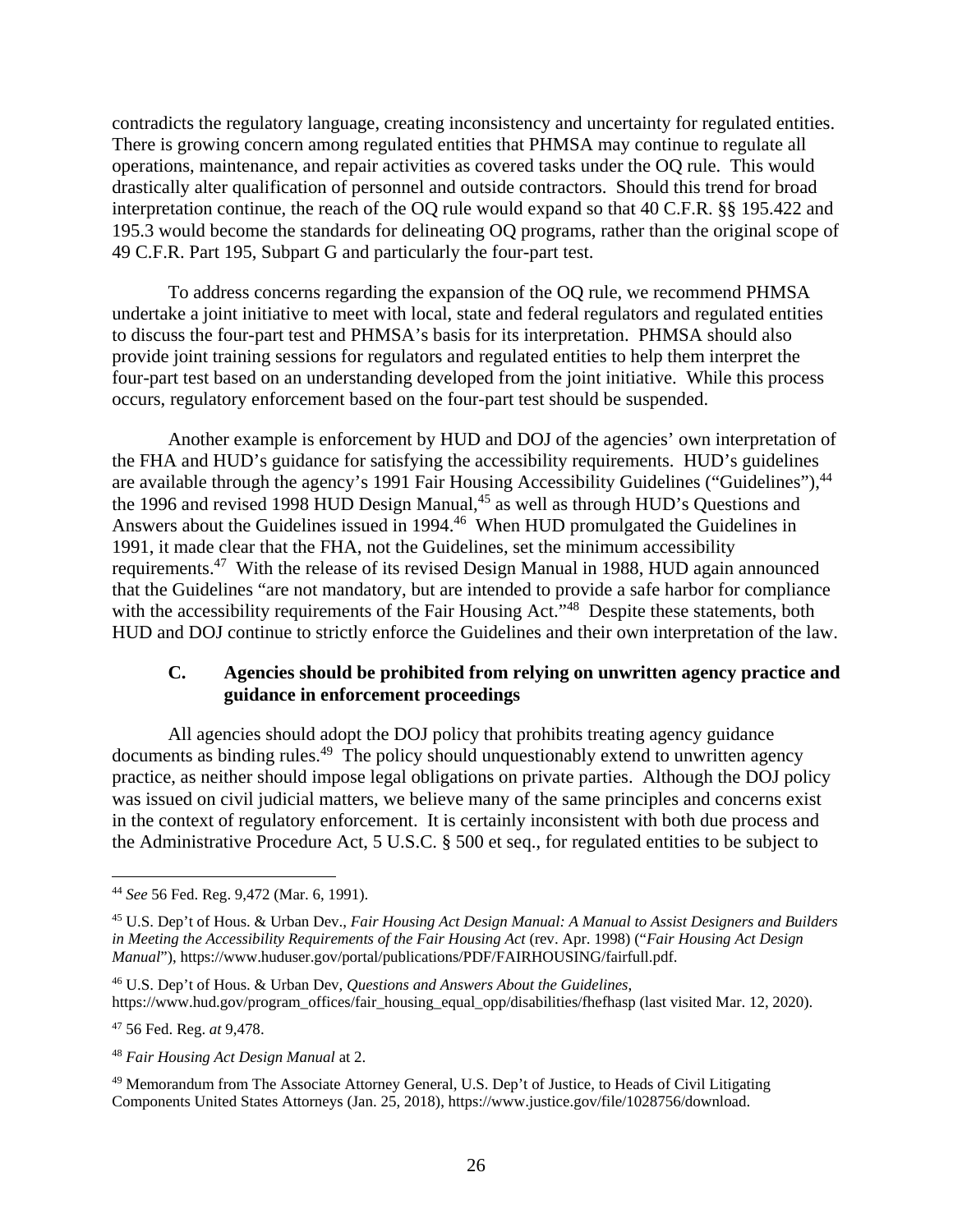unwritten rules that are not only unofficial in character, but subject to arbitrary interpretation and re-interpretation without prior notice and opportunity to comment.

An example involves the Federal Trade Commission's ("FTC") oversight of data security and privacy practices. Although there is no comprehensive statutory framework, the FTC has stepped up to police the vast number of data security and privacy practices not covered by the few Internet privacy and cyber security statutes. Given the immensely broad language of its authorizing statute, which essentially grants the FTC enforcement powers over any business activity "in or affecting commerce," the FTC has extended its power to the cyber security practices of any company susceptible to cyber-attacks.<sup>50</sup> However, in filling this vacuum, the FTC has failed to provide companies with a framework that provides any "'ascertainable certainty' of the FTC's interpretation of what specific cyber security practices" are considered reasonable, resulting in confusion in both legal and business communities.<sup>51</sup>

With cyber-crime costs expected to reach \$6 trillion by  $2021$ ,<sup>52</sup> business communities can ill afford to have to anticipate the approaches of both hackers and federal regulators simultaneously, and it would seem more practical for the agency to help guide businesses through regulations designed to better protect their consumers. Yet, rather than promulgate rules, the FTC has instead chosen to approach the issue through case-by-case enforcement actions, almost always ending in consent decrees.

Since 2002, the FTC has brought nearly 60 data security enforcement actions against companies whose computers and technological infrastructure were breached or compromised by hackers, with all but two of these suits not ending in consent decrees.<sup>53</sup> After one of those companies ultimately settled, only LabMD, a small, 30 employee medical testing company, remained as the sole company that stood up to the FTC and did not settle — a decision that led to the company's demise, despite its decision to challenge the FTC ultimately being vindicated by the Eleventh Circuit over a decade later.<sup>54</sup> That panel of three Eleventh Circuit judges decisively rejected the FTC's use of broad, vague consent decrees in *LabMD, Inc. v. FTC,* holding that the Commission may only bar specific practices, and cannot require a company "to overhaul and replace its data-security program to meet an indeterminable standard of reasonableness."55

<sup>&</sup>lt;sup>50</sup> According to a 2016 study, the top five U.S. industries susceptible of cyber-attacks are healthcare, manufacturing, financial services, government and transportation, although very few industries are not affected by cyber-risks. Steve Morgan, *Top 5 Industries At Risk of Cyber-Attacks*, Forbes (May 13, 2016),

https://www.forbes.com/sites/stevemorgan/2016/05/13/list-of-the-5-most-cyber-attacked-industries/#7ce3ebdf715e.

<sup>51</sup> *Fed. Trade Comm'n v. Wyndham Worldwide Corp.*, 799 F.3d 236, 256, n.21 (3d Cir. 2015).

<sup>52</sup> Steve Morgan, *Cybercrime Damages \$6 Trillion By 2021*, CYBERCRIME MAGAZINE (Oct. 16, 2017), https://cybersecurityventures.com/hackerpocalypse-cybercrime-report-2016/.

<sup>53</sup> Justin (Gus) Hurwitz, *Data Security and the FTC's Uncommon Law,* 101 IOWA L. REV. 955, 972 (2016) ("To date the FTC has brought more than 50 data security actions; all but two of these actions have settled) [hereinafter Hurwitz, *Uncommon Law*].

<sup>54</sup> *See* Dune Lawrence, *A Leak Wounded This Company. Fighting the Feds Finished It Off*, BLOOMBERG (April 25, 2016), https://www.bloomberg.com/features/2016-labmd-ftc-tiversa/.

<sup>55</sup> *LabMD, Inc. v. FTC*, 776 F.3d 1275 (11th Cir. 2015).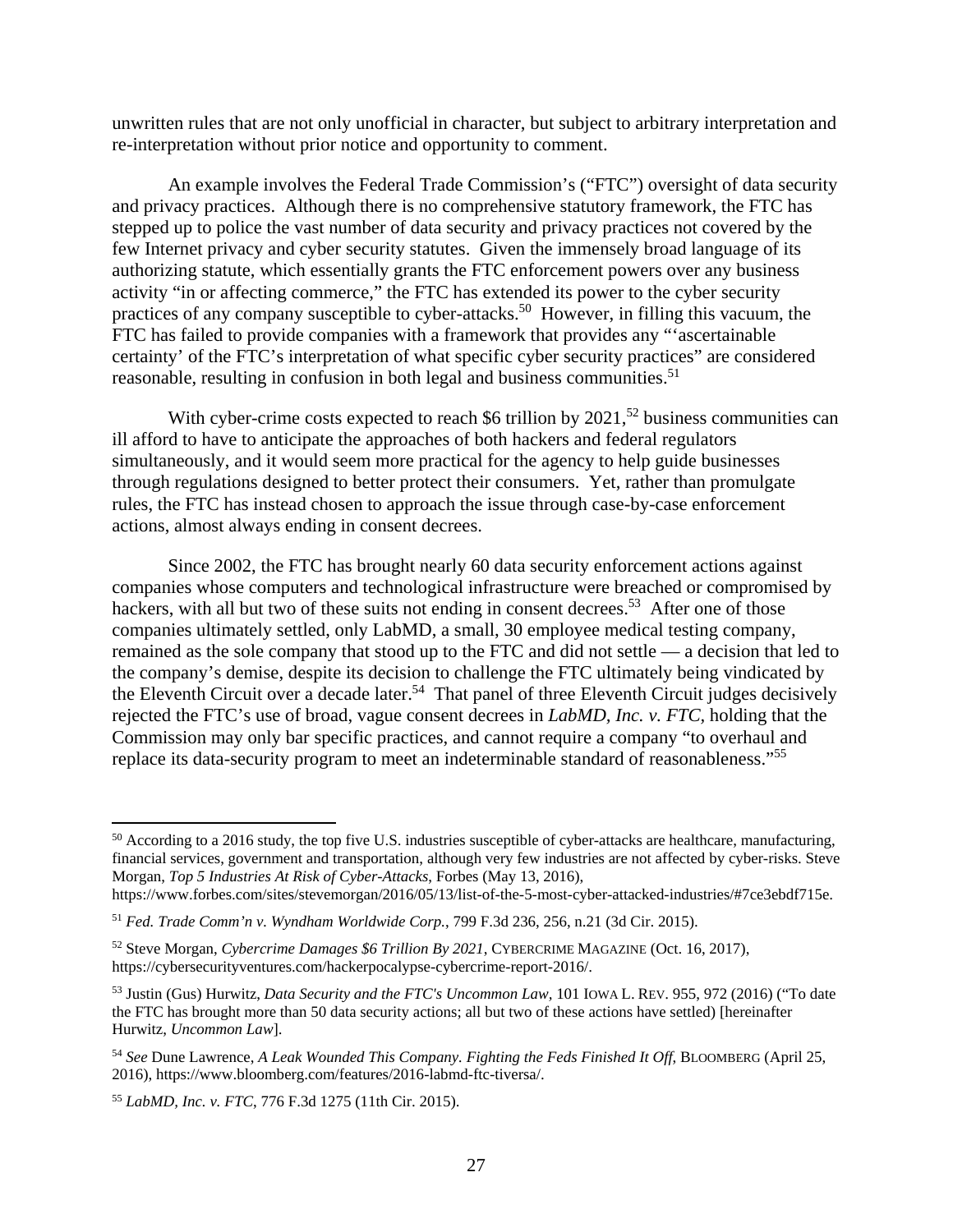As highlighted by *LabMD*, as well as *Wyndham*, the FTC's use of consent decrees in enforcing data security and privacy practices has deprived the business community of the regulatory clarity necessary for our economy to grow.<sup>56</sup> The FTC's practice is so troubling, in fact, that it led one court, despite being forced to ultimately deny the review on procedural grounds, to directly chastise the FTC's counsel, stating:

No wonder you can't get this resolved, because if [a 20-year consent order is] the opening salvo, even I would be outraged, or at least I wouldn't be very receptive to it if that's the opening bid ... You have been completely unreasonable about this. And even today you are not willing to accept any responsibility ... *I think that you will admit that there are no security standards from the FTC*. You kind of take them as they come and decide whether somebody's practices were or were not within what's permissible from your eyes. [H]ow does any company in the United States operate when ... [it] says, well, tell me exactly what we are supposed to do, and you say, well, all we can say is you are not supposed to do what you did ... *[Y]ou ought to give them some guidance as to what you do and do not expect, what is or is not required.* You are a regulatory agency. I suspect you can do that.<sup>57</sup>

According to the FTC, "[t]he touchstone of the [FTC's] approach [to data security] … is reasonableness." Yet, under this vague and highly subjective standard, and without more guidance, one can only question how a company would know that their policies are sufficient. Even to the extent the consent decrees provide companies with guidance, as both the courts and commentators have noted, "the standard language that the FTC uses is terse and offers little in the way of specifics about the components of a compliance program."58 Consequently, "aside from requiring the designation of an adequately trained chief data security or privacy officer and the undertaking of regular risk assessments," anyone seeking to design a program that complies with FTC expectations must look to the complaints "to parse out what the FTC views as '*un*reasonable'—and, by negation, reasonable—privacy and data security procedures." Unfortunately, given the Commission's recent statement that "data security enforcement remains a critical FTC priority," it seems like this trend is not only likely to continue, but may actually accelerate as the risk of cyber-attacks increases.59 If the FTC intends to continue enforcement against data security and privacy practices, it should engage in a rulemaking to establish clear standards, not disparate enforcement actions that end in consent decrees.

<sup>56</sup> *See Nat'l Petroleum Refiners Ass'n v. F.T.C.*, 482 F.2d 672, 675 (D.C. Cir. 1973) (recognizing that "courts have stressed the advantages of efficiency and expedition which inhere in reliance on rule-making instead of adjudication alone," including in providing businesses with greater certainty as to what business practices are not permissible).

<sup>57</sup> Transcript of Proceedings at 91, 94–95, *LabMD, Inc. v. Fed. Trade Comm'n*, No. 1:14-CV-810-WSD, 2014 WL 1908716 (N.D. Ga. May 7, 2014) (emphasis added).

<sup>58</sup> Patricia Bailin, *IAPP Westin Research Center, Study: What FTC Enforcement Actions Teach Us About the Features of Reasonable Privacy and Data Security Practices* 1 (2015), https://iapp.org/media/pdf/resource\_center/FTC-WhitePaper\_V4.pdf.

<sup>59</sup> Jessica Rich, *From Health Claims to Big Data: FTC Advertising and Privacy Priorities for Today's Marketplace — Brand Activation Association Keynote* (Nov. 7, 2014), https://www.ftc.gov/public-statements/2014/11/healthclaims-big-data-ftc-advertising-privacy-priorities-todays.